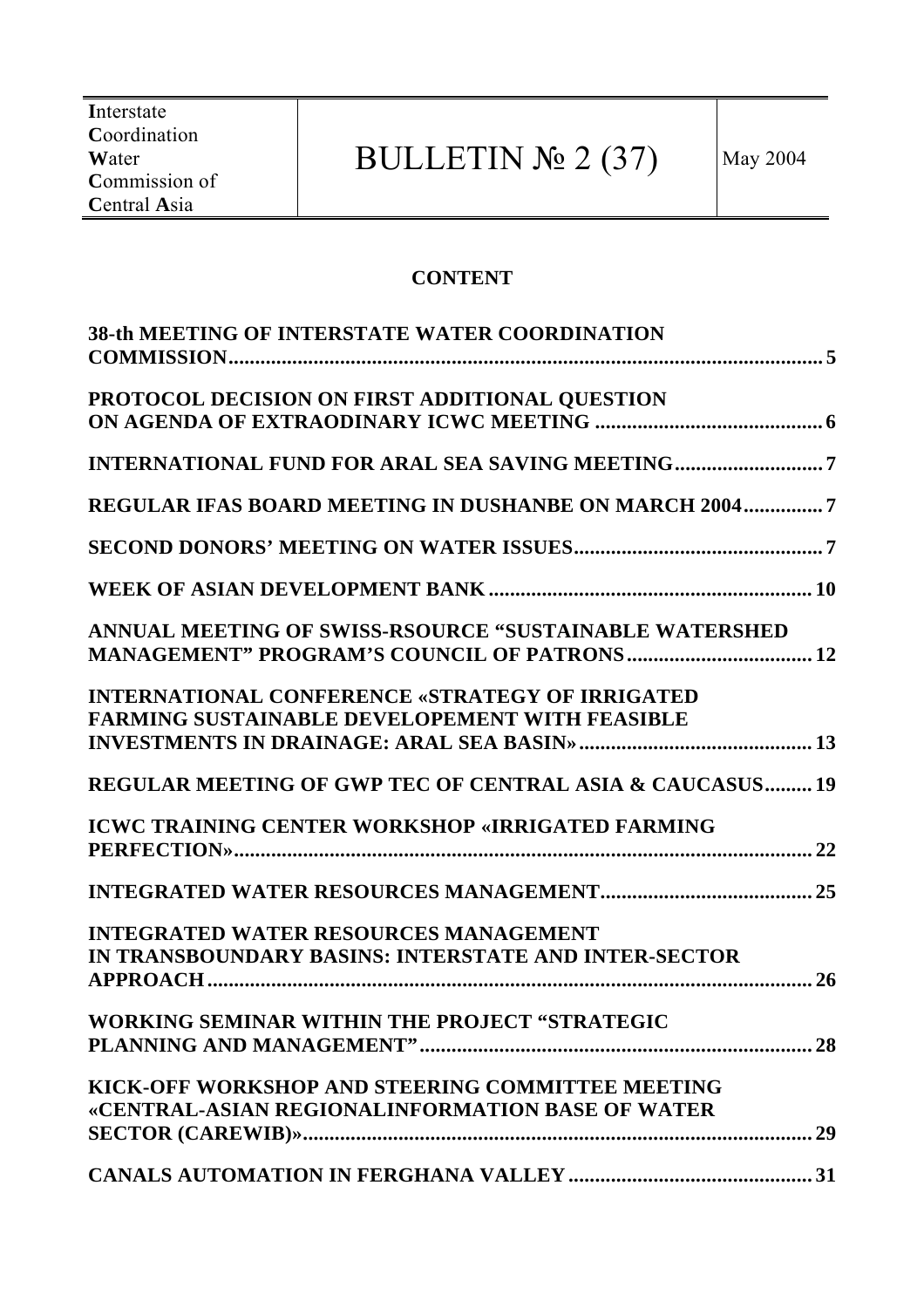| PROSPECTS AND POTENTIAL FOR IMPLEMENTING IWRM                   |  |
|-----------------------------------------------------------------|--|
|                                                                 |  |
| <b>COORDINATION OF PREPARATION ACTIVITIES ON STRATEGIC</b>      |  |
| PLANNING OF IWRM IMPLEMENTATION IN CENTRAL ASIA38               |  |
|                                                                 |  |
|                                                                 |  |
|                                                                 |  |
|                                                                 |  |
| <b>NEW TECHNOLOGIES FOR PRODUCING FERTILIZERS</b>               |  |
| THROUGH ORGANIC RAW MATERIAL BIOCONVERSION                      |  |
|                                                                 |  |
| <b>INFORMATION ON INTERNATIONAL CONFERENCES AND COURSES  51</b> |  |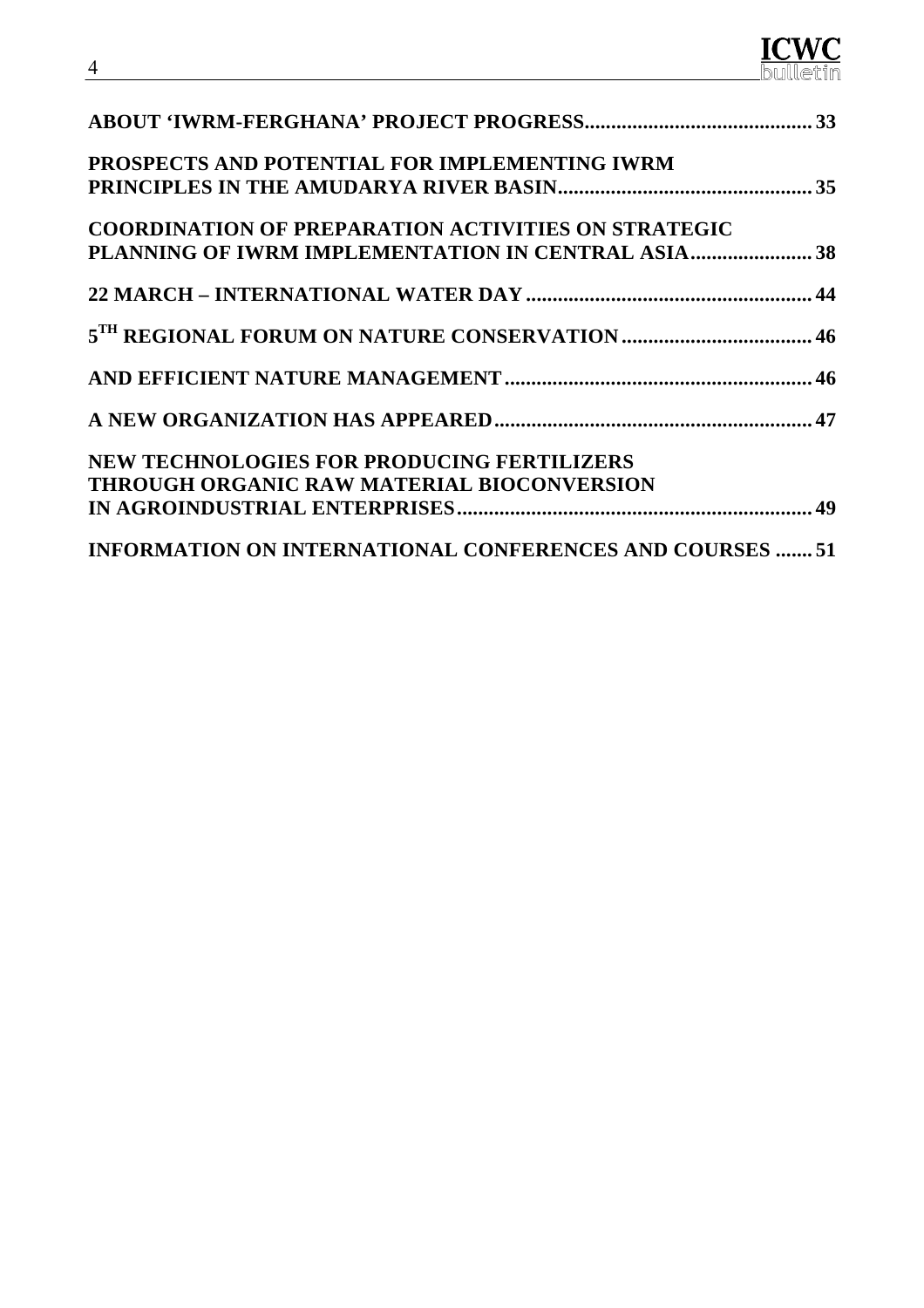## **38-th MEETING OF INTERSTATE WATER COORDINATION COMMISSION**

Regular 38-th CWC meeting was held on March 4-6, 2004 in Ashgabat under chairmanship of Minister of Water Resources of Turkmenistan B.O.Kalandarov

Meeting agenda was as follow:

1. water intake limits realization during non-growing period 2003-2004 and limits approval for next growing season 2004 as well as coordination of reservoir cascades operation regime (responsible: BWO "Syrdarya" and "Amudarya").

2. Project «IWRM-Ferghana» progress (responsible: SIC ICWC).

3. ICWC executive bodies activity during period of 2000-2003 and measures on its improvement (responsible: BWO "Syrdarya" and "Amudarya", CMC ICWC, Training Center).

4. Preparation to annual scientific-applied conference in Almaty.

5. Agenda of next 39-th ICWC meeting.

Additional question – water related situation in Syrdarya middle and lower reaches during autumn-winter period 2003-2004 and measures on its stabilization.

ICWC members accepted BWO "Syrdarya" and "Amudarya" information about water intake limits realization and reservoir cascade operation during non-growing period 2003- 2004. Water intakes limits were approved and reservoir cascade operation regime was recommended for growing season 2004. Responsible: BWO "Syrdarya" and "Amudarya" are charged to take measures on water intake observance in accordance with established limits.

Participants endorsed «IWRM-Ferghana» project activity during 2002-2003 carried out by MAWR of Kyrgyz Republic, MWR of Tajikistan, and MAWR of Uzbekistan. Necessity to strengthen activity was noted:

• to develop clear rules of water intake limits establishing and correction to achieve water saving and water supply evenness;

- Water Committees of Canal and WUA:
- pilot experiments and field demonstration dissemination over wider area.

ICWC members will help IWRM principle introduction and «IWRM-Ferghana» experience in the countries of the region.

BWO "Syrdarya" and "Amudarya", SIC ICWC, CMC ICWC and Secretariat about activity during period of 2000-2003. It is recommended to take measures on improvement of cooperation between countries especially regarding common legal base creation.

ICWC members will help executive bodies:

in technical base strengthening;

in reconstruction of out-of-date structures;

in automatic management systems introduction;

in hydrometeorologic and forecast services improvement;

in procedure of border crossing, custom control and status.

Taking into account importance of personnel training, ICWC members decided to give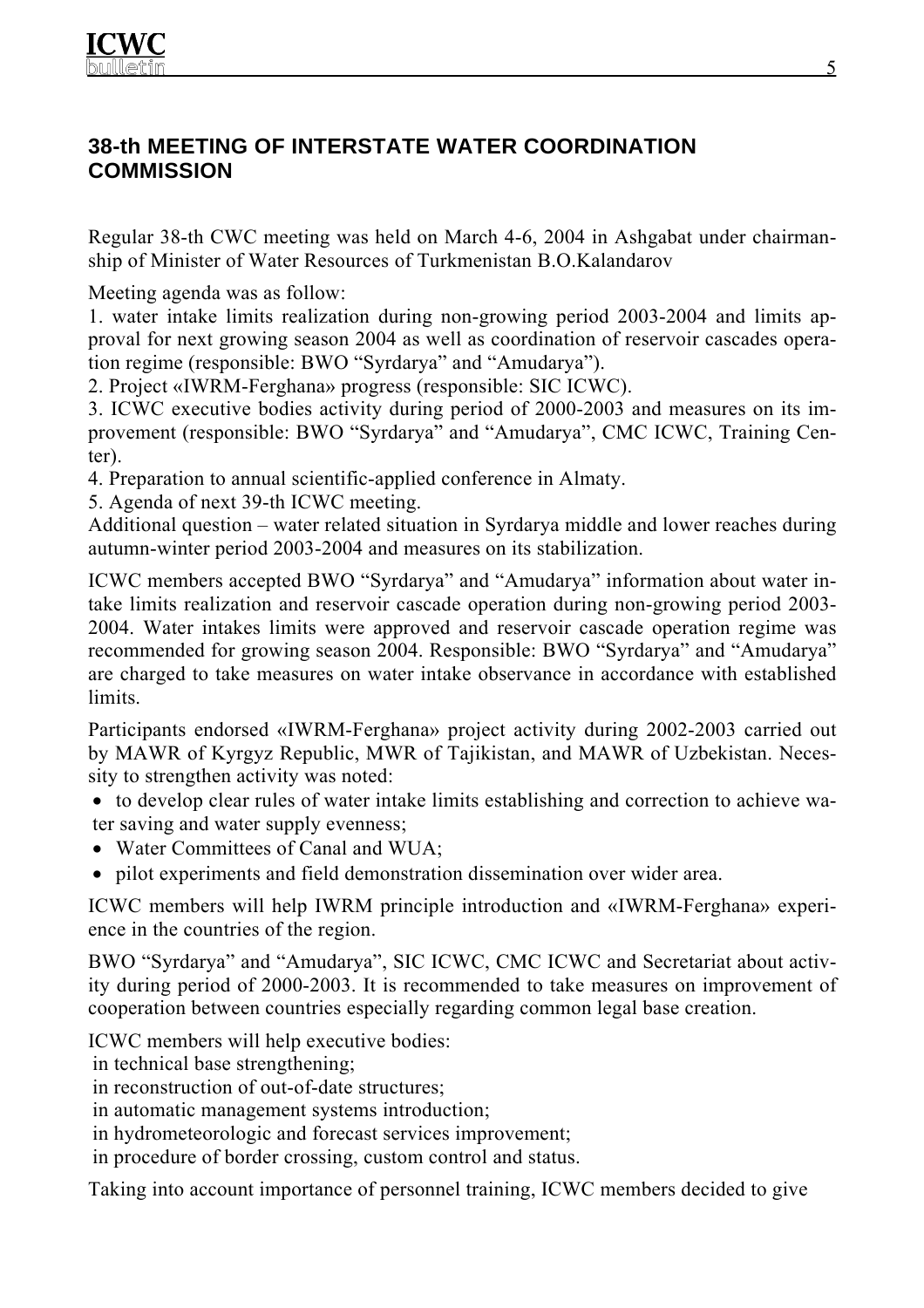Training Center statute of independent organization – ICWC executive body entrusting SIC ICWC to legalize it.

SIC ICWC is charged to submit on behalf of ICWC and EC IFAS draft Agreement on establishing information database of regional organizations for EC IFAS approval.

Participants decided to appeal to ECIFAS to include CMC ICWC in list of IFAS organizations with status of international organization. Participants endorsed Organizing Committee's working group activity on preparation to Almaty conference "Water partnership in Central Asia".

ICWC member A.Ryabtsev's information about water related situation in Syrdarya middle and lower reaches and measures on its stabilization.

In this connection BWO "Syrdarya" is charged:

pay attention to Naryn-Syrdarya reservoir cascade operation in March-April;

jointly with Kazakhstan and Uzbekistan representatives to establish working group for proposals preparation on Chardara and Arnasai reservoirs joint operation regime for nongrowing period of 2004-2005 with regard to land and settlements flooding.

Decision is made to carry out next ICWC meeting in Almaty on May 26-28, 2004.

## **PROTOCOL DECISION ON FIRST ADDITIONAL QUESTION ON AGENDA OF EXTRAODINARY ICWC MEETING**

April 20, 2004 Tashkent city

To agree with proposal of ICWC member A.Jalalov, taking into account services in ICWC establishing, SIC ICWC contribution in ICWC functioning, on election of Dukhovny V.A. Honorable ICWC member decorating him by special breast.

For Republic of Kazakhstan Ryabtsev A.D. For Kyrgyz Republic Bekbolotov Zh.B. For Republic of Tajikistan Nazirov A.A. For Turkmenistan Altiev T.A. For Republic of Uzbekistan Jalalov A.A.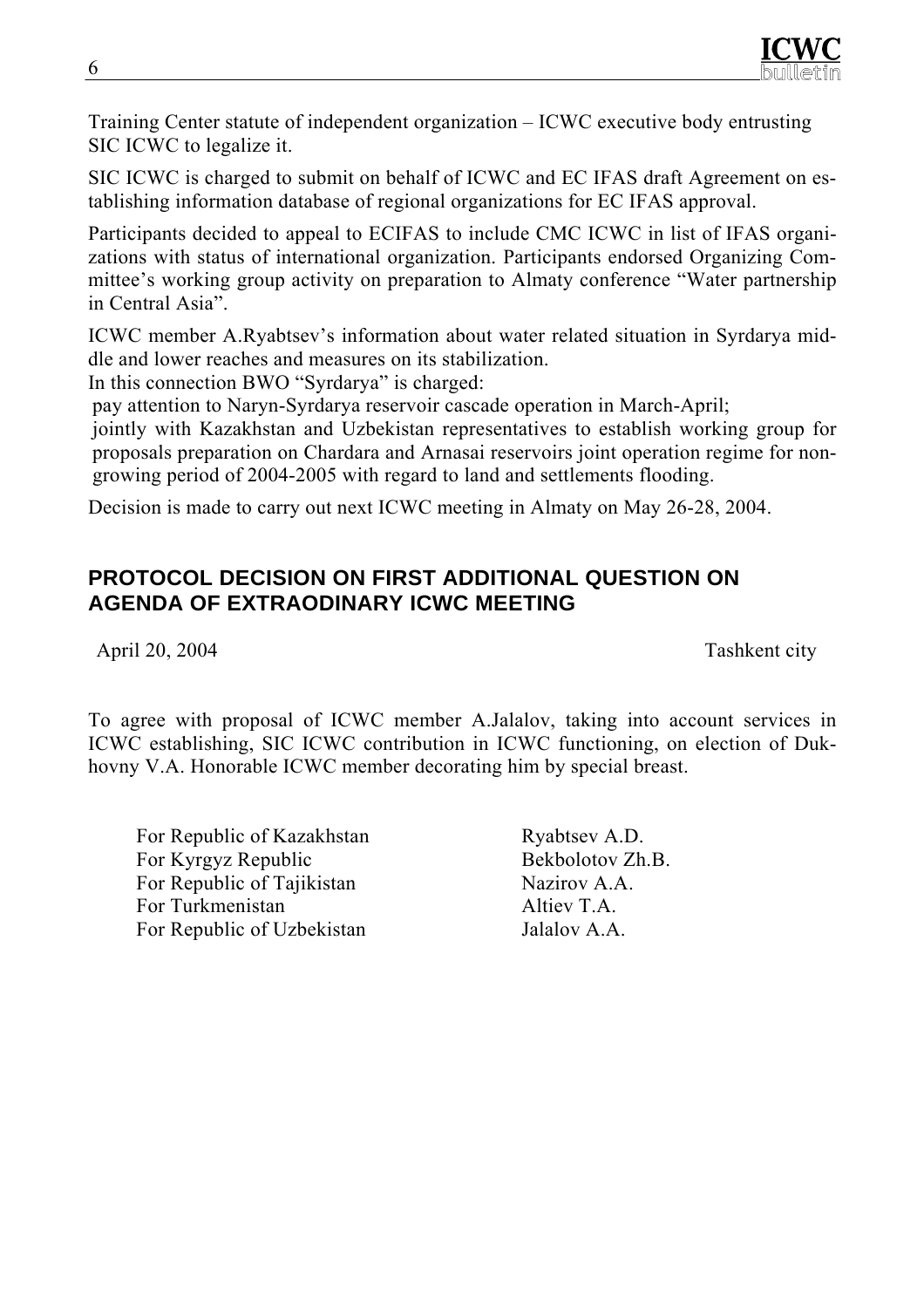# **INTERNATIONAL FUND FOR ARAL SEA SAVING MEETING**

# **REGULAR IFAS BOARD MEETING IN DUSHANBE ON MARCH 2004**

Board members, plenipotentiary members from countries-founders, EC IFAS members, minister and agencies' leaders from Tajikistan, representatives of international organizations and mass-media took part in the meeting.

Following questions were considered:

EC IFAS activity in 2003 and heads of State decision dated October 6, 2002 fulfillment.

Working conference «Priaralie social-ecologic issues solution».

Approval of IFAS Board meeting schedule since March 2004 till February 2005.

International conference devoted to 10-year actions «Water for life» on March 22-23, 2005 in Dushanbe.

Approval of provision on Regional IFAS Hydrologic Center (RHC IFAS).

Coordination Metrological Centre (CMC ICWC) inclusion in list of IFAS organizations determined by «Agreement between riparian countries on IFAS and its organizations status» dated April 9, 1999.

Board meeting was chaired by Deputy Prime Minister of Tajikistan, IFAS Board member K.Kaimdodov.

IFAS Chairman, First Deputy Minister of Foreign Affairs S.Aslov reported about EC IFAS activity in 2003.

Board members considered all above questions and made appropriate decisions.

Meeting proceedings have been submitted governments of countries-founders for their realization.

(acc. to EC IFAS website www.ec-ifas.org)

# **SECOND DONORS' MEETING ON WATER ISSUES**

Second donors' meeting on water issues was held in Tashkent on February 6, 2004 in ADB resident mission. Meeting was devoted to realization of improved mechanism on information exchange and coordination between donors.

ADB mission in Uzbekistan S O'Sallivan's speech was dedicated to water ADP programs and projects presentation.

Representatives of bilateral and multilateral donor organizations and executive organizations took part in the meeting. Participants recognized importance of donors meeting and approved its format (alternating places of meeting, participation of donor and executive organizations). Goal of meeting is support of interaction mechanism and

It was decided that information exchange mechanism should be improved including on-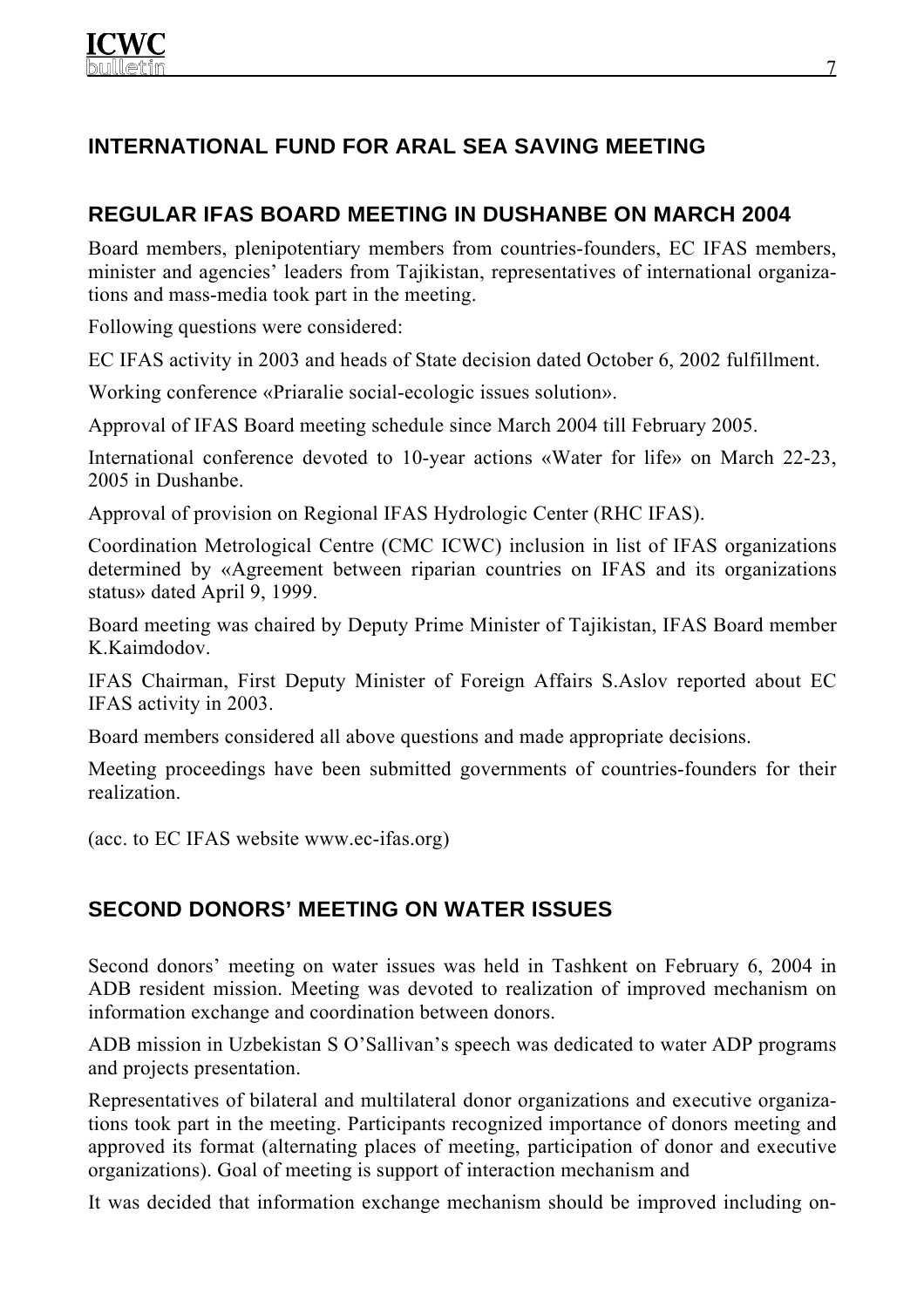going programs and projects, role of regional organizations, water-power relations, etc. SDC mandate on next meeting conducting has been approved.

#### **Discussions on projects**

ADB representative described progress in water and agricultural programs. ADB is involved in on-farm water management and water policy improvement at all levels that will provide sustainable water supply and equal participation of beneficiaries. At local level farmers should be given freedom of choice and income increase.

Recently two loans were given to Uzbekistan.

First – project of grain production improvement (26mln.USD) with component of irrigated lands effective use. Second – Amu Zang water resources management project (73mln.USD) directed to Amu Zang irrigation system reliability, efficiency and sustainability improvement (100th.ha) and agricultural reforms acceleration. At regional level, ADB allotted 0,8mln.USD for own strategy of assistance to the region development

JICA representative presented results of study «Improvement of tariff policy and management in water supply sector» carried out in 1999-2000 on request of Uzbek Government. In 2003 general plan of Tashkent water supply improvement was presented for the period up to 2015.

SIC ICWC representative presented detailed report on ongoing projects. Project of regional database for water sector of Central Asia (CAREWIB) is directed to creation of the regional water-ecologic information portal providing user's friendly on-line access to information about water management and associated issues.

Report on project «IWRM-Ferghana» funded by SDC was presented where it was found that agricultural lands in upper reaches suffer from abundant water and because of that water productivity increase can be planned through simple initiatives.

In conclusion, SIC ICWC representative told in detail about ICWC Training Center activity and underlined importance of regional cooperation questions inclusion in training topics.

NRMP project representative presented multipurpose USAID funded program. Program was lunched in September 2000 and will last to August 2005. Program strategic approach includes target short-term and medium-term measures (1-3 years) on organizational reforms through demonstration models, bilateral strategies and partnership.

Program works due to combination of loans and grants.

Representative insisted on importance of analyses, field trips and research cost and time minimization. Some questions relate to infrastructure rehabilitation, water-power tradeoff, reservoir operation, water and power infrastructure integration, training and propaganda including on-farm water management using demonstration models.

After presentation participants discussed framework Agreement-1998 on Syrdarya basin extension under difference between WB and USAID opinions. NRMP project facilitates technical modernization (pricing concept, bilateral sub-contract, DSS system establishing, regulation system) and agreement extension for next 5 years.

US State Department (USSD) and USAID office in Tashkent and Almaty representative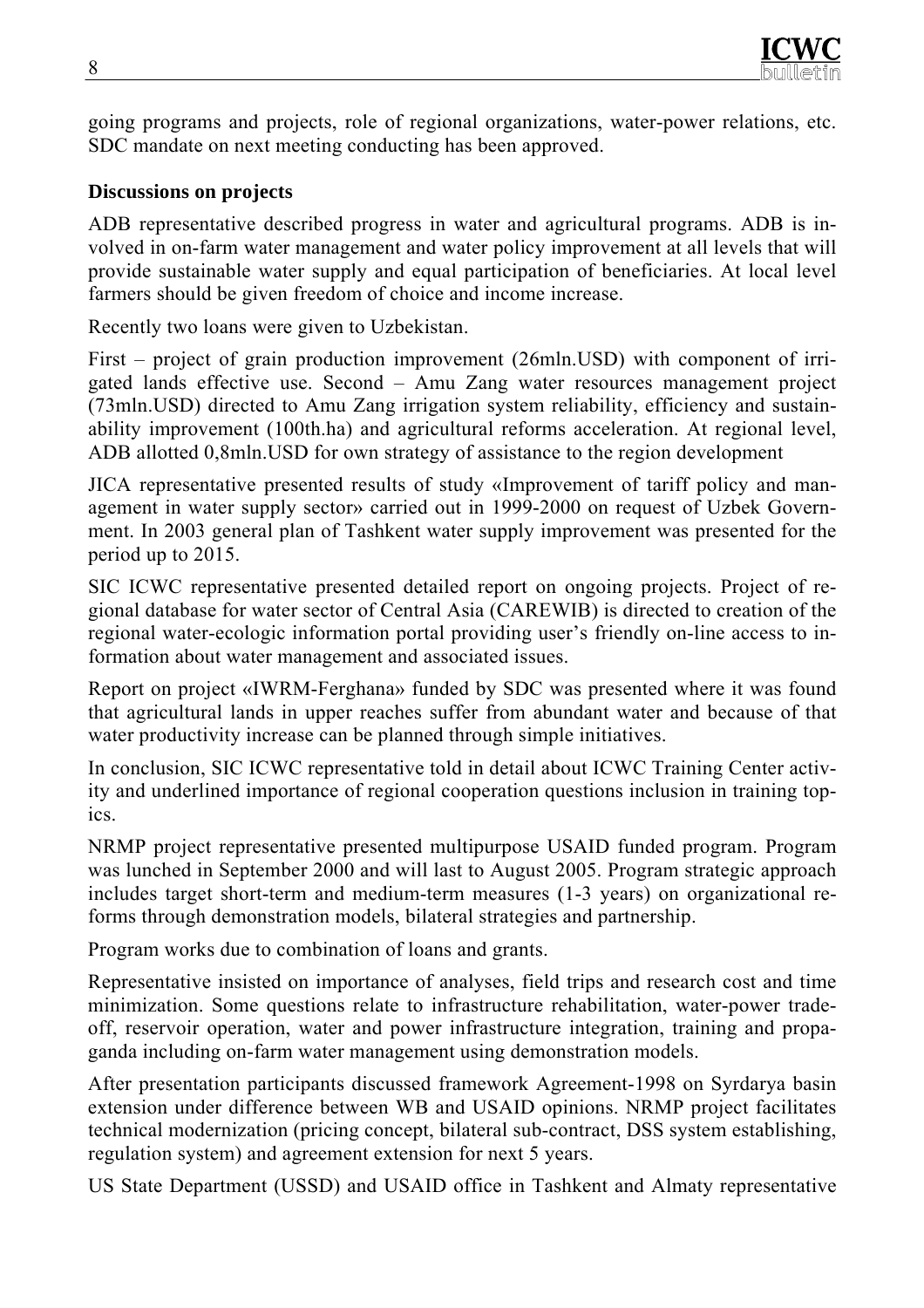informed about program of WUA support (WUASP). Project budget is 25mln.USD will be distributed for 5 years among three states within Ferghana valley. It includes training, technical assistance and grants. Project implementation unit must start its work since June 1, 2004.

He also presented new initiative- project of integrated water resources management in Amudarya and Syrdarya lower reaches, which starts now. Project will be directed at transboundary collaboration development in IWRM introduction between three countries: Kazakhstan, Uzbekistan and probably Turkmenistan.

World Bank representative presented report on ongoing projects funded by the bank. For Syrdarya basin WB recently has developed new approach to sustainable regional cooperation in water and power sector. Short-term measures include reforms in sectors and set of technical and economic measures. Medium-term strategy is directed at development of new management method accompanied by reconstruction of irrigation and power systems to reduce losses and to increase downstream countries potential of water accumulation for irrigation during growing season.

It will allow manage Naryn cascade regime during winter. With this purpose component C of WEMP project (Reservoir management and dam safety) was transformed into two projects: Arnasai dam construction this year and Chardara dam rehabilitation (40- 50mln.USD). Similar strategy can be applied to Kairakkum reservoir in Tajikistan.

Expected results are as follows: (i) increasing water management flexibility in Syrdarya basin, (ii) accumulation and regulation of winter flow for sanitary and ecologic releases to Syrdarya delta, (iii) possibility to double crop yield in tail part of the basin. Options of long-term strategy will include cost for new power projects (Kambarata I and II), which will help to increase energy generation in winter without winter releases.

On February 5, 2004 Uzbek project has been signed for irrigation, drainage and wetland improvement (DIWIP) in Karakalpakstan (75mln.USD; 100th.ha) has been signed. Project will be completed in 2005. WB representative expressed WB interest in cooperation with IWMI and ICARDA in land leveling, WUA establishing, yield increase and salinization combat.

Brief presentation of farmer ownership model (FOM) in Khodjent, Tajikistan funded by Seco and IFC was made by project team leader. Project goal is to provide farmers' access to agricultural outputs, marketing services, technical assistance and training on base of competition through private company SugdAgroServ (SAS).

ICARDA representative informed about start of second phase of ADB project «Rural population living standard improvement through effective on-farm water and soil fertility management in Central Asia». Main goal of this project is organization of large scale demonstration of new technologies on farmers' fields in interconnection with other development projects implemented by governmental organizations and NGOs. One of the major on-farm measures is water use efficiency increase.

Discussion about effective and sustainable WUA establishing was follow-up of discussion at the first donors' meeting on water issues. Participants discussed also regional issues of water-power resources management in Syrdarya basin (with regard to NRMP and WB approach to water0power relations).

Third meeting will be organized by USAID in Tashkent in the beginning of May 2004.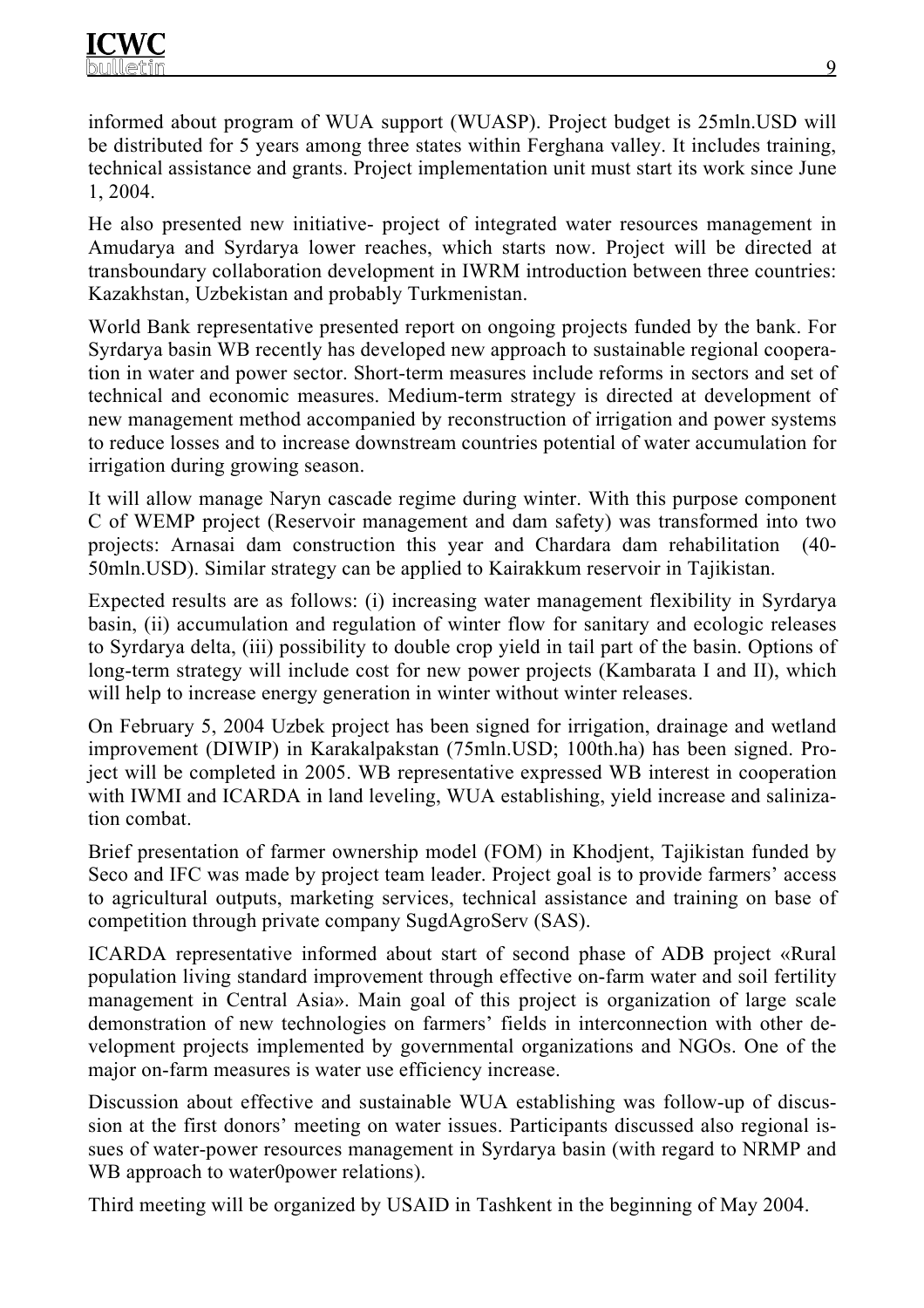

# **WEEK OF ASIAN DEVELOPMENT BANK**

"Week of Asian Development Bank" was carried out in Manila (Philippine) on January 26-30, 2004 united with regional meeting of Third World Water Forum in Asia. There were 350 participants from Asia and Pacific Region.

Regional meeting held on January 26 and organized by Secretariat of WWF-3 elected two topics for detailed discussion: "Integrated water resources management and "Water and Climate".

At plenary meeting WWF-3 General Secretary K.Oda, WWC President V.Cosgrow, and GWP representative A.Hall made presentations.

At session «Integrated Water Resources Management: regional actions and partnership» under chairmanship of Alan Hall 5 key reports were presented.:

«Past experience and IWRM in the Aral sea basin». Prof. Dulkovny V.A., SIC

ICWC (presented by D.Ziganshina).

«Start of NARBO project: Network of basin organizations in Asia». W. L. Arriens, ADB.

«IWRM actions in South Asia». L. Dassenaike, GWP Advisory Center at IWMI.

«Alliance water and gender activity». Ms. Maria Arce, GWA

Program WASH Manila. Dr. Ramos.

Presentation Cap-net South Asia. Dr. Jasveen Jairath.

Mr.Arriens told about main directions of ADB activity after WWF-3. He presented also joint project of ADB, ADB Institute and Japanese Agency of Water Resources on establishing network "Network of Asian River Basin Organization, NARBO". Main goal of this network is basin organizations' potential and efficiency increase through IWRM promotion and information exchange.

"Water and Gender Alliance" (GWA) Executive Secretary Mrs.Arse was devoted to Alliance and ADB joint activity. It was noted, that women are vulnerable group and their participation in water resources management is very important for poverty eradication.

WASH Manila project Director beside report about main project objectives, demonstrated video "WASH caravan". It is caravan of cars with cartoon film heroes who demonstrate to different communities basic rules of sanitary and hygiene. Main goal of the project is to change thinking and behavior relating to water value. Within the project brochure has been issued with children's comics regarding water.

One of the main WWF-3 objectives is definition of the most important themes for the region, which should be presented at global level. Transboundary water resources, public participation, NGO role, ethics issues, partnership and funding are key problems. present key issue.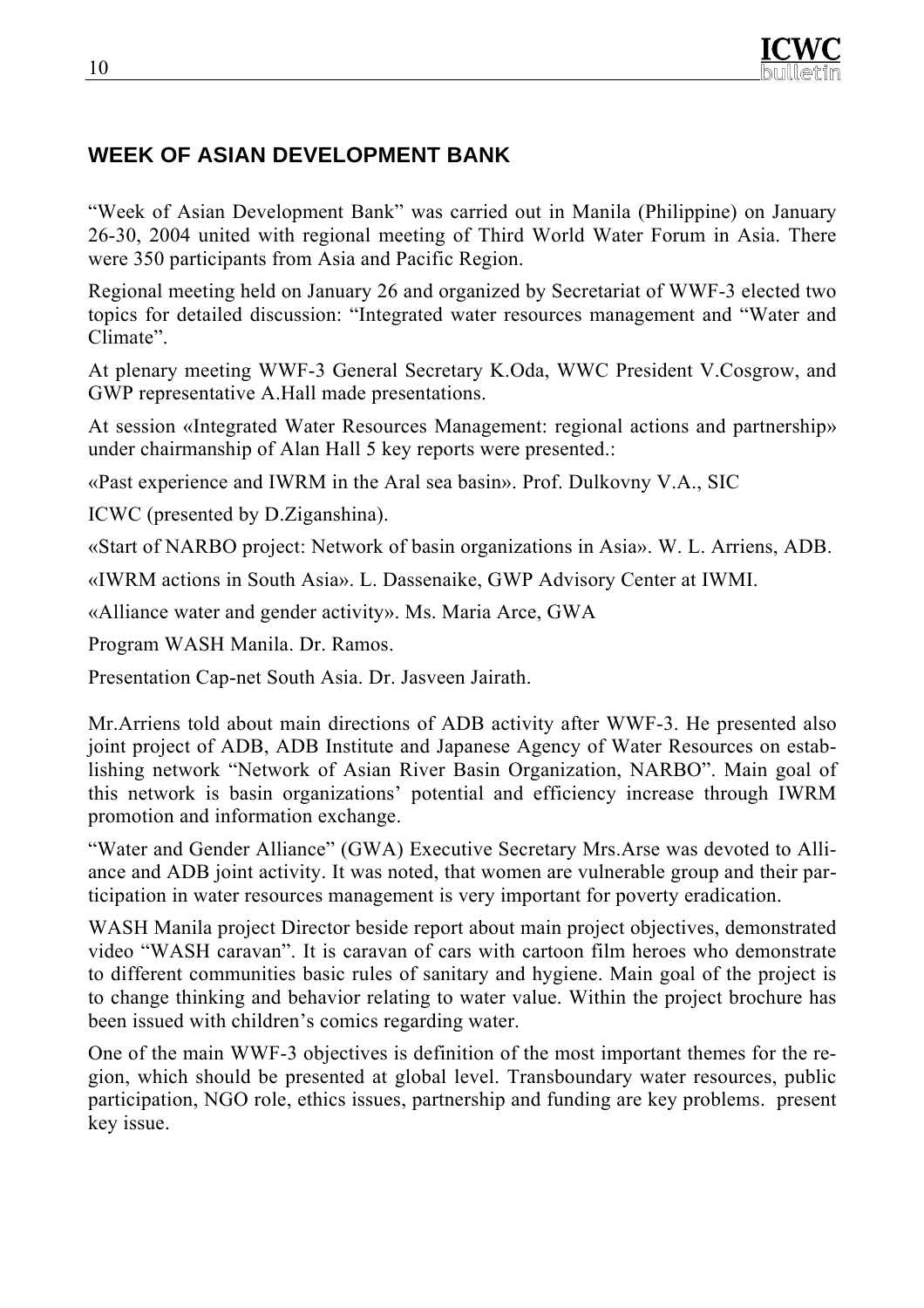#### **ADB water week**

First «ADB water week» was carried out in December 2002 under slogan «Water for all – ADB water policy implementation». Second week slogan was «Water for poor – creation of rules and fund rising». Water week showed importance of water governance and how it can be transformed in the better rules and procedures beneficial for poor. Second direction was proper control of water resources and supply funding. All efforts were considered within framework of MDG, in particular, reduce twice number of people with access to safe water and sanitary by 2025. Common slogan was «poverty eradication should be driven force of all future actions».

J.Camdessus' report was devoted to actions on expert group recommendations application. J.Camdessus called to double financial flows to reach MDG attracting both own and external funds, noted close link between funding and management and necessity to mobilize all means to achieve progress. ADB take active part in recommendations preparation, supported group of experts and is applying these provisions on its water policy. ADB prepared own commentaries to report of expert group noting insufficient attention to rural water supply financing, wastewater management. Special UN representative in Asia and Pacific Erna Witoelar called for ". Mrs.Witoelar underlined lack of political support.

Successful examples of water management were presented. This year water supply department of Pnompenh (Kambodia) was awarded by ADB Water Prize. Department extended services from 40 to 80% since 1993 reaching 99% of cost revenue.

In his report "Is there plot against poor?" Charles Andrews, ADB Principal Water Supply and Sanitation Specialist paid attention to interconnection between poor management and position of poor. Situation can be improved by self-governance introduction, effective leadership and public involvement.

Possibility of poor water right change considered in report "Weather poor suffer because lack of water right?" by Bryan Bruns, Consulting Sociologist. Positive results can be achieved through basic needs provision, participation in management, preventing and resolution of conflicts, investment for poor. In report "Are low prices for irrigation services difficult for poor?" by Intizar Hussain, Senior Economist, International Water Management Institute is underlined that irrigation water and services can't be free of charge.

Results of "water week" second day can be summarize as follow:

Pay attention to link between poverty, water and gender

Maximize water role for MDG achieving

Scenario «Business as usual» does not act anymore

Pay attention to large funds and prepare target programs in combination with reforms Poor can and are ready to pay

Subsidize poor

Water right will help to reduce poverty but what right is needed?

Main factors for poverty eradication under water resources management are rights, investments, institutions, governance and services

Is evident that only water management is unsatisfactory but what else is necessary?

• Partnership will play decisive role in changes initiation and support.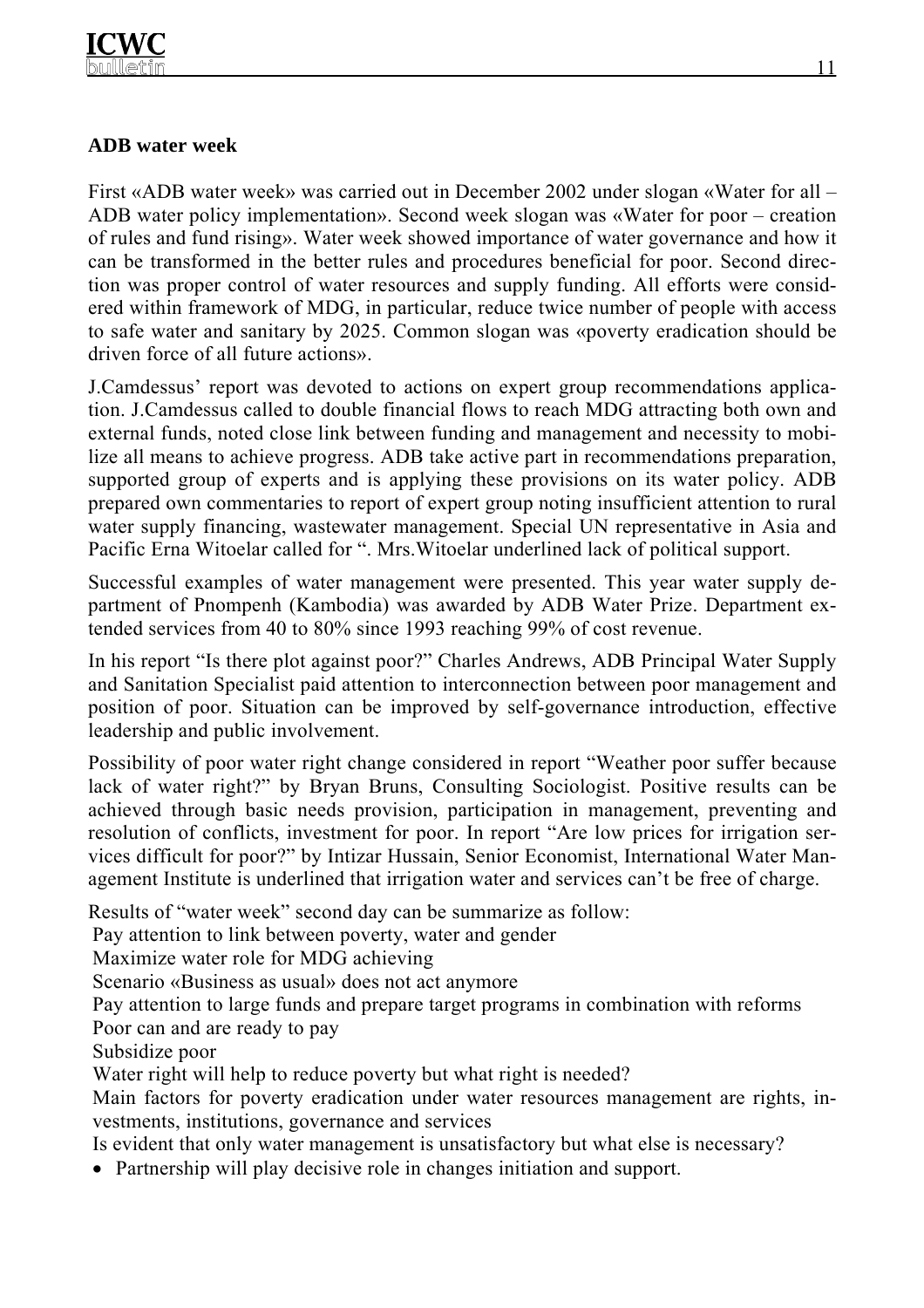

Necessity of cooperation and partnership with international financing organizations, private sector, NGOs and other concerned parties was underlined. Besides, all participants agreed to provide priority of poverty eradication in development programs.

ADP Vice president Geert van der Linden in his report underlined that DB should creatively consider link between investments and their application. He mentioned importance pf leadership (governance) in water resources management.

On the third day answers on questions put in three previous reports were obtained. In particular, necessity was recognized:

- efforts in development should positively influence poverty reduction;
- right balance between long-term efforts and urgent needs provision;
- improvement of poor access to financing from both external and internal sources;
- maximizing use of existing knowledge and information network;
- promoting gender leadership.

In his conclusive speech ADB Vice President Liqun Jin called for better governance (leadership) and partnership. "More perfect governance is needed for affective policy, self-governance and water supply under strengthening regulation mechanisms and civil society mobilization for reforms".

"Partnership in water sector should be built on interaction of all concerned parties for achieving appropriate outcomes", - Mr.Jin mentioned.

## **ANNUAL MEETING OF SWISS-RSOURCE "SUSTAINABLE WATERSHED MANAGEMENT" PROGRAM'S COUNCIL OF PATRONS**

Council of Patrons meeting was held in Ruthlicon, Switzerland on April 5-6, 2004.

Council Chairman Peter Forstmather, Swiss Minister of Foreign Affairs Michelin Colmi-Ray with report "Swiss government policy in international sustainable development", SDC representative and international organizations: "GEXSI" – global exchange on social development – Dr.Marita К. Biberman Kosh-Veser, Albreht von Handerberg; International Red Cross – Doris Parister, "WWF" – International Wildlife Fund – Director Dr. Кlaudia Martin, «International Two-centuries Association» - Director Rolf Letterib.

Council summed up outcomes of previous activity for 2003, awarded grants for best works and planned grants program for 2004.

First place and grant in amount of 75000USD was awarded to Vietnam project "Watershed sustainable development in community Ka Tu in Central Vietnam" presented by WWF Indo China and Forestry Department of Chuang Nam province.

Second place and grant in amount of 25000USD was awarded to project "Vetiver plants utilization for sustainable protection of slopes subject to erosion in Dabi mountains, China".

Both projects are directed to population well-being improvement, watershed public management within flow formation zone and combat for sustainable environment.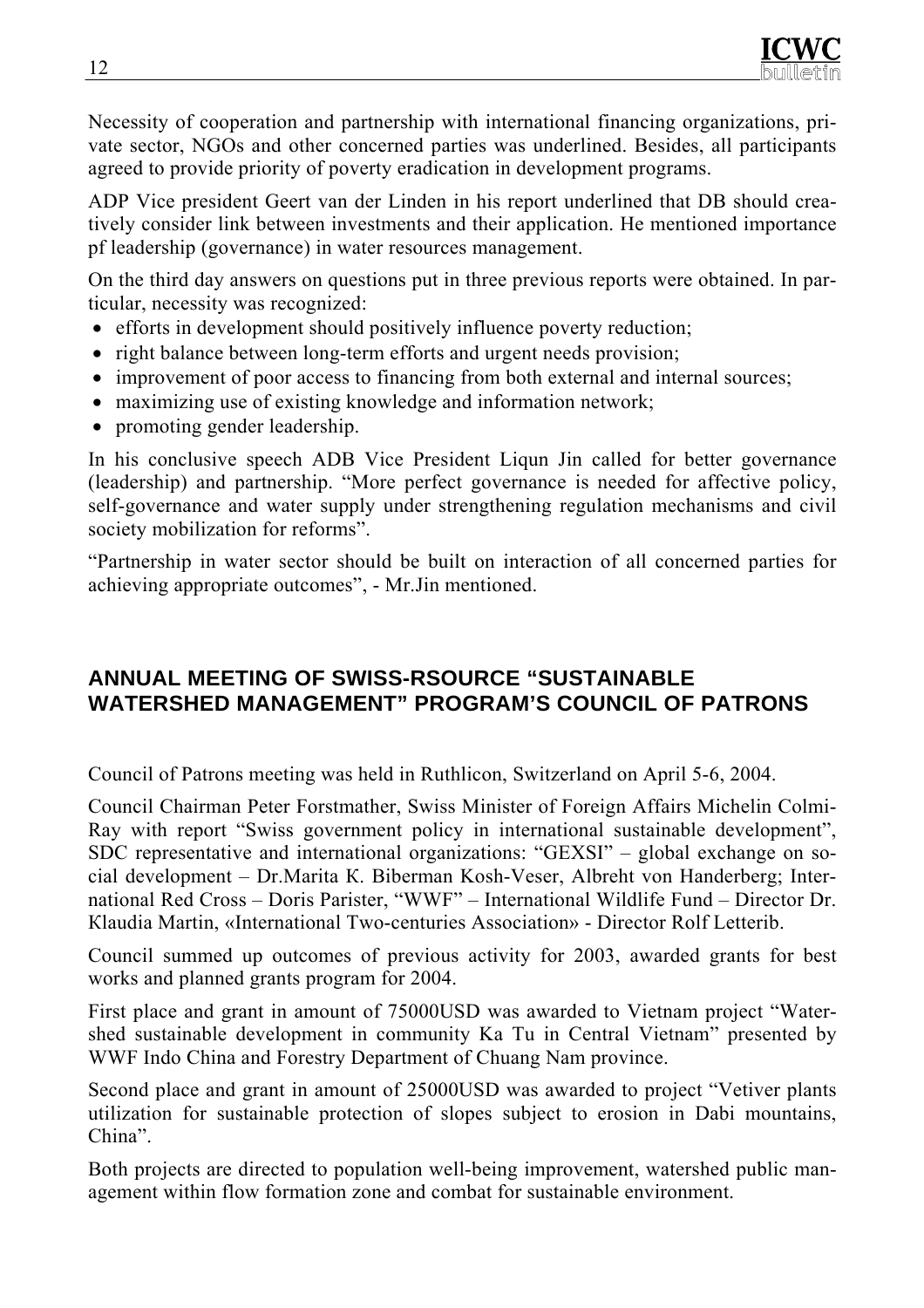Promotional bonus (George Ficher Fund) was awarded to Tanzania project "Water sources management on Kilimanjaro mountain and their sustainable maintenance for municipal needs".

At joint meeting of patrons and jury members headed by Thomas Streif of Central Asia, Russia, Caucasus and Eastern Europe low participation was considered.

In competition of 2002 from this region 22 proposals were presented and only twp from them were selected for nomination, in 2003 – 8 and none were presented and nominated respectfully.

Reasons for that are following:

most proposals were theoretical (research, modeling) and had no practical application;

all proposals related to water management but not to watershed management concerning ecologic and social orientation;

outputs and importance were not expressed clearly;

public participation, role of communities, local authorities were not underlined;

very poor English – sometimes even project idea is unclear.

Prof.V.Dukhovny as patron responsible for the region, promised to familiarize all participants with these comments.

# **INTERNATIONAL CONFERENCE «STRATEGY OF IRRIGATED FARMING SUSTAINABLE DEVELOPEMENT WITH FEASIBLE INVESTMENTS IN DRAINAGE: ARAL SEA BASIN»**

International Conference "Strategy of irrigated farming sustainable development with feasible investments in drainage" was held on March 10-13, 2004 in ICWC Training Center.

Conference organizers: MAWR of Uzbekistan, SIC ICWC, IPTRID/FAO, HR Wallingford (Great Britain), McGill University (Canada); sponsors: European Commission (INCO), WB and CIDA.

Participants were presented by experts, leaders and lead specialists of water related agencies of Central Asia, representatives of international organizations: SIC ICWC, IPTRID/FAO, WB, ADB, SDC, USAID, CIDA, HR Wallingford, Alterra-ILRI, Water-Watch, Brace Center, Van's consulting), USA, Great Britain embassies and mass-media.

Moderators: Prof.V.Dukhovny (SIC ICWC Director), Dr.H.Denecke ("Water and Sustainability" regional manager, IPTRID/FAO, Italy; Dr.Sawfat Abdel-Dayem (WB expert in drainage, USA), Prof.Chandra Madramootoo (Director Brace Center, Canada), DR.G.Pearce (HR Wallingford, Great Britain), Dr. Mehmud Ul Hassan (Project "IWRM-Ferghana" project manager, IWMI).

Conference goal: Analysis of drainage state in CAR countries and preparation of proposals on strategy of irrigated farming sustainable development and agricultural production improvement in the region.

Salt accumulation processes in arid zone occur under impact of natural (relict salt storage,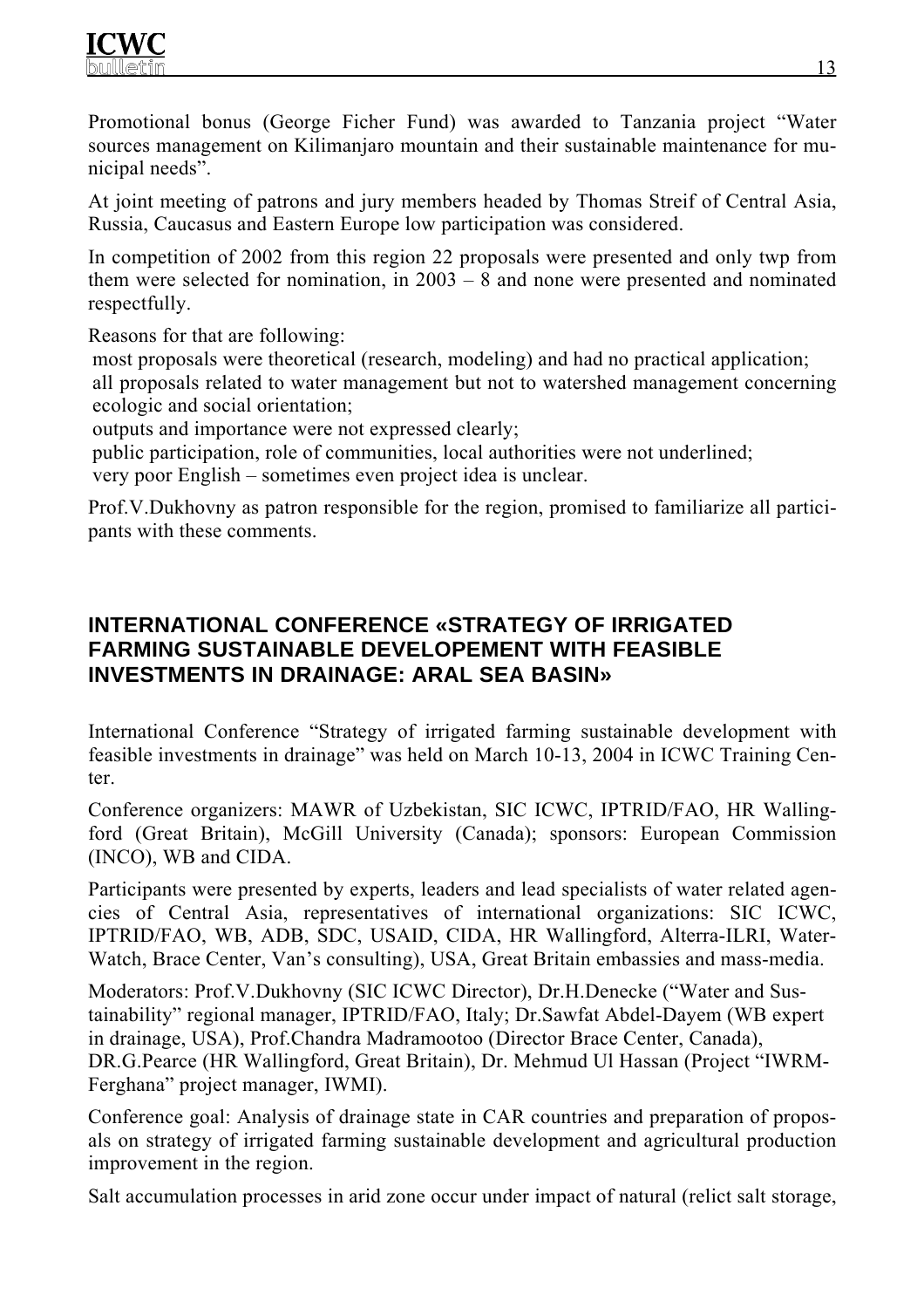shallow saline ground waters) and anthropogenic (irrigation, leaching, return waters) factors.

Relict soil and ground water salinity is one from most important factors of soil secondary salinization on most irrigated area, especially in middle and lower reaches. Artificial irrigation forms salt migration and accumulation in root zone that is main reason for soil secondary salinization and crop yield reduction. In Central Asia more than half of irrigated area is subject to salinization. This requires artificial drainage as min mean to combat salinization.

Due to lack of attention paid to drainage, sustainable land degradation is observed. For instance, during period of 1990-1999 area with shallow ground water (less than 2m) icreased:

- for Amudarya basin from 1,29 to 1,57 mln.ha, or by  $280^{th}$ .ha (22 %);
- for Syrdarya basin from 0.55 to 0.90mln.ha or by 350 th.ha  $(64\%)$ .

Ahalksky and Dashhovuz veloyats of Turkmenistan have highest growth (149 and 31%), Navoy n (43 %), Samarkand (24 %) and KKhorezm (22 %) oblasts of Uzbekistan, South Kazakhstan (200 %), Dzhizak (84 %) and Syrdarya (72 %) oblasts of Uzbekistan.

Medium and strongly saline sharply increased. These areas increased: for Amudarya basin – from 1,16 to 1,82mln.ha or by 660 th.ha.  $(57 \%)$ ; for Syrdarya basin - from 0,34 to 0,61mln.ha or by 270 th.ha (79 %).

Drainage workability coefficient for 1990-2000 reduced by 30 % and under this trend more than 50 % drainage systems will be out of operation by the half of XXI century. According to lead experts, damage from drainage poor operation amounts for 1bln.USD annually.

Conference was opened by the First Deputy Minister of Agriculture and Water Resoures of the Republic of Uzbekistan A.A.Jjalalov. He told about development issues and water infrastructure, reclamation state of irrigated lands, role of drainage in land reclamation, investments in drainage.

Key reports were made by prof.V.Dukhovny (Drainage in Central Asia); prof.Kh.Yakubov (SIC ICWC, A.Abirov (SANIIRI) (Modern problems of vertical drainage operation); M.Mirhodjiev (Ferghana valley  $-$  issues and potential of progress); Dr.H.Denecke (Perspective of irrigated agriculture development); prof.Abdel-Dayem (WB vision on investments in drainage systems); prof.C.Madramootoo (Integrated drainage and irrigation management); G.Pearce (Role of international programs for benefit of beneficiaries); Dr.V.Visvanatha (Review of the Aral sea basin potential needs in drainage).

Participants presented 12 reports on typical drainage zones in the region:

- Kazakhstan: Kyzyl-Orda and South-Kazakhstan oblasts;
- Kyrgyzstan: Osh oblast;
- Tajikistan: Sogd oblast;
- Turkmenistan: Tashauz oblastь;
- Uzbekistan: Ferghana valley, Bukhara, Kashkadarya, Syrdarya, KKhorezm, Surhandarya oblasts and Karakalpakstan Republic.

Totally 30 reports on drainage issues were heard at the conference.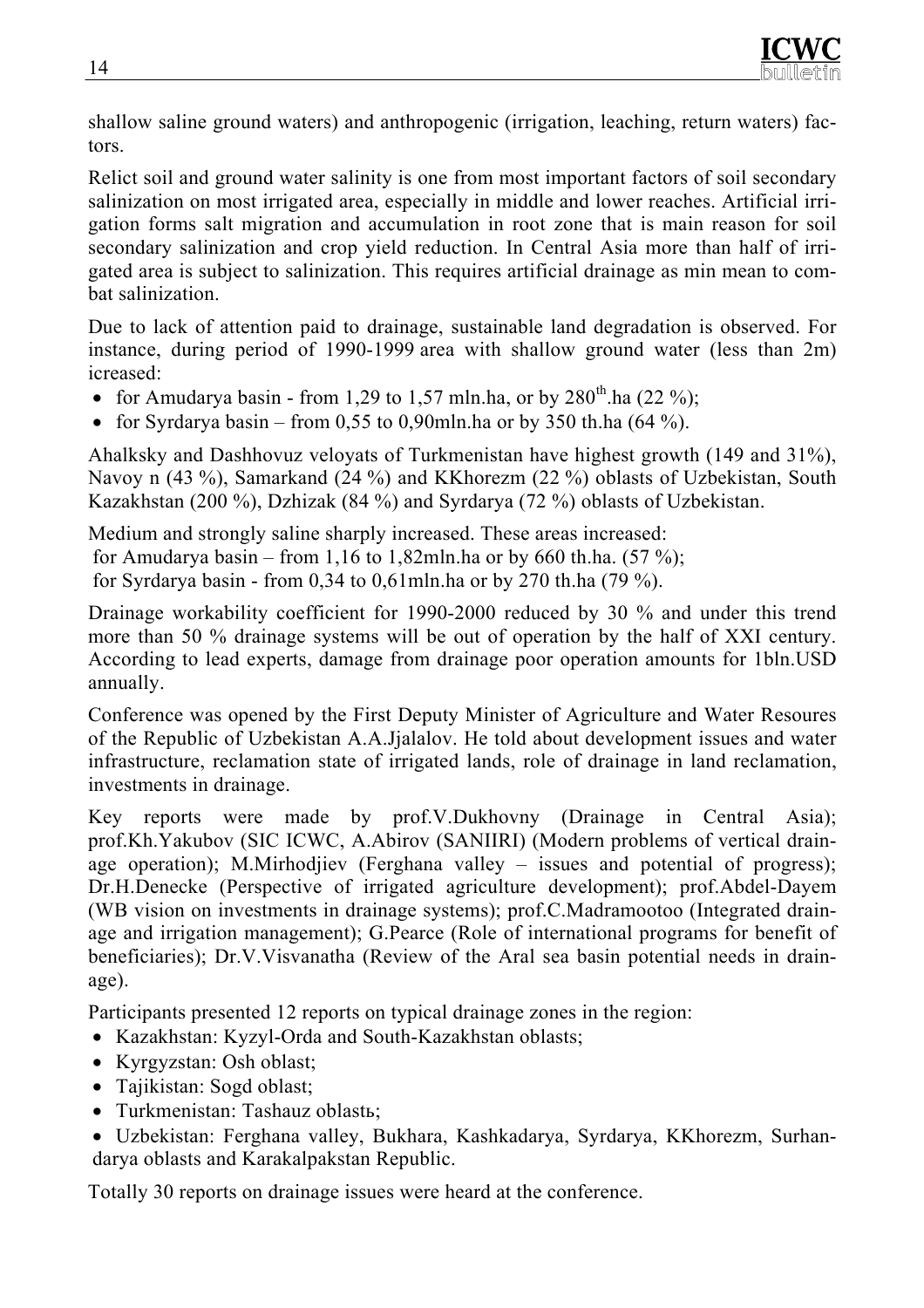In irrigated zone drainage network is a part of reclamation system including irrigation network, creating favorable water-salt regime for crop growing. In this connection, drainage should be considered together with IWRM. IWRM concept includes collectordrainage network management. From this position, IWRM includes:

coordination of management levels in vertical and horizontal direction; inter-sector approach;

public participation in water management and use; ecologic requirements provision;

sustainable functioning provision,

IWRM economic and resource aspects include integration of: water supply to irrigated lands and water removal from them; interaction of different types of drainage (open, subsurface, vertical); surface, ground and return water management and use.

Factors directly influencing main parameters of collector-drainage systems:

- scientifically grounded water supply limitation;
- losses reduction during its distribution within inter-farm network;
- irrigated fields leveling and furrow length optimization;
- maximum reduction of releases from irrigated fields;
- loading on drainage reduction through sub-irrigation;
- open and accessible information for all concerned parties.

Logic consequences of above factors are following:

water users responsibility for undertaken actions;

organizational forms of common drainage and irrigation management;

forms of water users participation in drainage management.

Opinions of participants regarding common drainage and irrigation management divided. Understanding necessity to charge water organizations to manage drainage, there were another opinions:

• establishing new structures for salt management is inexpedient under WUA availability – this function is naturally belongs to WUA (Tajikistan);

• statute of water organizations will change with transition to IWRM; they must manage salt; economic incentives should be worked out to stimulate reclamation improvement (Turkmenistan);

• inter-farm drainage systems operation should be responsibility of state organizations and on-farm systems – should be WUA responsibility. During nearest 5-10 years farmers can't settle this problem themselves (Uzbekistan).

Kazakhstan and Kyrgyzstan representatives supported salt management by WUAs (including on-farm systems); successful market reforms permit count on it. At the same time, it was underlined that for first time state support is needed because most farmers do not pay attention to land reclamation state. Large collector-drainage systems also should be supported by the state.

Under existing conditions, riparian countries have no enough financial means in order to maintain sustainable drainage functioning. Presently, lands are salinized not only in Amudarya and Syrdarya lower and middle reaches but also upper reaches (Surhandarya, Ferghana, Namangan, Hatlon and Sogd oblasts). Dangerous sources of salinization origi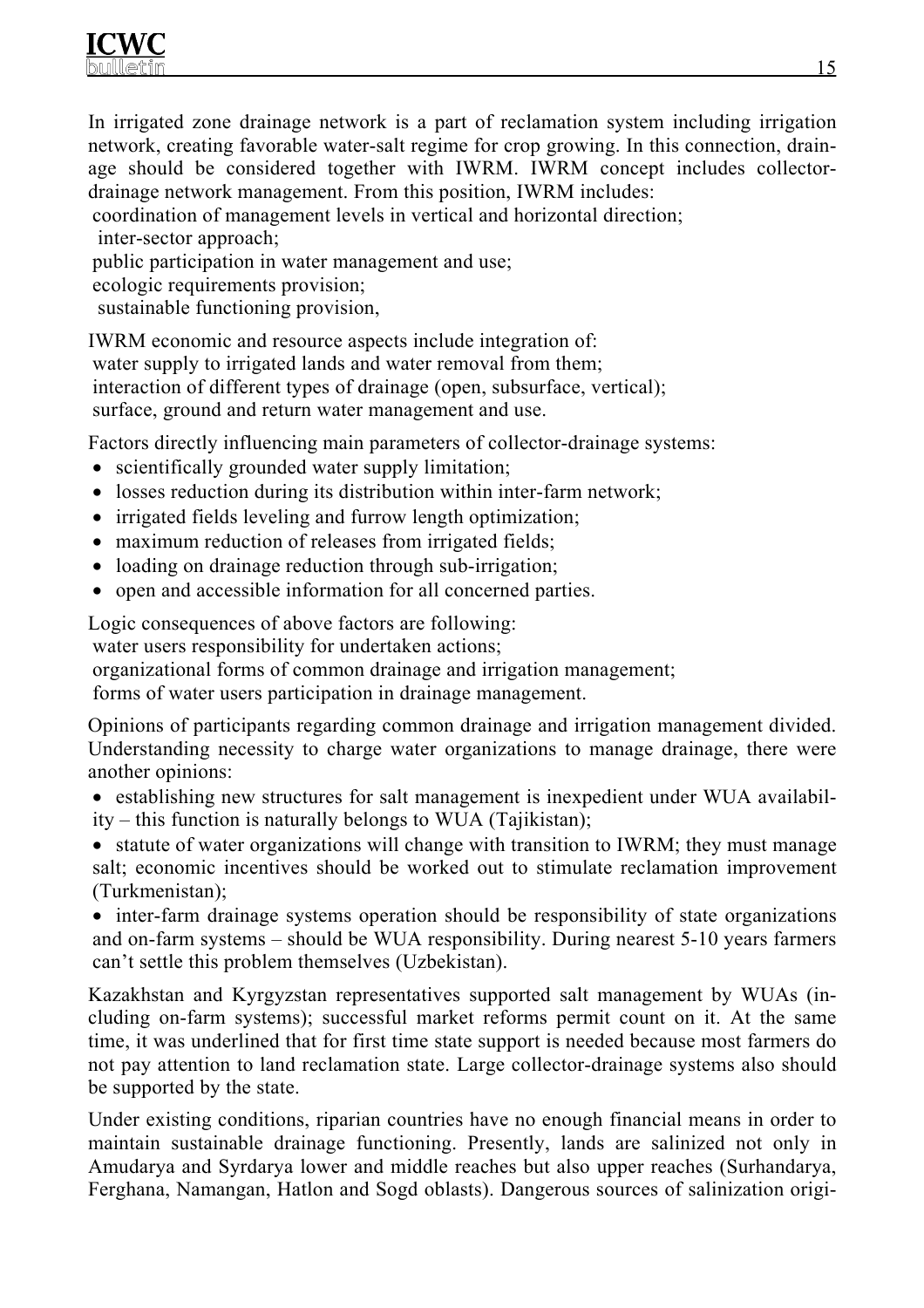nated within irrigated lands where previously there was stable soil desalinization (Mahtaaral zone in South-Kazakhstan oblast, Western part of Hunger Steppe in Uzbekistan).

Participants mentioned public participation as one from most important tasks. Examples were demonstrated when drainage was maintained properly on base of water users and local authorities participation.

Due to lack of finance, all types of drainage are in critical state. Since first half of 1990 es vertical drains are not rehabilitated. In Kashkadarya oblast in 2000 only 7% of vertical drains and 3% of combined drainage wells were in operation.

Open drains are not cleaned, especially on-farm collector-drainage network. Funding of these measures constantly reduces.

Discussion revealed following drainage issues in the region:

- no development under drainage infrastructure ageing;
- lack of finance for drainage O&M;
- disconnection of drainage management and operation especially in transboundary basins and multitude of water users;

• weakening of technical base of organizations previously responsible for land reclamation;

• as consequence, irrigated crops yield reduction.

Topical questions within IWRM context are following: water demand control;

operation and assessment of on-farm collector-drainage network state;

insufficient drainage water re-use;

weak control over irrigated area water-salt balance;

WUA support and their responsibility for command area;

interaction between water and reclamation organizations;

necessity to manage ground and return water and water disposal;

low technical and financial ability of water organizations.

Taking into account necessary significant investments in drainage (2-3bln.USD for 20-30 years, H.Denecke), participants noted importance of prioritizing measures in short, medium and long-term perspective.

organizational: change or reorganization of managerial structures, involvement of water users in salt management process;

laboratories equipment, observation network rehabilitation, technical base renewal, GIS technology application;

rehabilitation: low-cost rehabilitation methods;

agro technical: salt-resistant crops, crop rotation, bio-drainage;

water-related: drainage water use for irrigation, sub-irrigation on lands with shallow fresh and brackish ground water.

Participants consider following questions as most important:

- objective analysis of drainage state to define need and succession of rehabilitation, reconstruction and new construction;
- revision of existing construction technologies and methods regarding their feasibility under present conditions (tubes, filters, drainage parameters);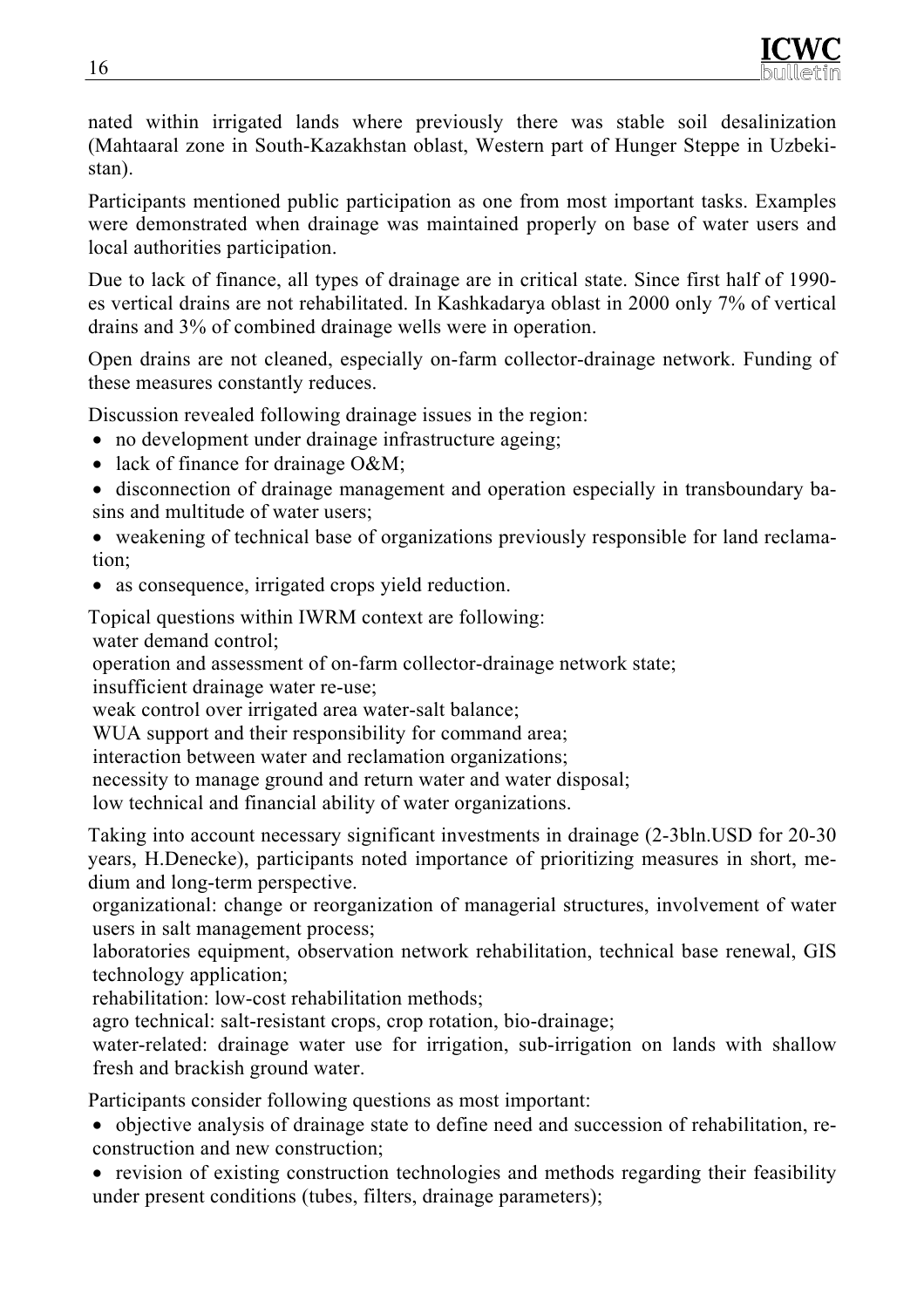• drainage sustainability and durability increase;

• scientific provision, field and theoretical research, modeling and computer technologies, database establishing.

Taking into account financial capability and capital intensity, following investment in drainage succession is considered expedient:

- short-term perspective slightly saline lands, at edge of medium saline;
- medium-term perspective medium saline lands;
- long-term perspective strongly saline lands.

First priority is increasing O&M cost, leaching and drainage cleaning up to normative, which prevent drainage workability decrease lower than 60%. But this is insufficient to provide high land productivity; drainage reconstruction should be started immediately.

Annual volume of this work should reach 500- 800USD per hectare.

Under low agricultural education level of land and water users, participants decided to develop educational programs and special seminars for farmers. This will allow draw attention to low-cost drainage maintenance technologies: agro technical measures, crop rotation, release from fields reduction, etc. It is important inform farmers about indirect drainage effects: rehabilitation volume decrease, high yield sustainability, social and economic aspects. As positive examples, some farms of Bukhara oblast (vertical drainage), Ferghana oblast (subsurface drainage since 1950).

Main priorities are as follows:

- provision hydrogeologic-reclamation expeditions with laboratories, transport, modern equipment, computer technologies;
- drain flushing units rehabilitation and purchase;
- collector, open and subsurface drains maintenance technologies introduction;
- rehabilitation and development of combined drainage, which is easily rehabilitated.

Grant for drainage research is discussed separately. It was underlined that grants are allocated for scientific research and achieving results, which can be used on vast territories. Existing information should be summarized in such way that to convince donors to fund project.

Participants endorsed three project proposals presented by Dr.P.Umarov.

Some foreign participants (prof.C.Madramootoo, Dr.H.Denecke, prof.S.Abdel-Dayem, Dr.G.Pearce, Dr.O. Cogels) assured that they will take active part in drainage issue solution in the Aral sea basin and undertake efforts to rise funding.

*Project proposals prepared by SIC ICWC and approved by conference participants on March 10-13, 2004 are the following:* 

1. «Provision of sustainable ecologic security of irrigated lands and river flow in the Aral sea basin (on example of Amudarya basin)».

Project goal: Development and testing strategy of surface, ground and return water and salt accumulation management to support ecologically sustainable profile and river flow in Amudarya basin.

Typical objects: Amudarya river and irrigated landsin its lower reaches (Turkmenistan: Dshhovuz oblast; Uzbekistan: KKhorezm oblast, Karakalpakstan).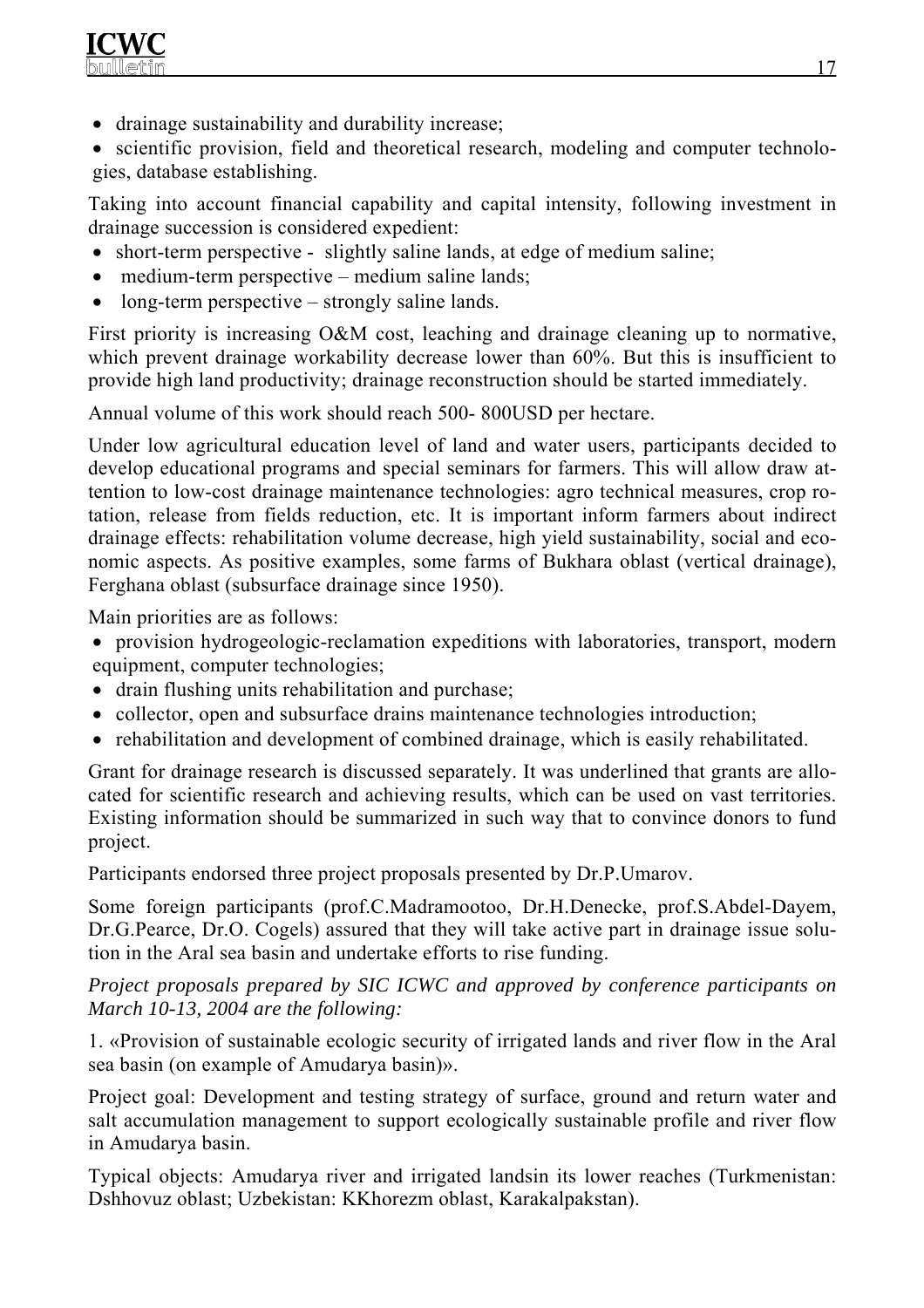Preliminary project cost is 1,11 mln. USD.

2. «Land reclamation perfection during transition to IWRM (on example of Ferghana valley)».

Project goal: Development of technical, organizational and legal principles of drainage, return and ground water management within IWRM on example of integrated water management in Ferghana valley.

Typical objects: pilot objects of "IWRM-Ferghana" project funded by SDC.

Preliminary project cost is: 1,60 mln. USD.

3. «Strengthening potential of reclamation organizations in Kazakhstan, Turkmenistan and Uzbekistan».

Project goal: Creation of technical and technologic opportunities for irrigated lands systematic observations and control; establishing planning, operation and maintenance services for horizontal and vertical drainage.

Typical objects: Reclamation services of Kazakhstan (Kyzyl-Orda oblast, Turkestan and Mahtaaral massifs of South-Kazakhstan oblast), Turkmenistan (Lebap and dashhovuzveloyats), Uzbekistan (Syrdarya, Djizak oblasts in Syrdarya basin , Bukhara, Kashkadarya, KKhorezm oblasts and Karakalpakstan in Amudarya basin). Preliminary project cost is: 2,0 mln.USD.

Proposals are agreed with ICWC members from Kazakhstan, Kyrgyzstan and Uzbekistan.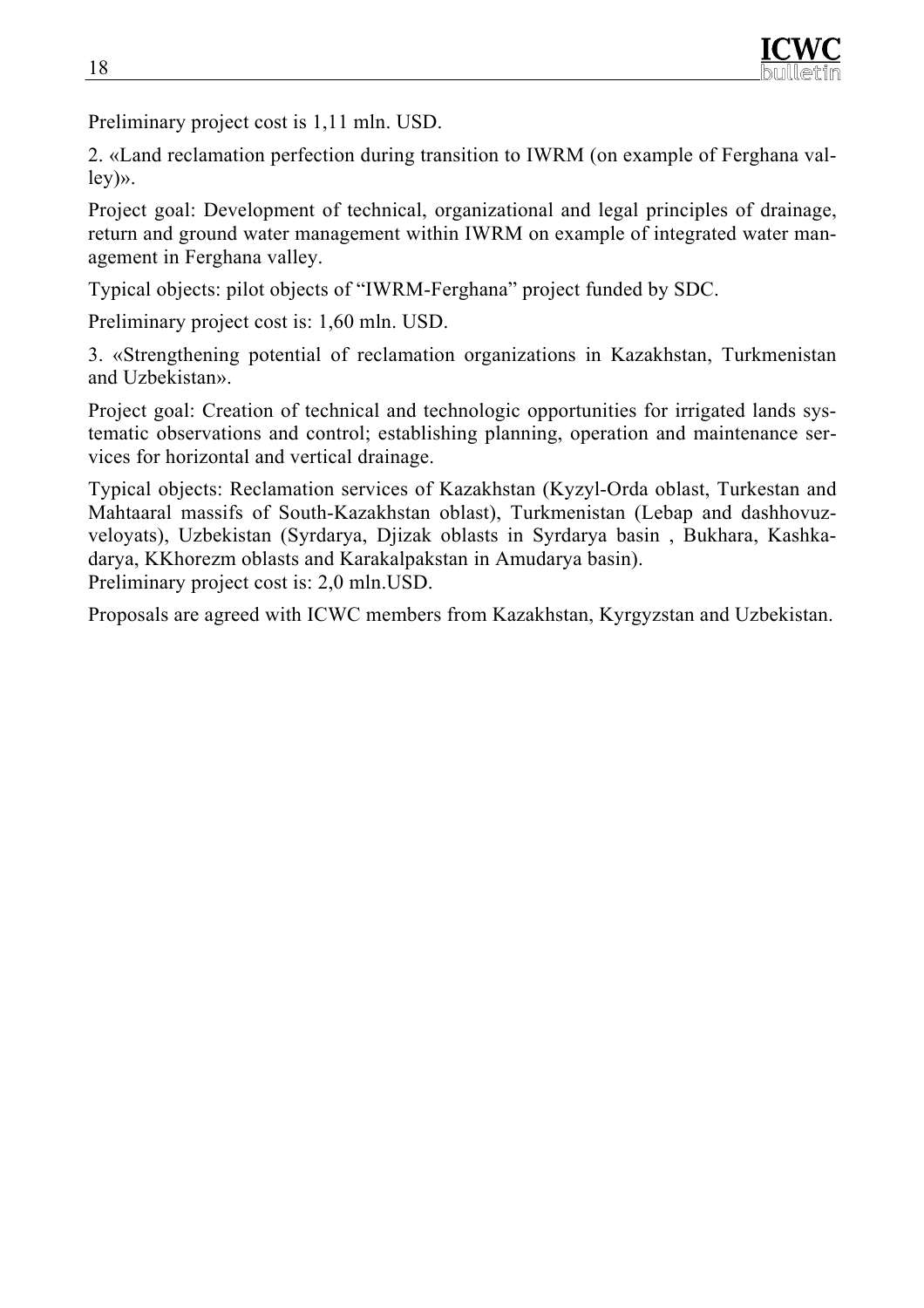# **REGULAR MEETING OF GWP TEC OF CENTRAL ASIA & CAUCASUS**

Meeting was held in Yerevan, Armenia on April 12-15, 2004.

In RTAC of Central Asia and Caucasus participated 7 countries from 8. Azerbaijan representative could not participate; Turkmenistan representative U.Saparov took part in the meeting first time since November 2002.

Meeting was opened by RTAC Chairman V.Sokolov, RTAC member O.Kirokosyan introduced Minister of Environment of Armenia V.Aivazyan who greeted participants and underlined importance of GWP role in new Water Code of Armenia of 2002 realization. This law is accepted as sign of progress and model of IWRM for other countries of the region.

GWP Secretariat representative B.Guterstam expressed gratitude to the Minister for recognizing GWP and explained GWP objectives in water resources planning and role of national water partnerships in this context.

Questions discussed during the meeting:

ToolBox Version 2 has been translated and 500 copies are made. Participants had feeling that this tool is not yet ready for application by water professionals, managers and policy makers. Participants agreed to start actions within framework of ToolBox project ToR in Central and Eastern Europe, Central Asia and Caucasus (project was suggested by D.Talmeinerova and presented by V.Sokolov). First meeting with group of Central and Eastern Europe will occur in Almaty, Kazakhstan in May 2004.

How to involve society and NGOs in GWP? It was agreed to launch campaign on public awareness in each country.

Rotation process in RTAC CACENA will be started in 2004 taking into account special remark for gender balance.

V.Sokolov's information about EU Water Initiative Moscow meeting (February 2004). There is lack of clear links between EU Initiative construction blocks – funding is not confirmed. Anyway, GWP CACENA should strengthen cooperation with EU Initiative in IWRM and water supply and sanitation area.

РТAC member О. Кorokosyan, Armenia was defined as participant of GWP meeting in Malaysia.

Uzbekistan is at initial stage of school program of water related questions integration in traditional school books and teachers training. It is high time to CapNET program and MDG 7 involvement.

Development of national water partnership (NWP) is under preparation. "Involvement conditions" has been translated into Russian. For NWP registration in the country, Stockholm Secretariat confirmation is needed.

Preparation to meeting in Almaty (Regional water Conference, Kazakh NWP and РТКК meeting), which will be held on May 26-28, 2004.

GWP CACENA will start preparation to Ministerial meeting (Kiev process) in Tbilisi in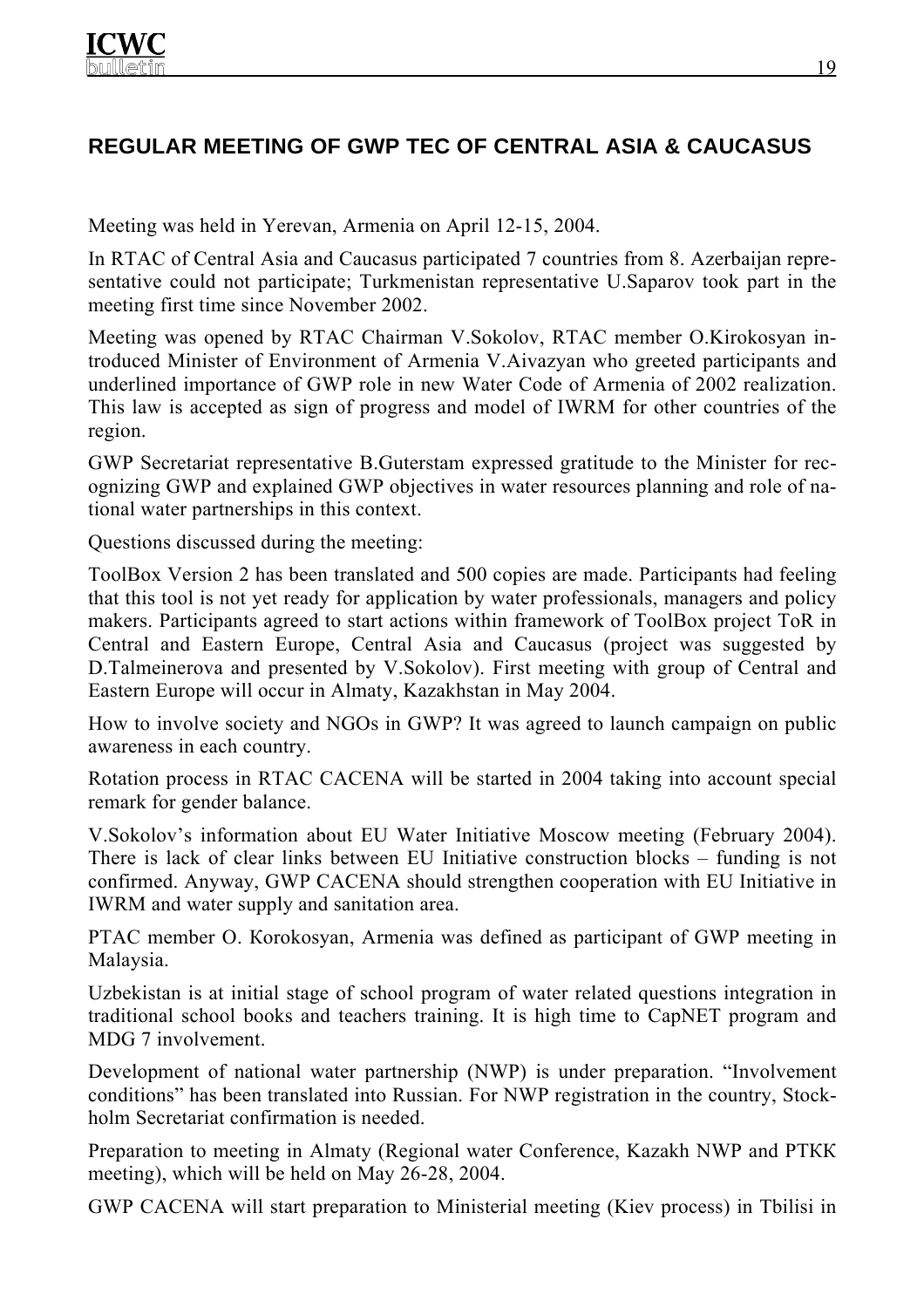## October 2004.

RТAC CACENA members agreed on preparation of 2000 CD with 4 bases of full collections of official documents and publications in Central-Asian countries for last 14 years presented by V. Sadomsky (REC CA).

Presentation on water related project in Caucasus. It was chaired by Deputy Minister of Environment of Armenia Kh.Matilyan.

М. Vardanyan, USAID told about achievements and perspective of sustainable water resources development in the region in connection with new Water Code of Armenia. In Armenia transition to basin planning including transboundary rivers has been started. Cooperation along national boundaries with involvement of NGOs and women in water resources management is underway. There is success at technical level in information sharing between countries. World Bank and Japan are involved in privatization process. New water agency of Armenia has been established under USAID support. EU TACIS project "Joint management of Kura river" (2002-2004) is a demonstration of Helsinki Convention application. Project includes water specialists training in the Netherlands and laboratorial equipment procurement to the Ministry of Environment.

А. Маrtirosyan, REC-Caucasus presented database of the project "Environment without limitations" (2002-2006) including water projects ,in context of sustainable development. Database and information can be found in Internet (www.rec-caucasus.org, www.carec.kz/water).

South-Caucasus cooperation project in river monitoring funded by NATO and OSCE was presented by М Nalbandyan, Armenian Academy of Science. Project includes Armenia, Azerbaijan, Georgia, Belgium, Norway and USA and is devoted to water quality monitoring with 10 monitoring stations in each country. Unfortunately, no information is available for 90-es.

IWRM legal aspects in South Caucasus, prof.A.Isokyan, NGO, Yerevan. Mrs.Isokyan was involved in Water Code preparation. She is optimistic regarding new legislation, public participation, women role, environment protection and its harmonization with other laws on land, forest, lakes, health and sanitary. Representatives of three countries will gather around table in Tbilisi to establish new common information center. One of tasks – joining with Western-European (Caucasus belongs to Eastern Europe) experts for consultations.

I. Gabayan, Bureau of Water Reforms is funded by the World Bank. Project will last up to 2007. Institutional development and economic reforms will cover three main spheres: 1) Irrigation systems rehabilitation; 2) Dams and security; 3) Water delivery to rural area. Urban water supply will receive loans in amount of 90mln.USD. About 70 % of people will be beneficiaries.

L.Gyumishan, State Water Committee presented information about water infrastructure operation for irrigation and water supply. First priority in irrigation is irrigation systems rehabilitation and transition from water lift to irrigation by gravity (head water intakes shift to upper reaches). In water supply and sanitation is its extension both in urban and rural localities. In Armenia all water delivery services are payable. Resent several years water accounting is developing. Water cost is 18cents/m<sup>3</sup>. Fees collection is 80% for Yer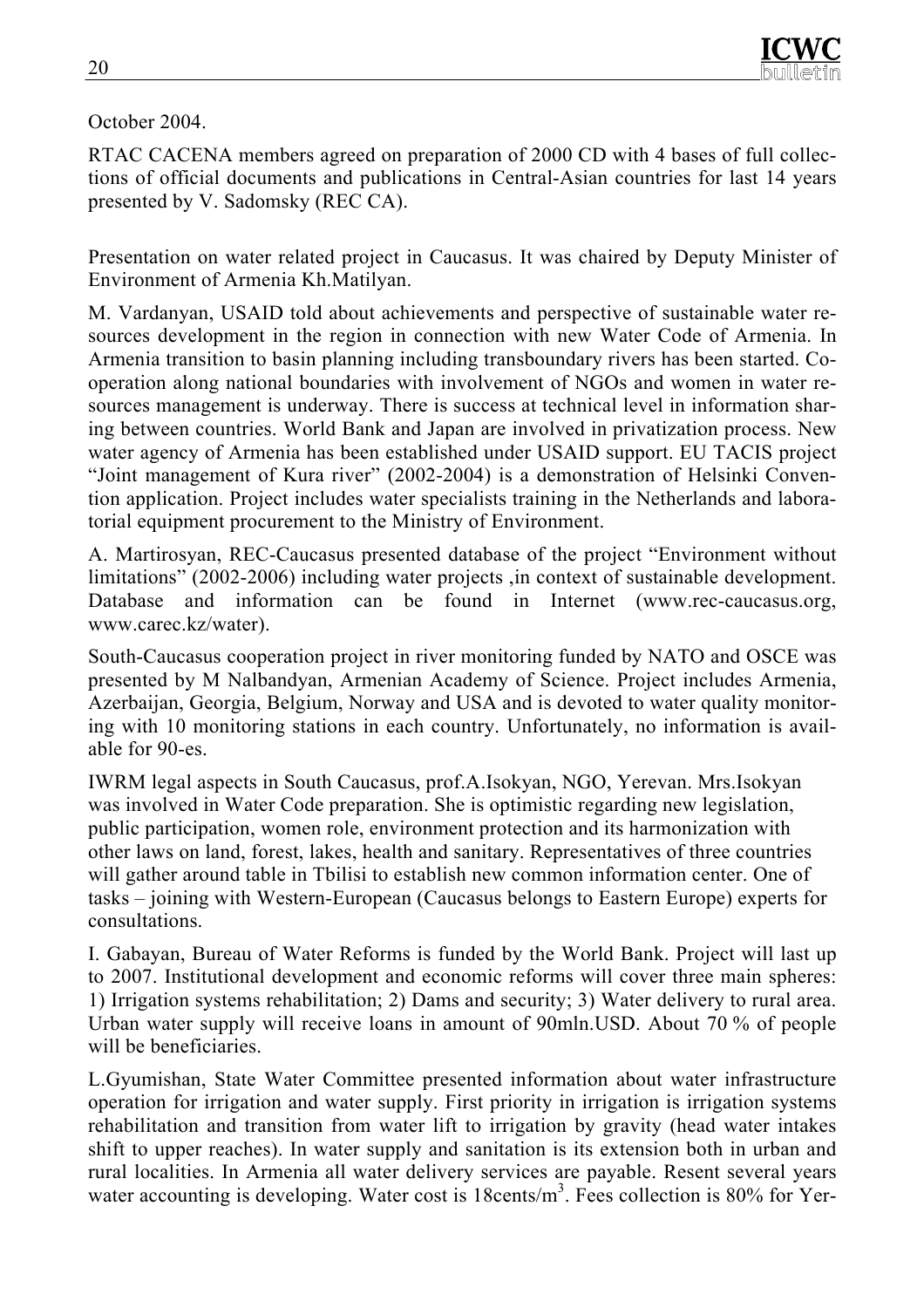evan in 2003 water delivery cost is 1.5cents/m<sup>3</sup> .Collection rate is 60%.

On April 14 RТAC members' visit the largest lake in the region located at elevation of 1900 m. Sevan lake is protected by special law and is rehabilitated.

RТAC member О. Кirokosyan, Ministry of Environment leads team within the project «Sevan Lake – Action Plan» funded by the World Bank since 1999. It is a base for IWRM planning in Armenia and the region.

Meeting between B.Guterstam, V.Sokolov, M.Boid and M.Vardanyan (April 2004). USAID contributes to Armenia by special law for training activity, for example, on WUA. USAID greets progress in new legislation, IWRM development, which is 5-8 years ahead compared with neighboring countries. It is very important to support regional cooperation and use Armenian experience as a model.

Meeting of B.Guterstam and V.Sokolov with JINJ Co. Ltd, April 15 2004. This company specializes in water infrastructure management and environmental assessment. JINJ plays key role in national database creation using new technologies. Armenian water resources planning is harmonized with European Water Directive principles. Caucasian water resources are taken into account only in aspect of quantity. Integrated river basin planning meets criteria of sustainable development. In accordance with water legislation, first basin council will be established in Debed river basin in Armenia and Georgia, which is Kura tributary. B.Guterstam gave lecture to JINJ workers on sanitary and wastewater reuse all over the world.

Conclusion:

GWP-CACENA created impulse (push) by working plan approved in Tbilisi in December 2003. Political awareness and will was shown in Armenia like GWP meetings in Georgia, Tajikistan and Kazakhstan.

RTAC members take full responsibility for national water partnership establishing. They need strong support from regional and central FWP Secretariat.

Forthcoming event with launching National Water Partnership in Kazakhstan and IWRM national planning work program funded by Norwegian government will be big step forward for GWP-CACENA.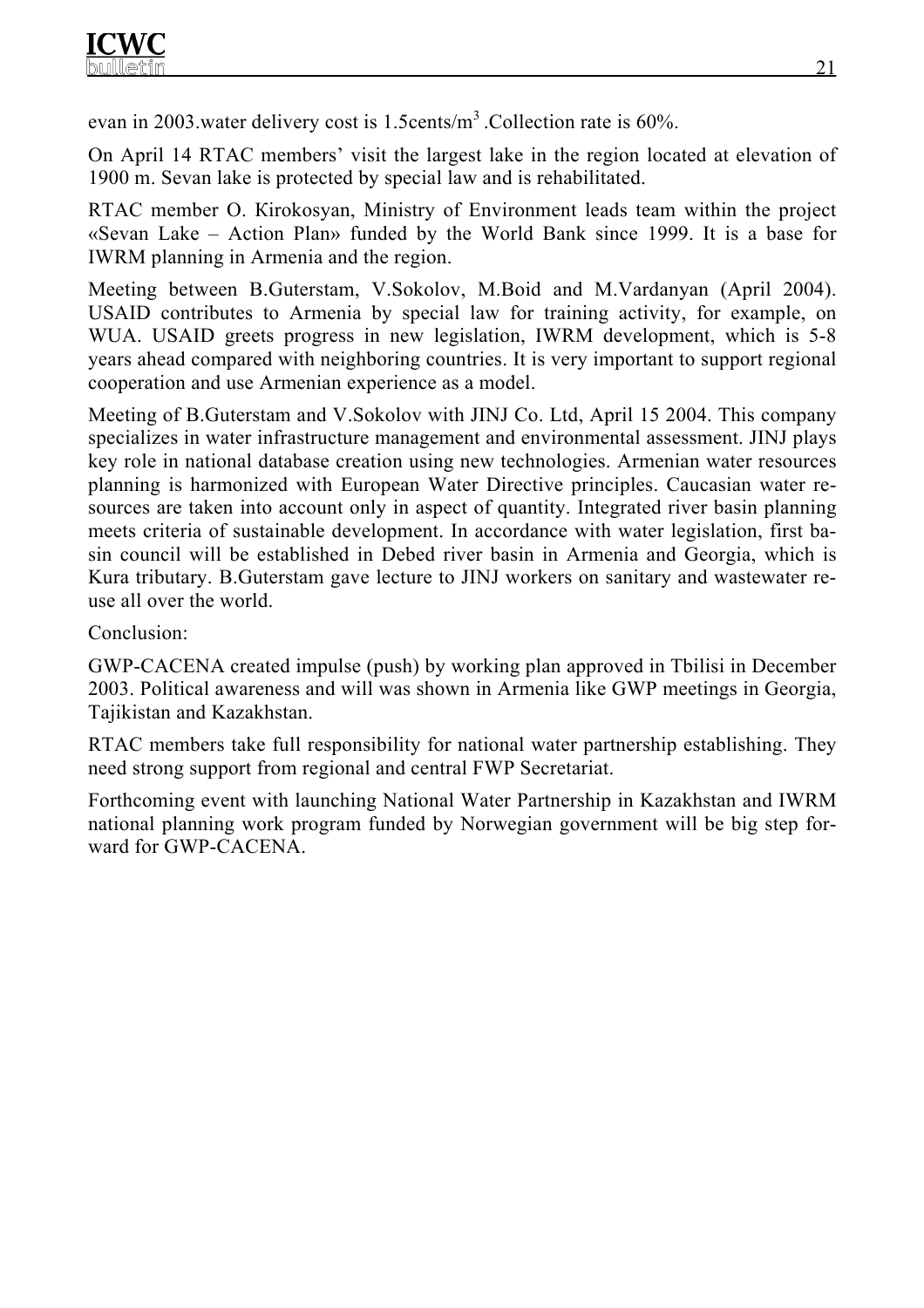# **ICWC TRAINING CENTER WORKSHOP «IRRIGATED FARMING PERFECTION»**

Aral sea basin has one of the largest irrigation system. Millions of people living in the basin depend on irrigated farming. GHP includes 20-60% input from agriculture.

After USSR collapse agricultural income quickly declined. Governments carried out reforms trying improve situation. Aimed at food security reforms in agriculture were conducted very quickly. Water reforms were started later and separately from agriculture.

In result of agricultural reforms number of water users grew rapidly that aggravates water distribution and allocation.

In Soviet time land reclamation, water management and technical support were performed at expense of state budget. With transition to market economy need to change approach appeared. Many former in-farm irrigation and drainage network became interfarm. Presently O&M cost must be covered by farms themselves through WUA. Unfortunately, many farms can not afford these expenditures. In this connection, state support and governance are needed. Crop pattern also changes that requires new approach.

Recent changes in water and agricultural sector made it necessary special training for water specialists to share advanced irrigation technologies and technique. Water resources scarcity during growing season and frequent alternating dry and wet years also require new irrigation methods.

Workshop «Irrigated farming perfection» was carried out on February 9-13, 2004. Training program envisaged opinion exchange within 6 modules:

General issues of irrigated farming;

- Irrigation;
- Water management transfer;
- Reclamation and operation;
- Program complex for irrigation management.

First Deputy Minister of Agriculture and Water Resources of the Republic of Uzbekistan A.A.Jalalov and ICWC Training Center Director P.D.Umarov took part in the workshop opening ceremony

Workshop was aimed at conditions creation for experience sharing between practitioners and scientists of middle level from all five countries of the region. Participants were presented by reclamation expeditions and scientific-research institutes' collaborates.

It was noted that lack of finance is main factor of irrigated lands state aggravation and causes range of interconnected issues:

- soil degradation especially in lower reaches;
- drainage systems' ageing due to poor maintenance.

Participants mentioned necessity to inform water users about water saving methods. Water resources management transfer to public bodies requires creating a base for actions. Society should be prepared to transfer process. Extension service is well developed mechanism helping this process by consultation about crop pattern planning, business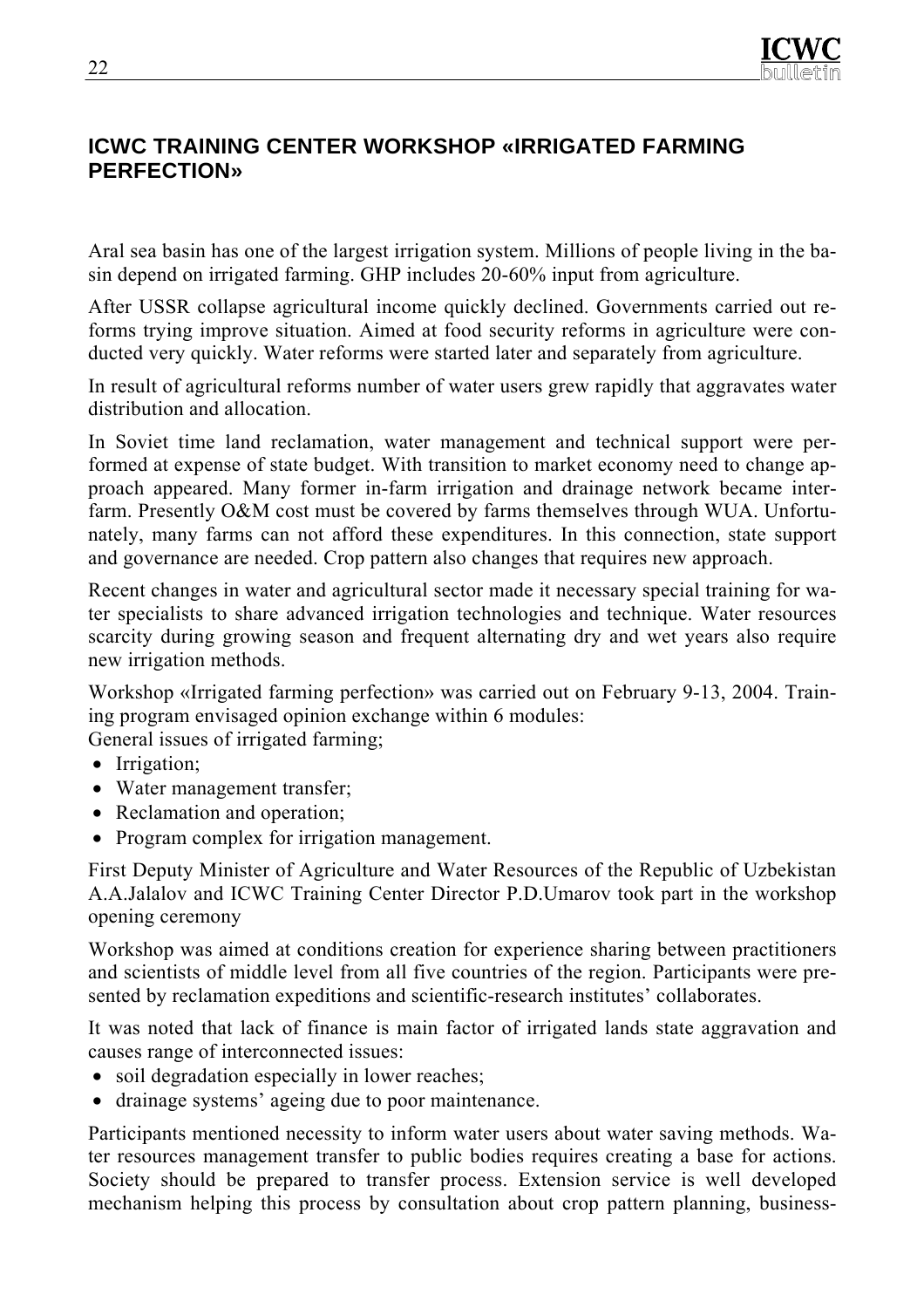plan preparation and legal issues.

Range of proposals and recommendations on effective irrigated farming were given to participants. In particular, following recommendations on crop cultivation technologies were given:

1. Irrigated plots certification based on large scale soil-reclamation survey fixing plot use, its surface state, boundary conditions and other factors determining its productivity and potential.

2. Combination of measures (reclamation and agro technical) providing plot evenness as an object of reclamation measures defined by certification:

• plot leveling;

• improvement of soil water-physical properties (permeability, water capacity) by feasible measures;

• creation and provision (by leaching regime and drainage) salt concentration permitting crop cultivation;

• irrigation technologies: irrigation frequency determined by soil water-salt regime and irrigation regime and condition of even moistening and allowable salt concentration (using distributed water supply, shortened furrows (100-200m) and surge irrigation);

- drainage necessity and regularity (provision drainage in case of heavy soil within irrigated plot);
- special measures on field spottiness elimination.

Many demonstrative-experimental plots were abandoned due to lack of financing. Water saving propaganda and climatic changes require reanimation of these plots.

Water is limited resource, each drop of which should be used effectively. Ground water share in total water diversion is 8-10 %. Near 50 % of rural water demand is satisfied by ground water. Participants expressed their concern about ground water pollution.

Among measures directed to water re-use are the following:

- use of collector-drainage water of allowable concentration;
- subsidizing energy used for ground water pumping.

Among measures directed to water losses reduction in irrigation network are the following:

• intensive methods of crop cultivation (deep ploughing, chemical and organic fertilizers application, crop rotation);

• even moistening and soil and ground water desalinization though size selection and land leveling;

- crop pattern revision with regard to ecologic, economic and social conditions;
- saline land retirement;
- regular cleaning of inter-farm and in-farm collectors;
- necessary state support of drainage network and inter-farm collectors;
- young specialists training.

Following measures are suggested as economic incentives:

- strengthening status of regional organizations;
- gradual introduction of basin-hydrographic principles of water resources management;
- increase of state assistance and measures development on water objects O&M;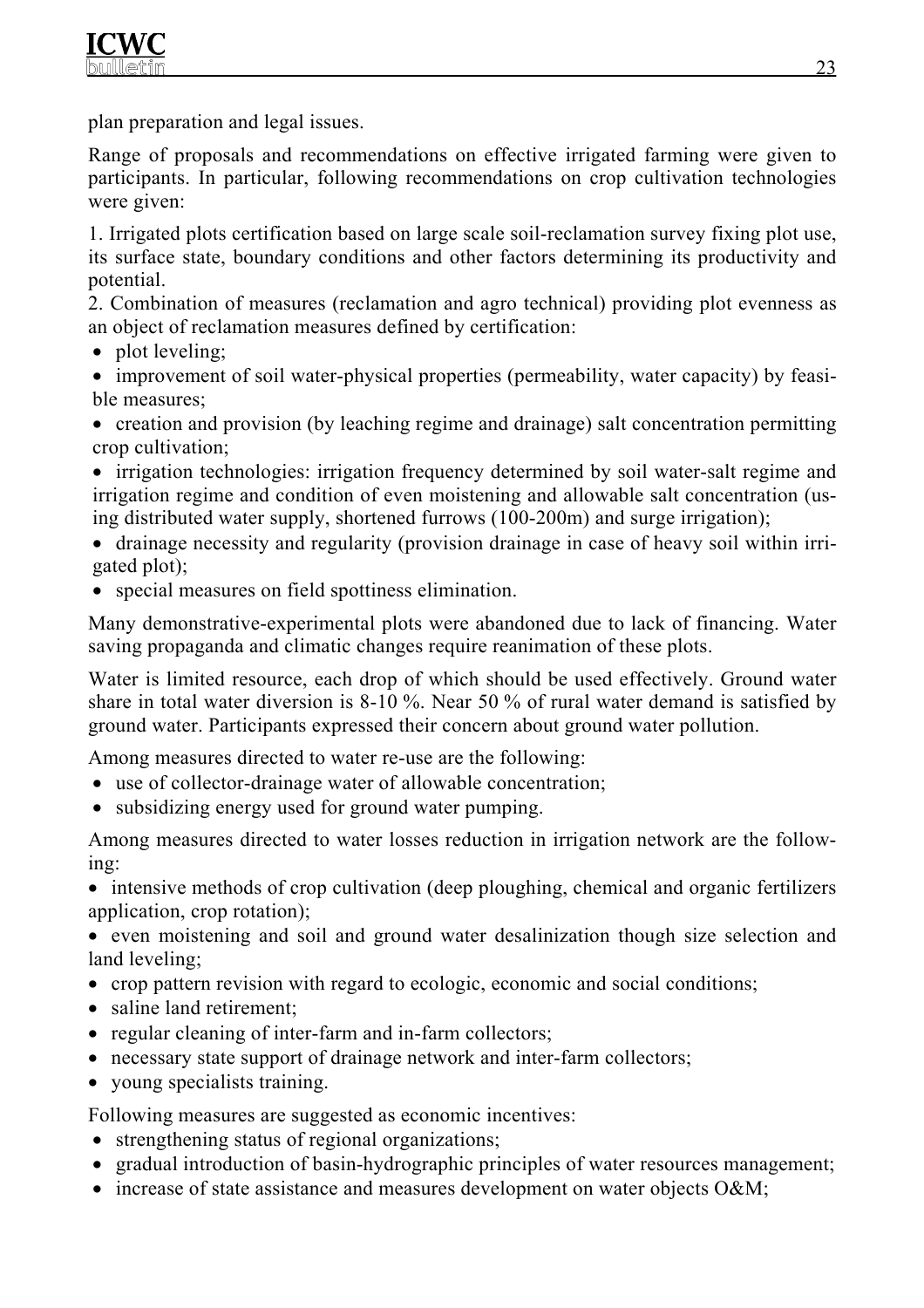

• increase of farmers support through subsidies to provide their competitiveness in the world market.

Following measures on water saving are deserve attention:

- gradual limits cutting at national and oblast level;
- water users mobilization and public control bodies establishing including all levels from basin to rayvodhoz;

• WUA establishing on base of unified farms. WUA must participate in water rotation and limited water use;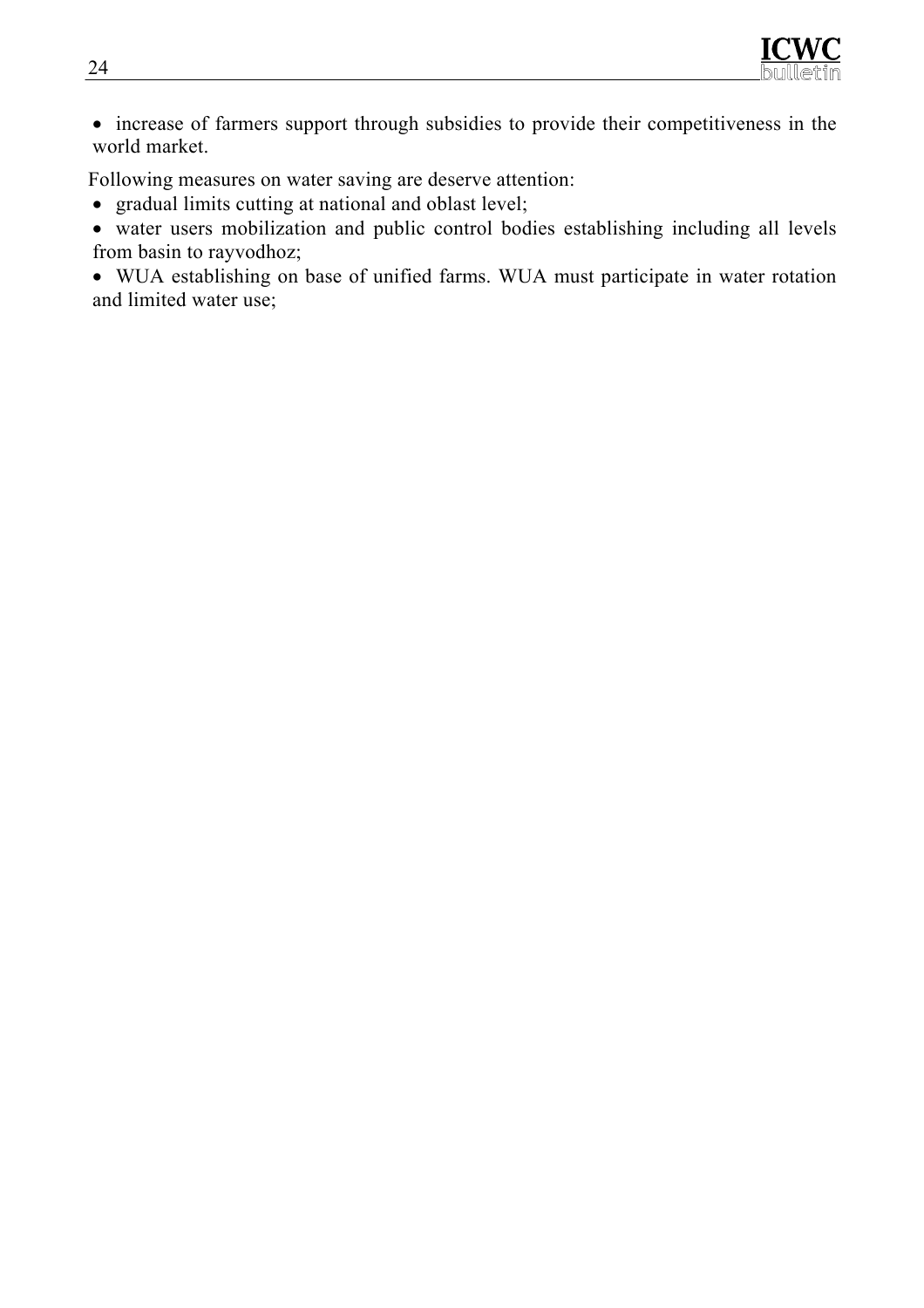# **INTEGRATED WATER RESOURCES MANAGEMENT**

Working seminar "Integrated water resources management at rayon level" was held on February 16-19, 2004 in ICWC Training Center. Participants discussed existing problems and made proposals on IWRM introduction on place.

From the first day of independence Central-Asian countries began to reform land use and agriculture; in result of that thousands of water users appeared. Some gap between reforms in agriculture and water sector occurred. This caused in-farm reclamation network state aggravation.

Recent years, transition is being carried out in water sector of Uzbekistan to basin principle in water management. That's why it is necessary to acquaint water specialists with main principle basin management. With this purpose Training Center and MAWR organized seminar devoted to IWRM.

Seminar was opened by Kh.Gapparov, MAWR water balance department head, P.Umarov, Training Center Director and Z.Juraev, MAWR water balance department deputy head. Participants were presented by water specialists and scientists.

During seminar participants were acquainted with different aspects of water resources use in Central Asia and new model of water use plan.

А) It was noted, that water users' rights stipulated in water laws are not always observed. Often administration intervenes and negatively impacts public opinion about water conservation. For IWRM introduction is necessary to prepare legal base of IWRM application in CAR.

In spite of reforming during long time, there are issues with ownership of agricultural organizations. Even where WUA are established it hinder their functioning.

Measures proposed by participants for situation improvement are following:

• perfection of water legislation, investment and fiscal policy to facilitate IWRM introduction;

- development of clear ground and base for water conservation incentives creation for water users;
- clear definition of rights and obligations of agricultural organizations in accordance with their form of ownership.

B) Partial transfer of authorities from water organizations to water users is topical.

Social mobilization for rational water use is very important. Its levee can be public access to information that facilitates public awareness about water reforms, young people education using following methods:

- water campaigns and special events;
- special radio and TV translations;
- free access to information;
- work with school teachers and kindergarten staff;
- women participation in public opinion formation.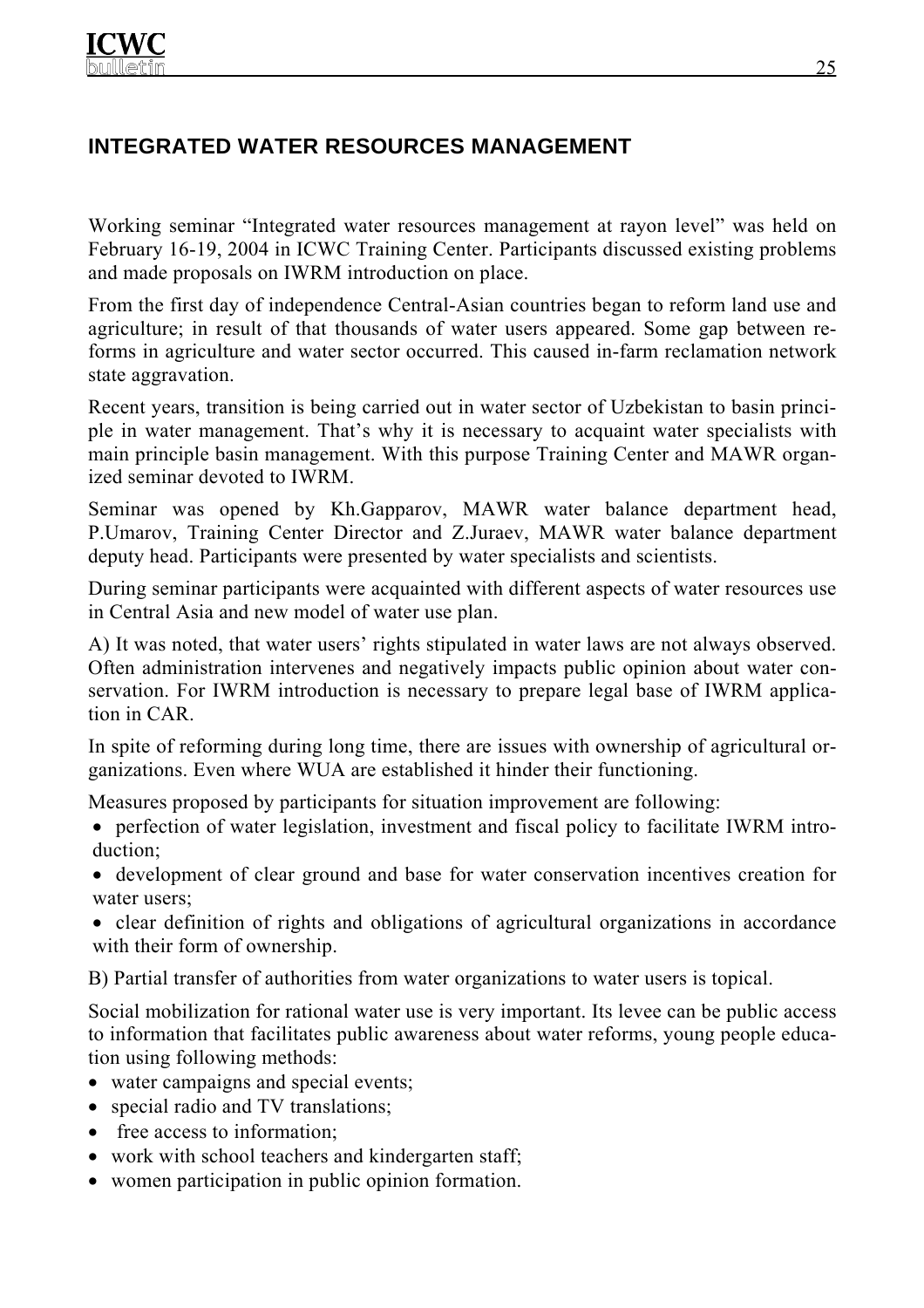

Participants proposed following specific measures:

regional conferences, workshops concerning IWRM concept with NGO involvement: preparation and dissemination of materials about IWRM concept for public awareness with NGO assistance;

introduce "IWRM" discipline in higher education institutes to prepare young people; establish public council of basin regulation;

series of workshops in oblasts to disseminate IWRM ideas.

C) Transition to basin principle was evaluated by participants as positive step. Unfortunately, current economic situation does not allow provide sustainable development of water sector. Participants suggested practical measures for improvement of water sector economic and technical provision:

- define possible mechanisms and sources of financing, create a base for fund rising;
- subsidizing main canals, advanced irrigation technique and vertical drainage both by state and concerned parties;
- paid water use based on block-tariff scheme;

• gradual WUA mechanical park improvement through lease, loans and other agreements.

D) Participants recommended following measures on water conservation:

- use control acts of water use between oblasts and rayons;
- develop mechanism of water users stimulation for water saving through bonuses, tax privileges and other incentives;
- extension service development for farmers on field certification and water productivity increase;
- wide application of information technologies and planning programs as well as water consumption control;
- strict observance of agro-reclamation requirements;
- in-farm water account and irrigation regime observance.

## **INTEGRATED WATER RESOURCES MANAGEMENT IN TRANSBOUNDARY BASINS: INTERSTATE AND INTER-SECTOR APPROACH**

Scientific-applied workshop "Integrated water resources management in transboundary basins: interstate and inter-sector approach" was held on February 23-27, 2004 in Bishkek organized by International Water Law Institute Dundee, Great Britain, SIC ICWC and MAWR of Kyrgyzstan under NATO support.

More than 50 participants took part in this workshop – heads of water organizations, NGO representatives and water users, water specialists from Russia, Great Britain, USA, France, IWMI and SDC.

Workshop goal –organize meeting of world-known specialists for cooperation in IWRM improvement. Discussion of international experience in IWRM introduction promotes scientific knowledge use for national legal and political approaches development. This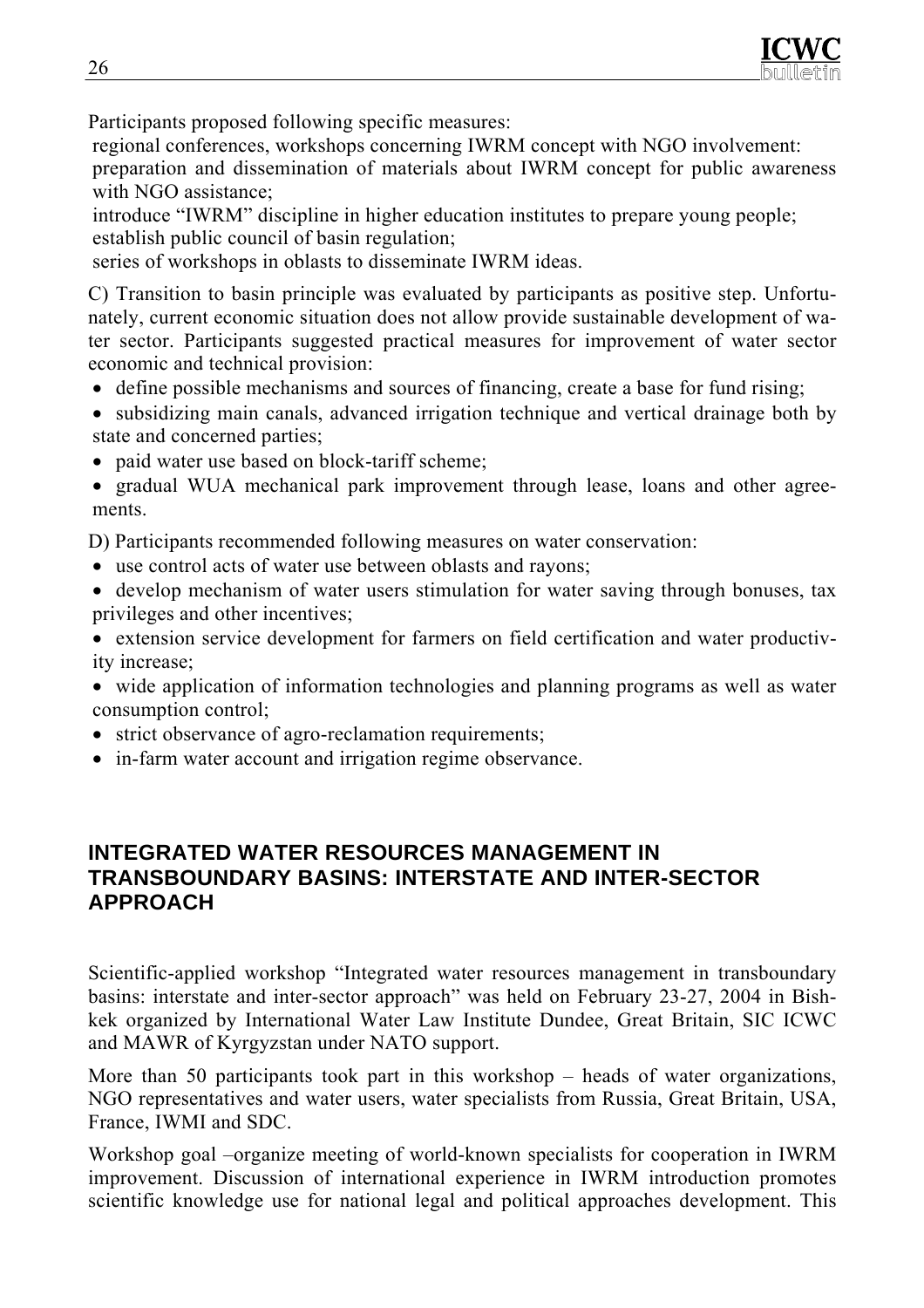will help ecologic stability in the Aral sea basin and facilitate efforts in IWRM principles' guidelines development

Five ministers and experts made presentations on water resources management, technical aspects, water law and power engineering.

Workshop themes were as follows:

- IWRM international practice:
- assessment of water allocation mechanisms at national and international level;
- IWRM role in poverty eradication;
- joint water resources governance;
- measures on international cooperation improvement

Workshop was organized as series of expert panels.

Upon discussion participants agreed that:

1. IWRM is important direction and tool of water sector development aimed at effective "water governance" in accordance with MDGs accepted in 2002.

2. Water use and management at international and national level should be carried out in accordance with the following principles:

- achievement of sustainable development in all economic sectors;
- river basin management on base of hydrographic principle with regard to all types of water - surface, ground, return - and climatic changes;
- water conservation at all levels in all uses:
- -priority of "human basic needs" and ecosystems;
- poverty eradication among rural population;
- public participation in decision making including financing and functioning, transparency, exchange and access to information at international, national and local level.

3. Efficiency of "water governance" regional system in the Aral sea basin depends on political will and readiness to compromise of all riparian countries as well as availability of water resources management authorized body.

4. Water law role is very important. It is main social tool providing "water for all" in three varieties: international, national and trans-national law.

5. IWRM realization at regional level is impossible without creation of effective legal, institutional and technical base of interstate cooperation by further development of regional tools, strengthening equal representation from all countries, new mechanisms creation for transboundary water resources management and conflict resolution.

6. IWRM international legal base can provide equitable, reasonable and ecologically sustainable water allocation and use regime. Agreements on interstate cooperation (legal assessment methodology developed by Dundee Institute) can be used as a model for international treaties preparation.

7. Development of international water law on transboundary rivers in the Aral sea basin should be accompanied by regional cooperation mechanisms perfection. It is expedient to strengthen status of regional bodies.

8. Recognition of each state sovereignty regarding transboundary water resource located within its territory does not eliminate necessity to take into account interests of another states and environment requirements for bioproductivity and biodiversity maintenance. Water related activity planning and implementation within one country should be per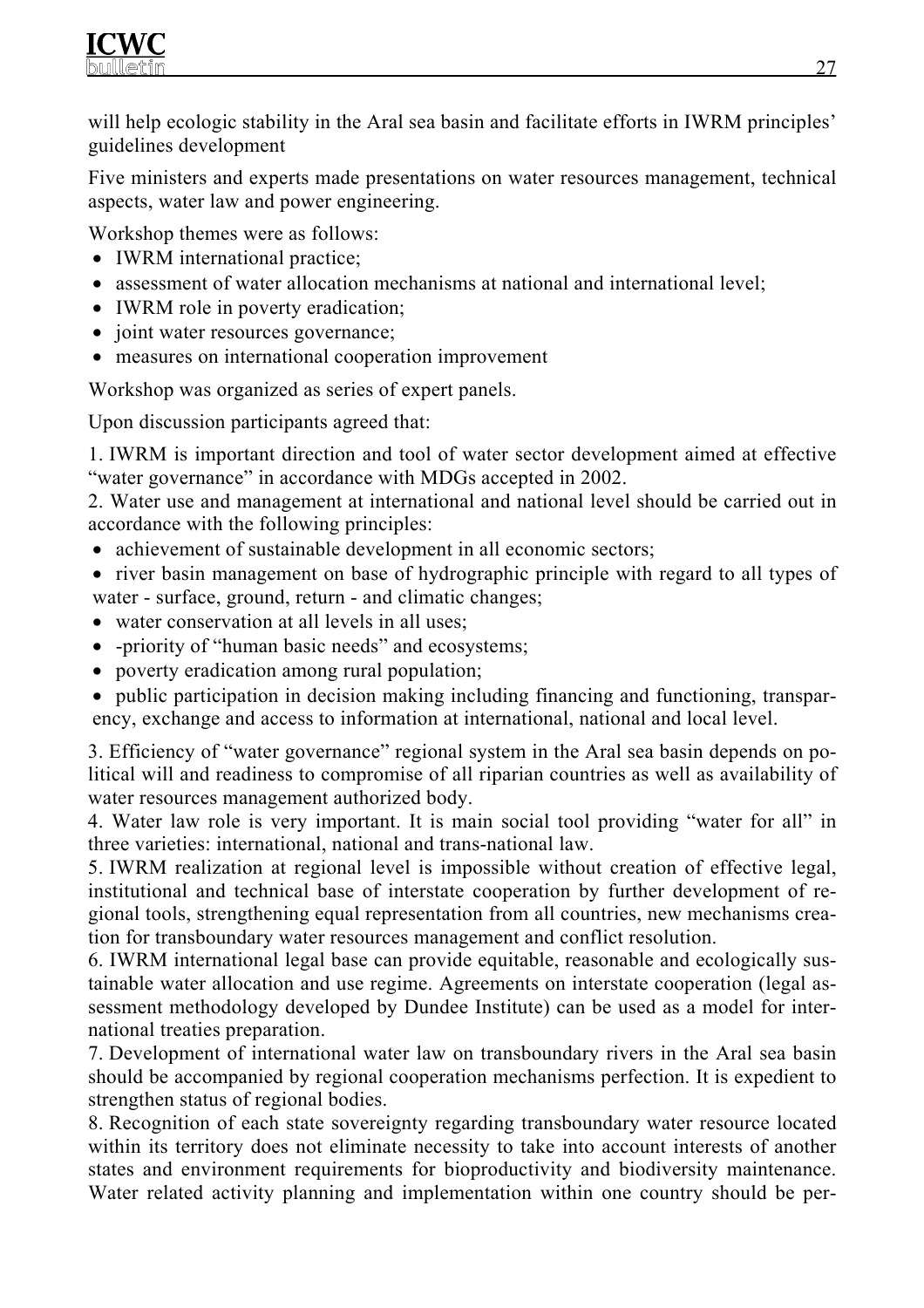formed with regard for international obligations including equitable and reasonable water use and damage avoiding.

9. Recommend to reduce water consumption in order to achieve specific water diversion decrease by 15-20% by 2025 that will permit satisfy energy demand of flow formation zones and irrigation and wetland preservation in middle and downstream. .

This activity should be combined with prevention of climate change negative impact (drought and flood) and economic mechanism of paid water use introduction.

10. IWRM at national level requires development and perfection of national water legislation and adjacent branches (land, environment, entrepreneurship). Different level of political, social and economic development should not be an obstacle for rapprochement and national water law "unification".

11. Along with legal and organizational measures, water use and distribution planning technology with water users participation; SCADA system introduction on main canals, water saving system and paid water use are very important.

12. IWRM implementation in the Aral sea basin should be accompanied by target efforts in specialists (civil engineers, hydrologists, lawyers, economists, ecologists) education and training, including preparation of "water leaders" capable to provide effective "water governance" for long-term perspective.

13. Public awareness should play special role in IWRM implementation.

Detailed report on workshop can be found on SIC ICWC web-site: www.sic.icwcaral.uz/news/rus/09032004.htm.

# **WORKING SEMINAR WITHIN THE PROJECT "STRATEGIC PLANNING AND MANAGEMENT"**

Working seminar on strategic planning and management was held under leadership of prof.V.Dukhovny on February 26, 2004 ("Strategic plan of IWRM introduction in Ferghana valley, Amudarya and Syrdarya downstream").

IWRM principles were discussed during workshop in Cholpon-Ata on August 26-28, 2002 and in Tashkent on November 26-28, 2003.

Participants noted positive experience of IWRM introduction on pilot canals of Ferghana valley and decided to implement it in Ferghana valley and Amudarya and Syrdarya downstream.

With this purpose SIC ICWC has prepared and agreed with ESCAP ToR for preparation proposals on strategic plan of IWRM principles realization for national coordinators and questionnaire explaining ToR provisions.

Proposals on ToR were received from Kazakhstan, Kyrgyzstan, Tajikistan and Uzbekistan.

It was noted:

- Kazakhstan proposals mostly correspond to ToR and questionnaire requirements;
- Turkmenistan national coordinators did not submit their proposals;
- proposals and comments were summarized and sent to national coordinators;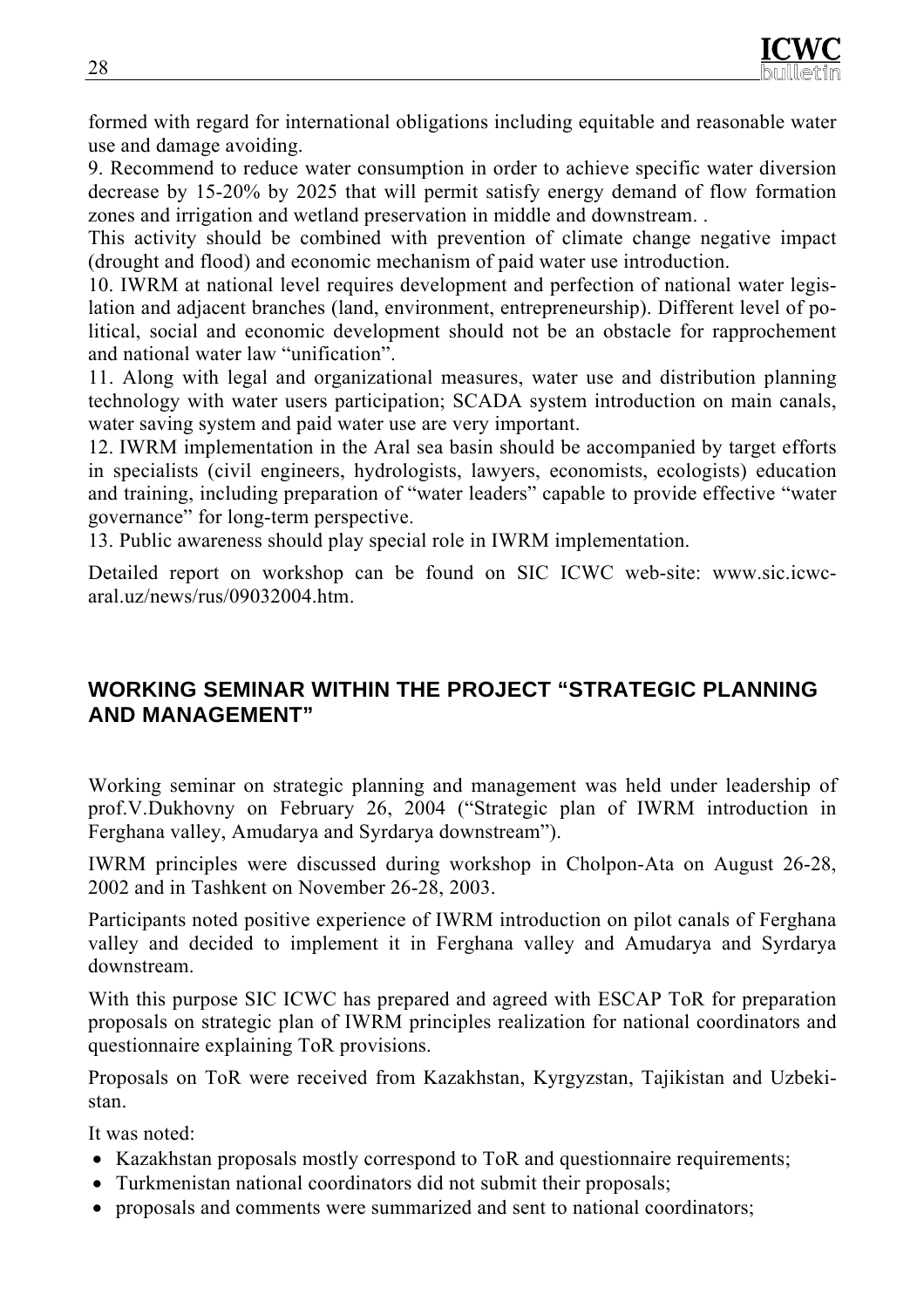• deadline for new proposals submission was defined – March 15, 2004.

## **KICK-OFF WORKSHOP AND STEERING COMMITTEE MEETING «CENTRAL-ASIAN REGIONALINFORMATION BASE OF WATER SECTOR (CAREWIB)»**

Kick-off meeting with participation of SIC ICWC, SDC, ICWC Secretariat, SIC SDC, UN EEC, GRID-Arendal and project national coordinators was held on February 28, 2004.

BY J.Gely (SDC) proposal, kick-off workshop was united with first meeting of Steering Committee (PSC).

CAREWIB project goal is improvement of water and environmental sectors information provision in Central-Asian countries. It will help to maintain information "transparency" and form public opinion for sustainable development and partnership in national water resources rational use.

Priority task is creation of regional web-portal with regularly renewed information about water related situation and ecologic issues in Central Asia.

Second direction is establishing multi-level, interstate, inter-sector information system on water and land resources. This system is based on water and land resources management hierarchic levels as well as water resources formation and use. Its main objective is establishing - on base of modern equipment, software and communication – common information system including data about water resources formation, development and prediction, assessment of different water use aspects and measures on potential efficiency achievement, sustainable management provision and economic activity productivity increase.

It is supposed:

• strengthening existing database and its integration with national databases like BWO "Syrdarya" and "Amudarya" dispatch database and its transformation into corporative system of water and land resources account, analysis and use;

- improved information capacity, data reliability and completeness;
- widening functional possibilities and system effective reliability;
- developed and strengthened partnership between information suppliers and users;
- wide and free access to information.

SIC ICWC, BWO "Syrdarya" and "Amudarya", ICWC CMC and Training Center information is a base for web-portal. Communication with other information sources (SPECA, REAP, ENVSEC, etc.) as well as Hydromets of Central Asia is supposed.

SIC ICWC realizes CAREWIB project in accordance with "Agreement between Kazakhstan, Kyrgyzstan, Tajikistan, Turkmenistan and Uzbekistan on creation and operation of shared national, basin and regional databases" signed by ICWC members.

GRID-Arendal and UN EEC will introduce international experience of information acquisition using modern information technologies meeting Rio Declaration (principle 10),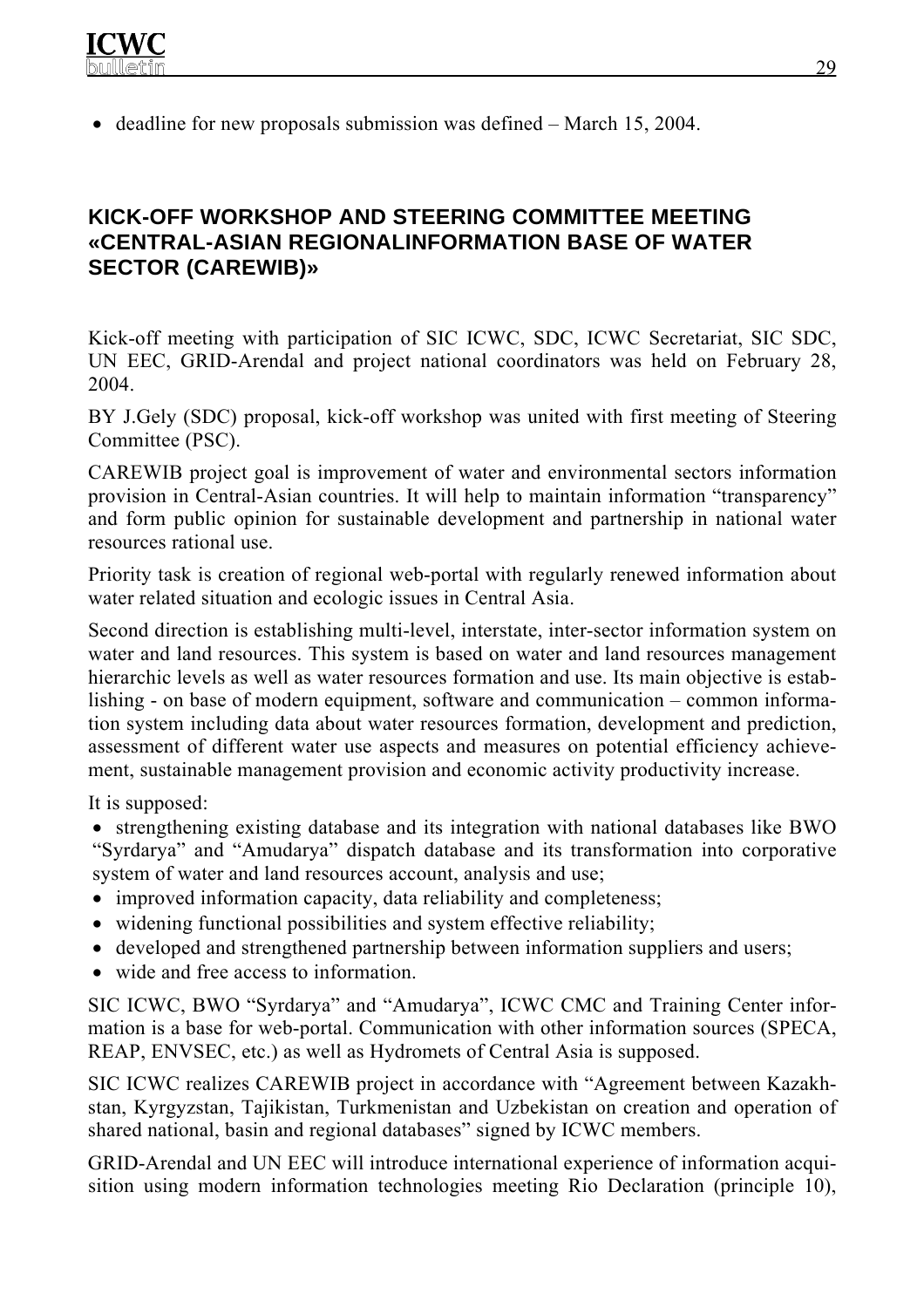Agenda-21(Article 40), UN EEC Convention and World Action Plan of sustainable development requirements. Region's potential will be strengthen by permanent network of regional respondents.

Thirteen oblast water organizations from five countries (6 from Uzbekistan, 2 from Kazakhstan, 2 from Turkmenistan, 1 from Kyrgyzstan and 2 from Tajikistan) are involved in the project framework, which will be equipped by computers for information collection, processing and transmission. These organizations will build information network, to which all oblast water organizations will be joined.

Participants agreed:

• UNECE and GRID-Arendal will provide SIC ICWC with correspondent international information;

• SIC ICWC will prepare project of portal users review for discussion and consideration; result will be used as guideline for portal establishing (tentative list of users' groups, decision-makers, water experts, NGOs, lectors and teachers, mass-media, interstate organizations and donors).

• GA и UNECE will give comments regarding ToR for national respondents, information classificatory suggested by SIC ICWC and portal design.

• workshop will be organized by GRID-Arendal and SIC ICWC for web-design and publications format discussion in detail. Workshop will be held in first half of 2004 in Arendal or Tashkent.

Main version of CAREWIB portal will be in Russian. Only sections selected by consultations, analysis by target audience and users' information will be translated into English.

Partners will take into account following SDC expectations:

- high editorial quality of texts;
- available high quality substantive information;
- high visual presentation quality;
- permanent interaction with donors.

SDC will help communication between CAREWIB and other projects funded by SDC like hydromet services including Regional Hydrologic Center. Direct access to observed and predicted data of this center ("hydromet windows") is supposed within CAREWIB.

GA and UNECE will prepare letters to potential partner organizations ( for instance, direct consultations within Almaty conference).

Administrative questions:

• inception report should be prepared to April 2004 (SIC ICWC together with UNECE and GA);

- working plan for next year should be submitted jointly with annual report;
- at the end of each calendar year (November January)Steering Committee meeting should be carried out.
- partners should as soon as possible to complete and submit to SDC work plan for 2004 and budget distribution over years (according to agreement, annex 1);

• SDC must be informed by written notification about any redistribution within budget more than 10%.

Next meeting and tentative list of participants: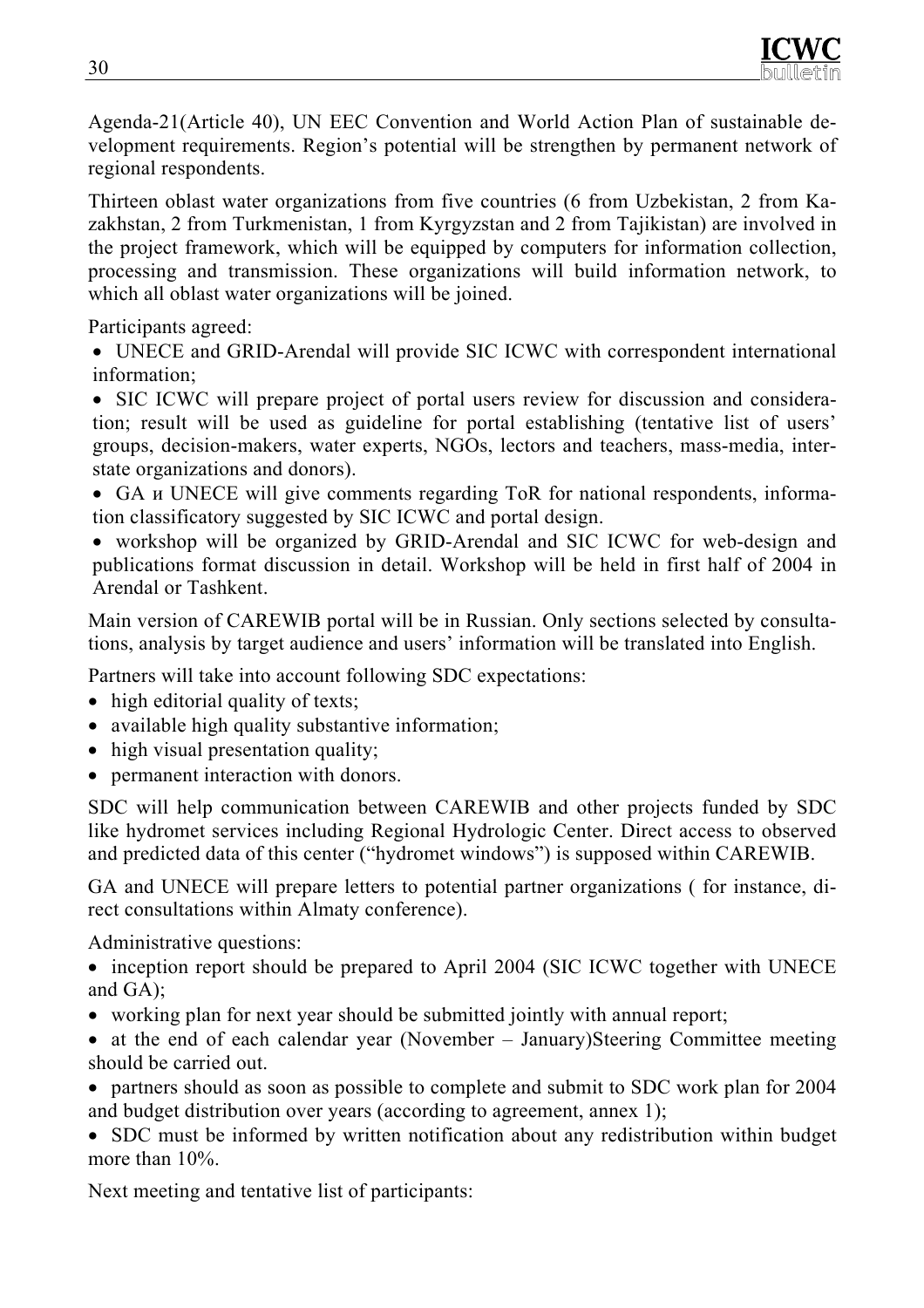

• CAREWIB presentation to IFAS Board, Dushanbe, March 27 (Johan Gely, Victor Dukhovny; J.Gely will apply to IFAS on this matter);

- donor meeting on Aral sea basin problem, May (Johan Gely, Bo Libert);
- CAREWIB consultation with information suppliers within Almaty conference (maybe with water users), Almaty, May 26-28 (SIC ICWC, Nikolai Denisov);

• workshop on web-design/graphic data display (SIC ICWC and GA, maybe others), Arendal or Tashkent, place and date to be defined.

Central portal site design prepared by SIC ICWC will be considered. Site consists of following sections:

1) News block –information about current events in the region and abroad; reviews and expertise of most interesting web-sites, publications, etc.

- 2) Catalogue of water and ecologic sites (local and foreign).
- 3) Information system on water and land resources of the Aral sea basin.
- 4) Base of knowledge (bibliographic database and electronic library).

5) Database of current and future policy, strategy, programs and projects of national governments, NGO and regional organizations, donors and agencies in water and environment field.

6) Calendar of events – information about conferences, exhibitions, congresses, symposia, etc.

- 7) Service of information dissemination.
- 8) Forum for regional issues discussion.

Detailed report on workshop can be found on SIC ICWC site: www.sic.icwcaral.uz/news/rus/09032004.htm.

# **CANALS AUTOMATION IN FERGHANA VALLEY**

Kick-off seminar for the project "Canal automation in Ferghana valley" was held in Tashkent on March 2, 2004.

Seminar goal – discussion of the project first phase and coordination of ToR for pilot canals' operational staff, BWO "Syrdarya" objects and regional group experts.

Prof. V.Dukhovny opened seminar. J.Gely (SDC) noted that SDC considers project as important complement element of IWRM development in Ferghana valley and that this project must become an example for next similar projects.

Prof.V.Dukhovny in his report explained project objectives and tasks and informed participants that proposals made last year are coordinated with ICWC members and preparatory stage was launched on march 1, 2004.

Project consists of two parts:

• BWO structures equipment by automation system similar to used in Uchkurgan water work;

• automation of linear structures –canals has specific features and different requirements to automation elements (water work automation and balance sites' monitoring).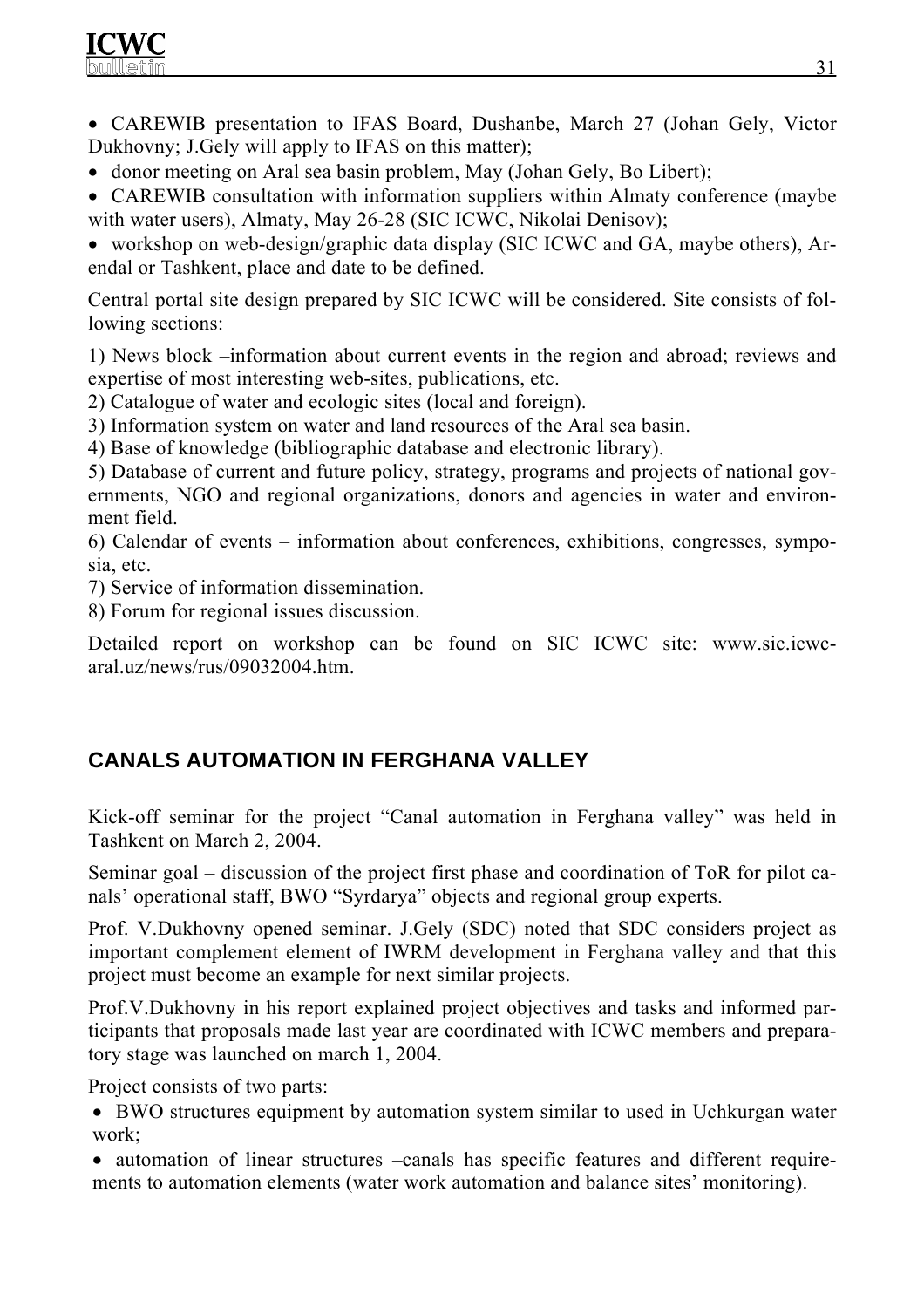Development of second part has no analogue and there is necessity for close coordination with water distribution technology within "IWRM-Ferghana" project.

M.Khamidov, Director BWO "Syrdarya" told participants about BWO objects automation: Dustlik, South Golodnostep canal, Verhnechirchik and Uchkurgan water work. Achieved parameters' measurement accuracy and regulation algorithm will permit significantly increase water distribution accuracy and save water.

BWO has already fulfilled significant volume of work on structures preparation to automation (31 from 45th.USD) and is ready to mount equipment. All objects of Naryn-Karadarya administration will be united in common automated management system.

A.V.Legavko, Director SIGMA reported about main canals automation and dispatch. He informed in detail about Pahtaabad canal automation and demonstrated new automation technical means (ultrasonic water level sensors, gate position sensors and controllers). He drawn attention to probable problems with telecommunication system –decision-making, equipment procurement, permission for radio communication.

I. Begimov – regional group expert noted positive experience of water works automation in Ferghana valley and on South-Golodnostep canal and informed about work program for future.

F.Ya. Einhorn - regional group expert informed participants about ToR for regional group specialists.

N.N.Mirzaev – "IWRM-Ferghana" project, component "Pilot canals" leader reported about canal water committees establishing and links with water users.

О. Тuichiev – Aravan-Akbura canal administration head told about hydrostructures (construction and mechanical parts, electric supply system) and gauging stations readiness to automation. Presently, building for Aravan-Akbura canal administration officeis being selected. Control stations will be located on headwork, at DP-70 and in administration building.

R.A.Rustamov – South-Ferghana canal's administration head informed about canal's objects readiness to automation. Control stations will be located on main water works, hydrosites and in administration building (totally 10-12). He suggested to take into account Karkidon and Kurgantepa reservoirs operation regime during development of water distribution technology and possibility of structures automation. Special attention was given to development of SFC common communication system because now two oblasts' system is used.

A.K.Boboev – Khojibakirgan main canal administration head reported about canal's objects readiness to automation. He drown attention of participants to available company in Khojent, which develops communication systems. On base of discussion correspondent decisions are made.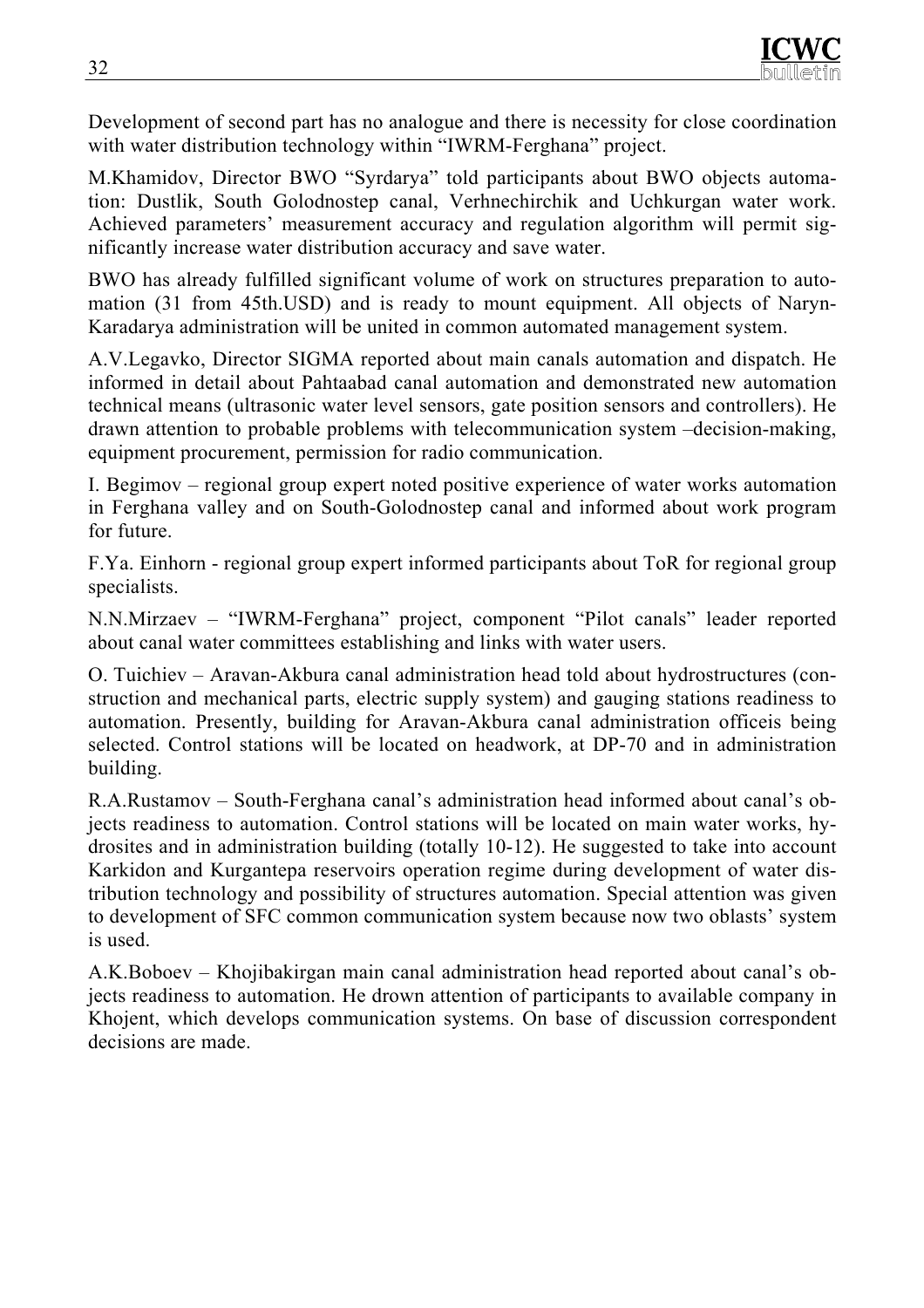# **ABOUT 'IWRM-FERGHANA' PROJECT PROGRESS**

Series of kick-off workshops were carried out on March 4 in Khojent, on March 6 in Ferghana and on March 7 in Osh. Workshops were devoted to observations conducting, information about irrigation water use and agro technical measures collection and pilot farms monitoring.

Sh.Muhamejanov, leader of activity "Water and land productivity at farm level" greeted participants and told about workshop objectives and work plan for 2004. Dr.Muhamejanov summarized results of monitoring on irrigation water use on demonstrative plots of three oblasts.

Main task for 2004 is confirmation of positive results sustainability. Besides, dissemination of positive experience on water and land productivity increase among adjacent farms, data collection on these farms, issues revealing and solution. All this will be a base for future extension service.

Oblast executors discussed question about water account and uneven charges practice in Kyrgyzstan. In spite of significant water saving on demonstration plots, water charges were equal for all farms. In this connection, it is expedient to install water metering devices and revise water charges policy.

Senior lecturer of Osh TC B.A.Toktoraliev noted, that there is big problem with agricultural chemicals in Kyrgyzstan. Due to this fact and poor farmers knowledge about crops phenology, high yield losses occur (up to 30%).

S.A.Nerozin summarized monitoring on pilot plots in Osh oblast and gave recommendations on technologic operations, fertilizers application, crop protection from diseases and pests. Comparing indicators of 2002 and 2003, conclusion was made about water and land productivity management improvement. Analysis of variable costs, mistakes of executors, reasons of yield losses and recommendations on agricultural production sustainability increase in pilot farms were given.

Optimal sowing terms, seed quality, fertilizers application questions were discussed.

Then Sh.Muhamedjanov, S.Nerozin and A.Galustyan carried out consultations with farmers on initial information collection, processing and analysis. Participants were given field journals for 2004 and special forms to be filled in for future extension services establishing. Participants discussed questions connected with preparatory work on extension service establishing, suggested amendments and additions to prepared forms.

Working meeting for project executives was held on April 17, 2004 in SIC ICWC. Participants considered work plan fulfillment in 2004; activity leaders gave brief information about tasks fulfillment and work plan for future.

Exchanging opinions participants came to following conclusion:

"IWRM Concept" publication is planned for June 2004. Prof.V.Dukhovny trust Dr.T.Palvanov to prepare new leaflet "IWRM-Ferghana", in which accumulated project experience and perspective should be reflected.

General meeting with participation of national coordinator from Uzbekistan U.A.Azimov,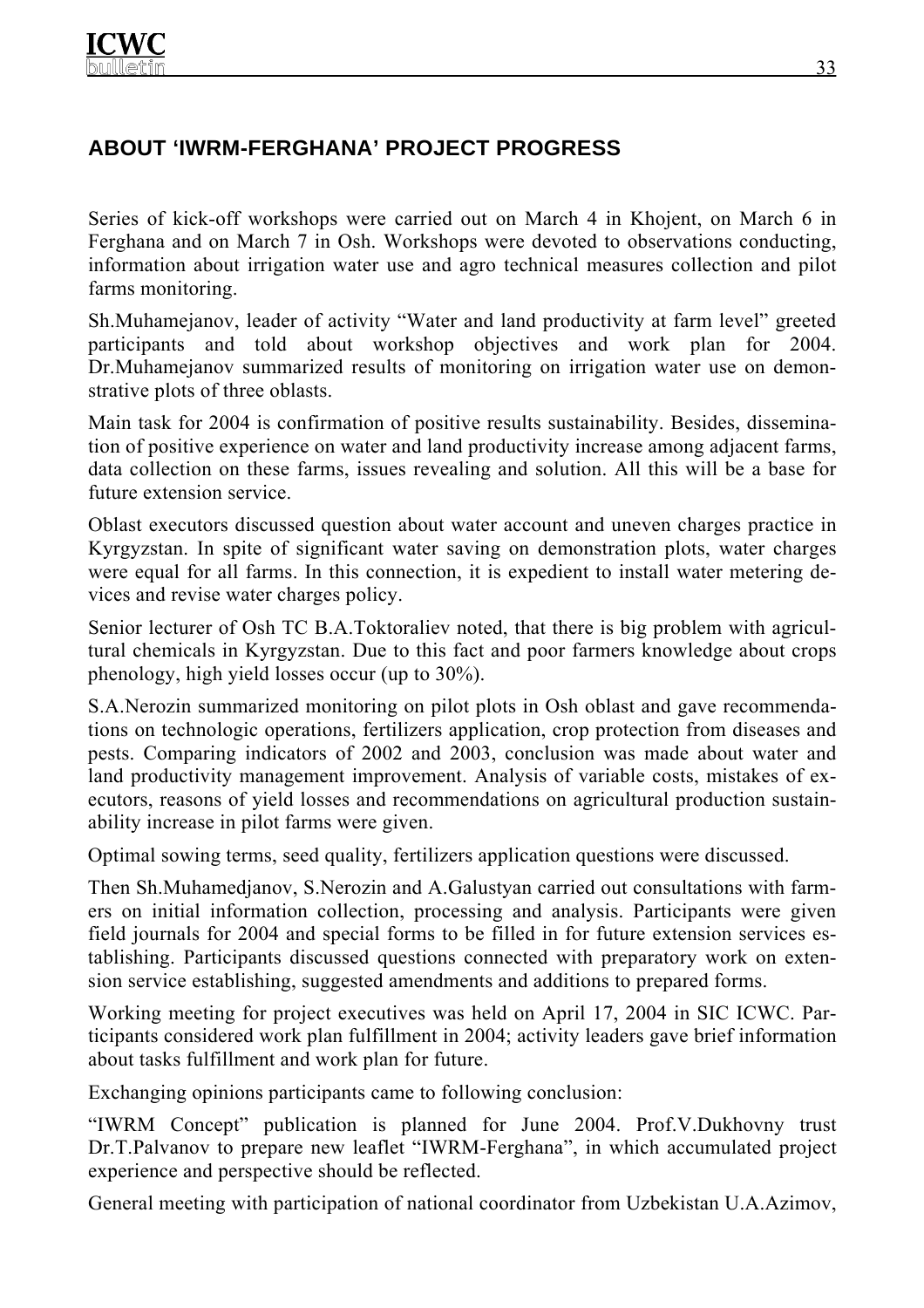oblast coordinator P.K.Rasulov, oblast executor O.Khalikov and WUA staff was held in WUA "Akbarabad" on April 15, 2004. Questions of contract conclusion with water users, WUA financial state, construction of new additional gauging stations on irrigation network within WUA, electronic network operation were considered. Following conclusions were made: WUA Council should consist of 3 shirkat leaders, 1 representative of Shahimardan administration, 2 farmers' representatives and 1 representative from kishlak council.

There are 55 water users in WUA "Akbarabad", from which 45 private farms, 3 shirkats, 6 mahallyas and 1 farm of rayselhozchimia. In mahallyas mirabs were appointed for equitable water distribution among farmlands. Water use plan prepared by projecr staff was accepted by WUA and passed to water organization. On base of this plan contracts on water delivery were concluded for 2004. Water users submitted applications for forthcoming period. This proves water users' interest to WUA.

Consultant-hydrometrist R.Masumov reported about activities within April 6-16:

- on pilot canal Khojibakirgan field inspection of balance gauging stations and outlets;
- collection of discharge characteristics for analysis of empirical data error, gauging stations certification, certificates inventory;
- on pilot canal "Akbarabad" gauging stations construction has been completed, 38 certificates have been prepared, rest will be ready by the beginning of growing season 2004;
- "Zerafshan" gauging stations construction has been completed, certificates are being prepared;
- "Zhapalak" work schedule of gauging stations construction has been prepared, 8 stations have been built additionally to 38 existing ones, to the end of month another 30 stations will be completed.
- "Kermetoo-Akburasi" inspection together with Dr.Abdullayev showed that only 7 from 14 outlets have satisfactory state, rest should be repaired or build IWMI representative Dr. Abdullayev informed that IWMI allocates financial means for weirs construction and 30 metering sticks purchase. Head gauging stations construction will be carried out by canal administrations jointly with WUA.

Gauging stations construction on demonstrative canals will be carried out by WUAs after hydrometric equipment delivery. Work should be completed by May 1.

Leader of activity "Water and land productivity" Sh.Muhamejaniov reported that presently cotton sowing is under preparation. It is planned for April 20. Laser land leveling and soil deep loosening have been completed. Points of water measurement are defined, water meters will be installed within a week.

Recharge irrigation after leveling will not be conducted. Organic fertilizers will be applied in amount of 50 t/ha. There is some delay in winter wheat development due to late sowing. Soil sampling is made to analyze them for nutrients. Recommendations on fertilizers application and irrigation are given.

In conclusion, prof.V.Dukhovny drawn participants' attention to canal and WUA management, which impacts canal automation. Necessary measures should be undertaken by appropriate activity leaders.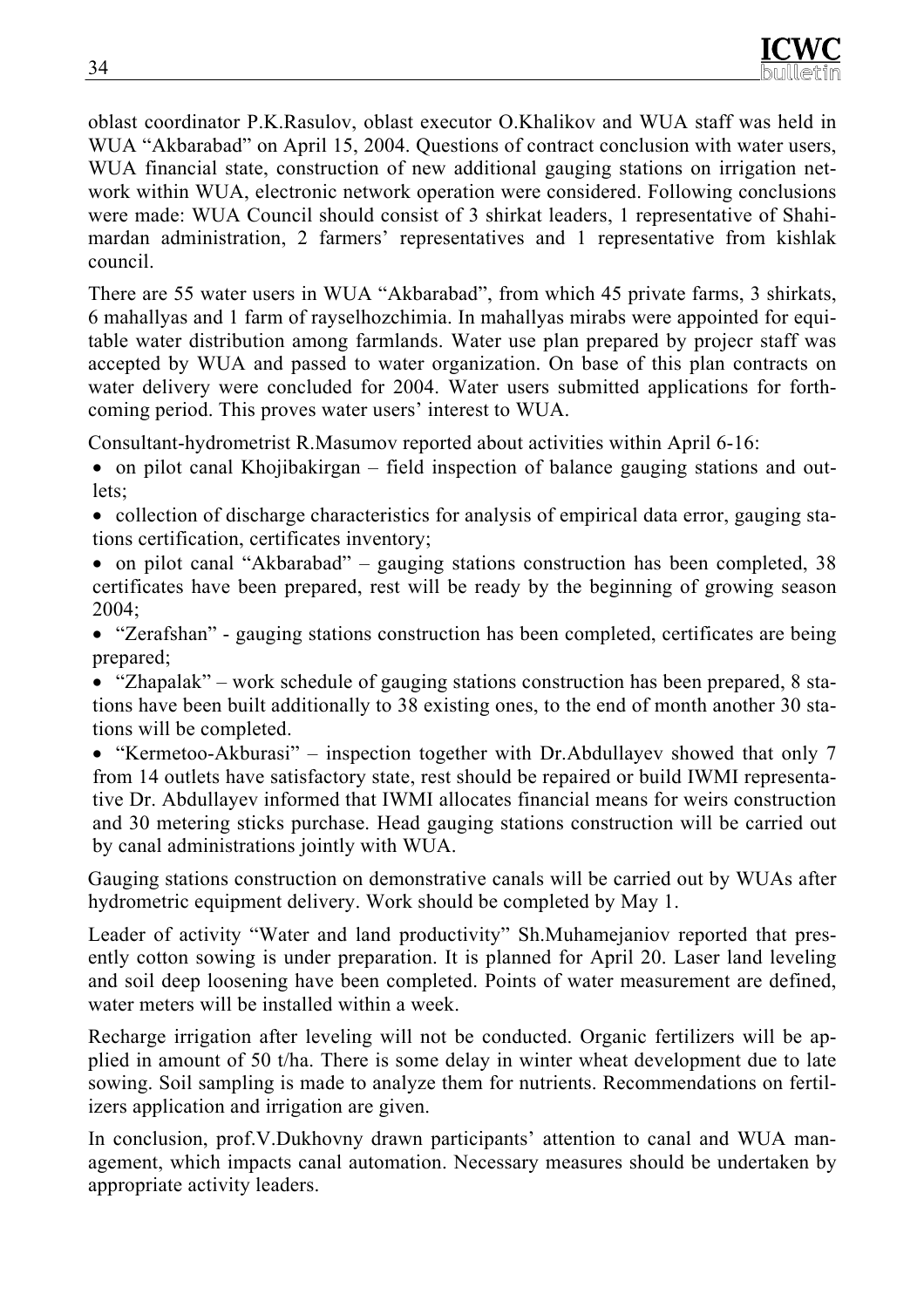## **PROSPECTS AND POTENTIAL FOR IMPLEMENTING IWRM PRINCIPLES IN THE AMUDARYA RIVER BASIN**

On 23-26 March 2004, a regular eighth workshop dedicated to prospects and potential for implementing IWRM principles in the Amudarya river basin was held in ICWC Training Center in Urgench.

The main objective of the workshop was to inform on the subject.

The workshop was supported by CIDA. The chief of BWO «Amudarya» opened the workshop. R.Deker, manager of Yakima-Teiton irrigation district, member of WUA Council in Oregon, as well as representatives of USAID NRMP Project took part in the workshop.

The following presentations were made:

1. Integrated water resources management in Central Asia and relevant development objectives.

2. Present water management and use problems in Central Asia.

3. Characteristics of water management in the Amudarya river basin.

4. Water control in irrigation systems.

5. Selection of optimal land reclamation regimes and drainage parameters under conditions of KKhorezm oblast and the Republic of Karakalpakstan.

6. Enhancing the on-farm irrigation system management through establishment of Water User Associations.

7. Geographical information systems as applied to water management.

8. Water assessment at present stage in transboundary watercourses of the Amudarya river.

9. Reclamation service – the state of the art and the future prospects.

10. Future situation in the region. Simulation of water development in the Aral Sea basin.

11. Water partnership and implementation of integrated water management.

12. Assessment of existing interstate collaboration in water management in the Amudarya river basin.

12. Return water formation, use and forecast in view of water shortage.

- 13. International water management experience.
- 14. Legal aspects of integrated water management.

15. Experience of water users association using KKhorezm oblast as an example.

16. Shift to hydrographic approach in water management in Uzbekistan using Lower Amudarya Basin Water Authorities.

17. Good leaching – guaranty of soil desalination.

18. International water law.

The participants addressed problems arising when shifting to the hydrographic approach in Central Asia.

The rational water use is the key element during shift to IWRM. To this end, the participants considered good water accounting as very important. It was stressed that current gauging stations leave much to be desired and water accounting in on-farm systems is un-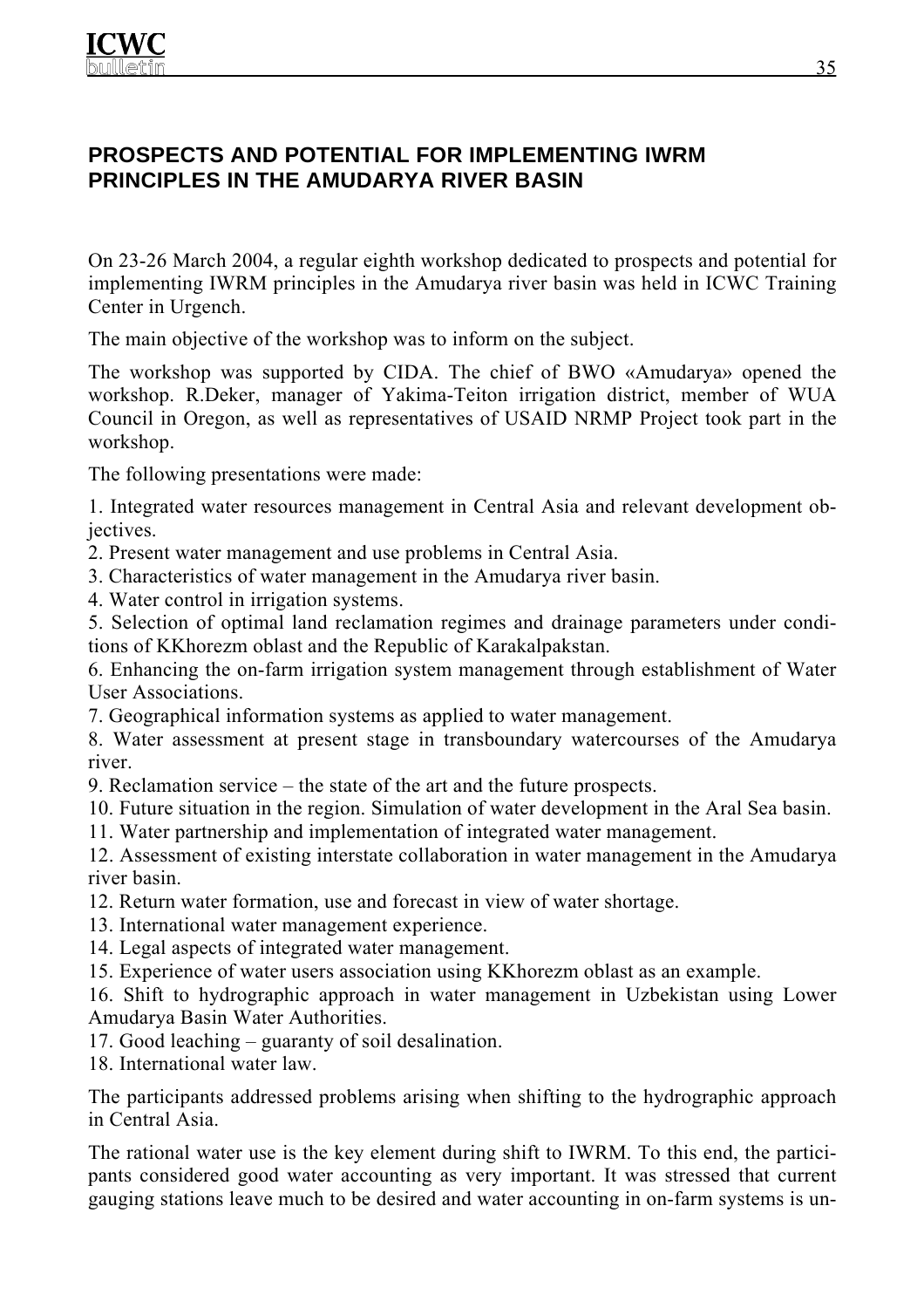satisfactory. Lack of meters in addition to the fact that most primary water users (farmers) poorly or do not know at all about hydrometry principles make situation regarding water accounting more complicated. Thus, there exists an urgent need for WUA and primary water users to train in fundamental hydrometry, equip with meters and install gauging stations, weirs, etc.

Great attention was paid to information on establishment and functioning of Water Users Association. Presentations of WUA's representatives from Oregon state and Yakima-Teiton irrigation district were of particular interest. USA representatives noted that despite the fact that WUAs were established long time ago and exclusively on voluntary basis, they annually faced problems related to various natural, economic, and environmental factors.

The participants marked that the workshop helped them to understand problems of midstream and downstream users related to quality and quantity of water flowing from upper watershed and well as to share their problems.

## **WORKSHOP ON WATER AND AGRICULTURAL MANAGEMENT UNDER CONDITIONS OF CLIMATE CHANGE**

A scientific and practical workshop on Water and Agricultural Management under Conditions of Climate Change was organized by SIC ICWC and held in shirkat farm "Rakhmonov" on 23 March 2004.

38 farmers of the shirkat farm, the chairman of the shirkat farm, representative of Ferghana oblast Khokimiyat (local authority), and managerial personnel of the shirkat farm took part in the workshop.

The objective of the workshop was to bring together farmers and SANIIRI's researchers who specialized in water management issues, water and land productivity, and water conservation technologies, to inform the participants on progress made by researchers in improving the irrigation and water conservation methods, as well as to get to know about farmers' problems and to find the ways to solve them.

Presentations were made by researchers involved in Climate Change Project on the following topics:

- integrated water resources management a way for improved water productivity;
- water and climate change;
- improvement of water- and land productivity;
- water conservation technologies;
- experience in using mulch in farms in Ferghana Valley.

The discussion was held where the farmers stressed their actual problems related to water- and land use efficiency, as well as organizational aspects of crop growing and ways for improving crop yields under conditions of climate change.

The following issues were addressed at the workshop:

Summarizing experience gained within Climate Change Project in water and land use and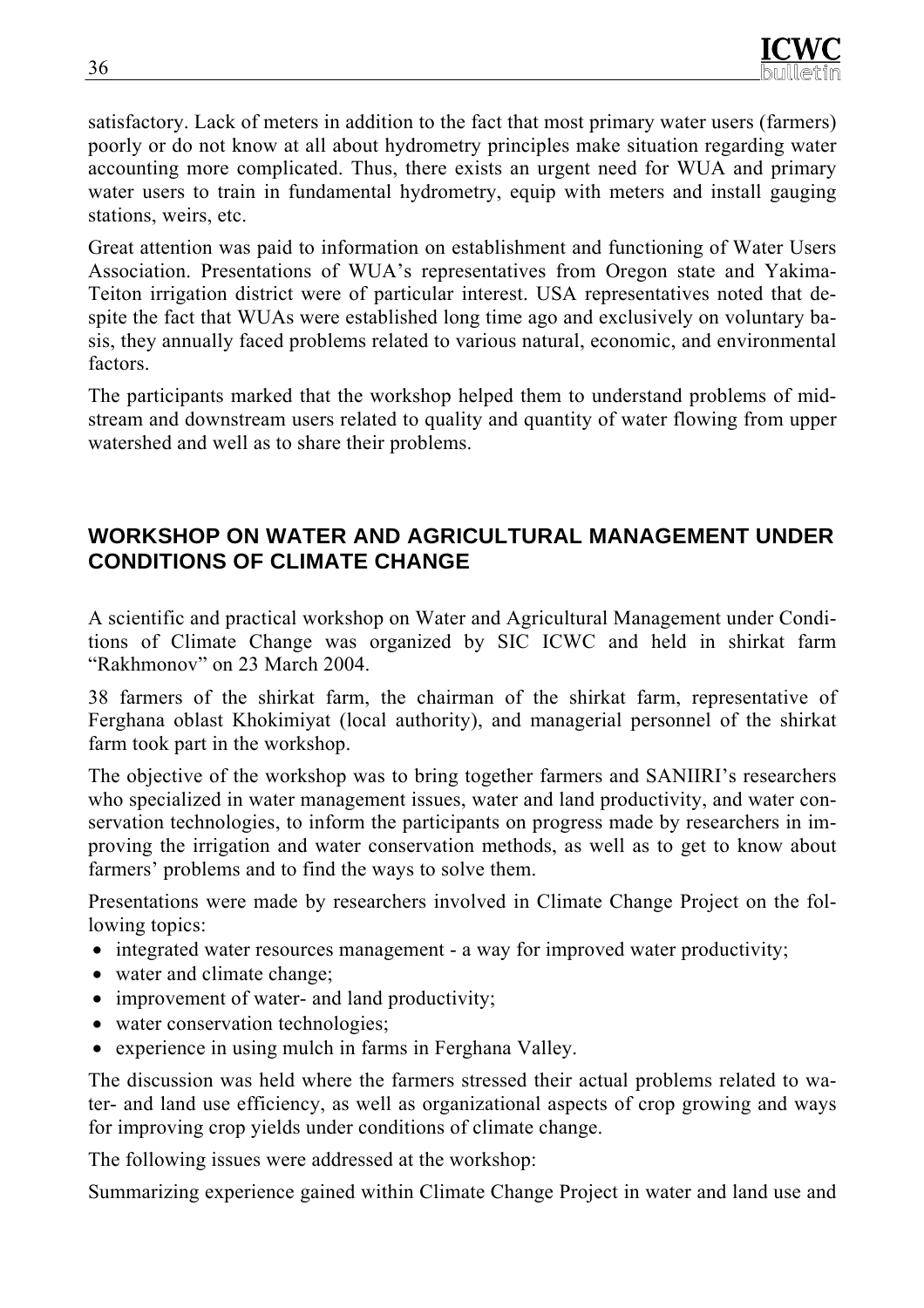yield improvement under increasing water shortage and water demand due to climate warming.

Water delivery to farms was addressed. There is less water available to downstream farms.

There is a need for field passports. These will include both field characteristics and irrigation dates and depths, fertilizer application recommendations, etc. The passports must be updated every 5 years.

There was identified a need for revision of site quality-classes in some farms. Site quality-class is over-estimated and, as a result, crop production plans are too high.

The use of film in crop growing was discussed. Positive effects of the film are decreased water evaporation and thus water saving. Besides, higher yields are achieved in plots covered with film, and, as a rule, more profit is gained.

An issue related to adequacy of cotton varieties to soil types in particular farms.

Gender issues and social justice. Involvement of women in production activity and public works.

As a result of discussion of the above-mentioned problems, the following conclusions were made:

1. At present, it is essential to use water rationally – the more efficient water use, the more water will be flown to the Aral Sea. Thus, the main objective is water conservation. Wasteful water use causes great problems. Excessive runoff in upper reaches of the Syrdarya river, lands falling out of crop rotation, soil salinization, etc. have negative effect on regional economic conditions. All people must have equal access to water irrespective of geographical location (lower, middle, and upper reaches of the Syrdarya river). It is necessary to improve CDS and other water infrastructure. In view of forthcoming transfer to water pricing in Uzbekistan, each farmer have to practice water saving. We should disseminate everywhere economical irrigation technologies, such as:

- drip irrigation;
- alternate furrow irrigation;
- re-use of collector-drainage water;
- multi-tier irrigation.

We can achieve higher yields in case of wise water use and appropriate agro-engineering measures.

2. Wide application of field passports will provide farmers with information on soil structure, topography (irregularities of a field, i.e. water is accumulated in low places, while high places are dry), how to apply water, how to control salinity (leaching only of saline spots), appropriate application of fertilizers depending on soil structure, how to control pests and weeds.

Field passport indicates potential crop yields. Knowledge of field characteristics allows farmer to perform operations according to crop cultivation flow sheet.

Researchers can help farmers in developing passports on their requests and if the demand is increased, the cost will be decreased.

3. How to be prepared to climate change in our region? Available global climate change models show that the temperature will increase, while water resources will be reduced by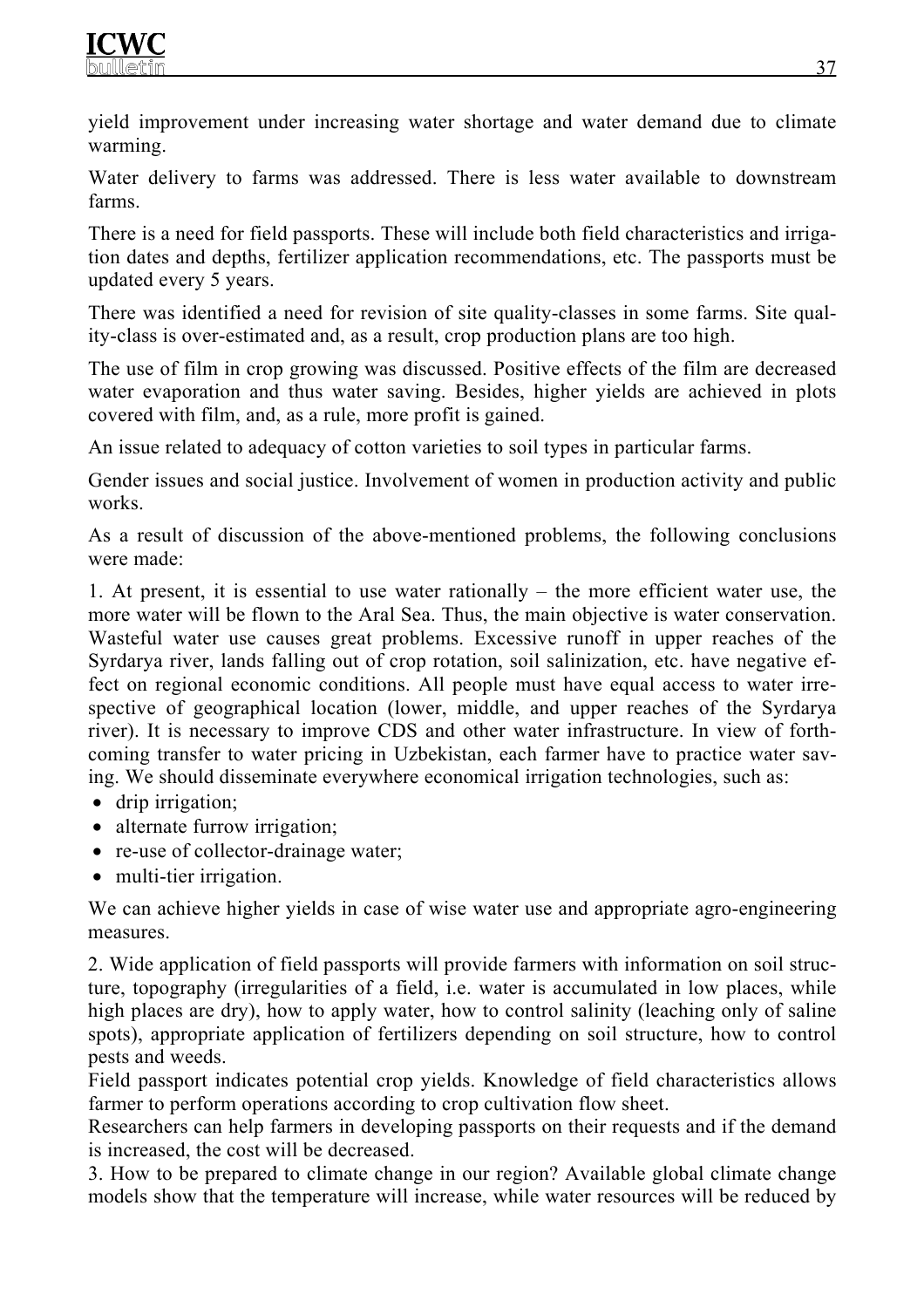2-6 %. We need to adapt to these conditions and adequately select crop growing technologies. Thus, experience in growing water melon under film has shown that in the future, under climate change, seeding and ripening dates will shift. It is supposed that the growing season will become longer and make it possible to seed catch crops. Experience shows that yields of maize grown under film are higher than that achieved in open soil. However, maize is not advisable as a catch crop since it makes the soil depleted, in terms of nutrient content. It is recommended to plant green gram and common bean as catch crops that do not affect soil fertility and even improve the latter.

4. Experience in the use of film for growing crops showed good results. We need to disseminate such experience at larger scale. The use of film decreases evaporation resulting also in water saving and increases crop yields. Cotton yield amounted to 54 centner/ha in the soil covered with film against 27 centner/ha in the open soil in Tashlak rayon.

It is necessary to propagandize everywhere the advanced methods of using the film as mulch. Use of film is very profitable taking into account that 1 kg of film costs 1100 soums (1,1 \$US).

5. Farmers do not have problems with buying fertilizers. There is sufficient supply of fertilizers. Farmers need to apply them correctly. Developed field passports will include information on amounts of fertilizers to be applied and patterns of application.

6. The correct estimation of site quality-class is very important for farmers' fields. SANIIRI's researchers should help in this regard. They should estimate correctly the site quality-class for particular field and give formal conclusion. Then Giprozem may formally change the site quality-class based on that conclusion.

7. The following was identified regarding regional gender issues. In agriculture women are widely involved in crop growing as backup member. The main role is played by men. Woman-farmers are rare. In exceptional cases (death of husband) a woman begins to control production. In other cases, woman, along with housekeeping, have to deal with field works. However, there are no woman-waterers. This is the domain of men. Husband command money in the family and wife holds advising position. Woman is responsible for upbringing of children. Practices show that girls are slightly better in school education. Sometimes, they continue education in nearest city (Ferghana).

## **COORDINATION OF PREPARATION ACTIVITIES ON STRATEGIC PLANNING OF IWRM IMPLEMENTATION IN CENTRAL ASIA**

On 26-28 April 2004 a workshop on preparation to strategic planning of IWRM implementation in Central Asia was held in ICWC Training Center, Tashkent in form of roundtable discussion. The round-table discussion was a follow-up of a set of events (workshop in Cholpon-Ata in August, 2002; meeting in Tashkent, November 2003; final meeting under IWRM-Ferghana Project in Ferghana, 2004; work meeting in Bishkek in February 2004) on elaboration of coordinated among all Central Asian republics policy and realization of IWRM strategic planning in the region.

The organizers of the workshop were UN ESCAP and SIC ICWC of Central Asia.

The workshop objectives and discussed questions were as follows: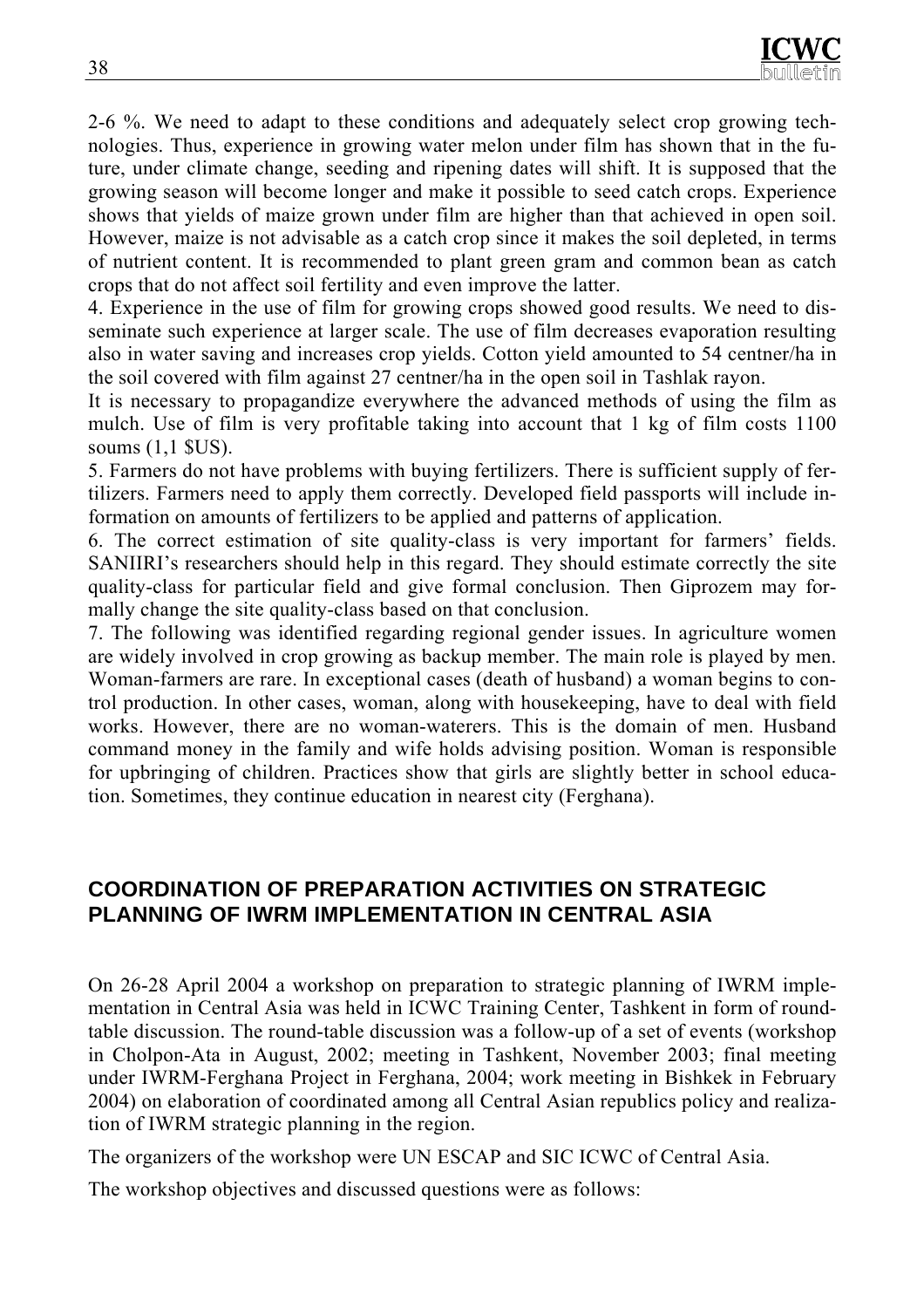1. Analysis of presented national reports and drafting of work plan for the final project stage on strategic planning and sustainable water management in Central Asia.

2. Discussion of concrete actions plan for the pilot project «Integrated Water Management in the lower reaches of Amudarya and Syrdarya» initiated and supported by the US State Department.

The round-table was represented by managers, key specialists of ICWC executive agencies and water organizations from CAR, partners of UN ESCAP project and IWRM-Ferghana project, US Embassy representatives and other concerned parties:

UN ESCAP: Ti Le-Huu (project manager); US Embassy in Uzbekistan: R.Watts, A.Reimov; US State Department: V.Horinkova; SDC: J.Gelly; BWO «Amudarya»: Yu.Khudaibergenov; BWO «Syrdarya»: N.Rakhmatov; SIC ICWC: Prof. V.Dukhovny (director), V.Sokolov, Yu.Rysbekov, A.Sorokin, M.Horst, V.Prihod'ko, I.Ruziyev, T.Palvanov, M.Pinkhasov, Sh.Mukhamedjanov, A.Tuchin;

National project teams: Kazakhstan: prof.N.Kipshakbayev, Ye.Moldybayev, A.Zhaksylykov, V.Bensman, N.Musirali; Kyrgyzstan: K.Beishekeyev, A.Djaloobayev; Tajikistan: S.Shaimardanov, Kh.Khodjiyev; Uzbekistan: U.Azimov, Kh.Ishanov, Kh.Gapparov, Prof. Ye.Kurbanbayev, M.Sabirov.

For reasons beyond our control, representatives of Turkmenistan could not take part in the workshop.

**1.** Since 2000, UN ESCAP has been implementing project on Capacity Building in the field of natural resources strategic planning and management in Asia and the Pacific. In August 2002, within the framework of this project, SIC ICWC organized activities under the Project «Strategic planning and sustainable management of water development in Central Asia» (SPM). The objective of SPM is to implement IWRM in order to achieve sustainable functioning of water sector. This is required to identify priority directions and to fulfill the first-priority and long-term tasks of socio-economic development in CAR.

In this context, initially approbation of IWRM principles within the framework of SPM project is possible at pilot system level, with development of recommendations on stepwise extension to water sector as a whole and to other economic sectors in the future.

SIC ICWC director, Prof. V.Dukhovny opened the workshop.

In his opening speech, Prof. V.Dukhovny highlighted the key issues of water management in Central Asia, stressed a need for systems approach and concerted action to resolve the issues, and stated the place and role of strategic planning and sustainable water management in long-term development plans of Central Asian republics.

Water sector in CAR, being a vital for society, must perform, on sustainable basis, the following goal functions («mission»):

- ensure economic and social water demand at regional, national and local levels on the basis of equal access to water in required quantity and quality;
- ensure preservation of natural pieces as landscape elements and native habitat, flora and fauna having certain water demand both in terms of quantity and quality;
- prevent and eliminate damage from natural and man-caused water-related disasters;
- organize relevant research in order to enhance performance of the above-mentioned functions and forecast environmental and water conditions in the future.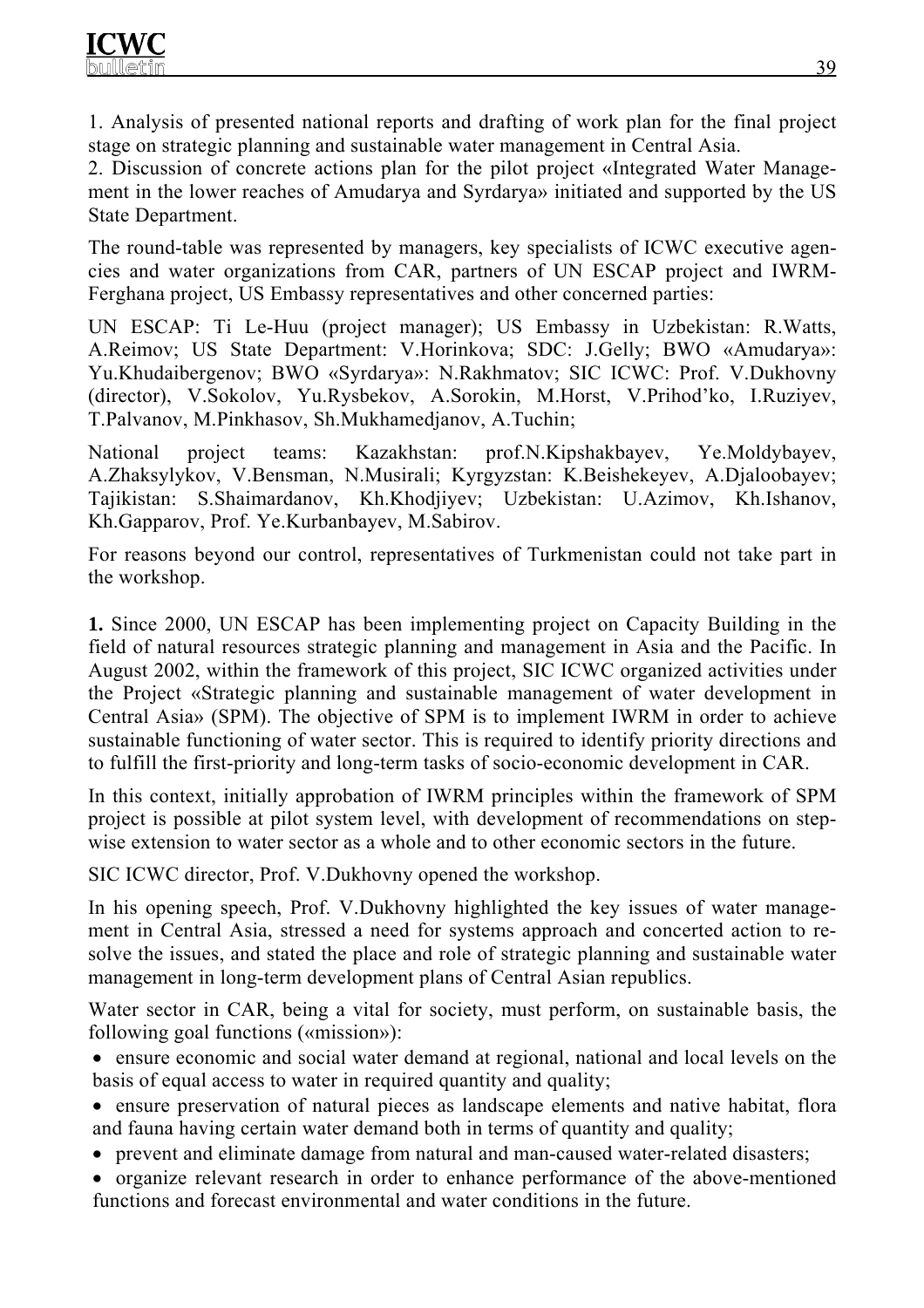The ultimate aim of sustainable development, that is to improve the common weal and private welfare without damaging environment and infringing upon future generation's interests, cannot be achieved without strategic planning of regional water management. Thereafter, the national reports on SPM should be oriented towards the achievement of sustainable development goals in each country with due account for regional interests.

In his opening speech Mr. Ti Le-Huu (UN ESCAP) dwelt on strengths and weaknesses of Central Asian water sector. He noted particularly that the region has one of the most developed irrigation infrastructure in the world, the huge experience in operating irrigation and drainage systems, the high-qualified water professionals and that the high-level politicians in CAR are interested in intensification of marker reforms. This may form a firm basis for implementation of SPM in the region.

At the same time, different conditions and levels of socio-economic development and weak economies in the republics, small internal and external investments in water sector under high capital intensity and a range of other negative factors (which were nicely called by speaker as «opportunities»), to a great extent, are an obstacle to sustainable development in Central Asia. We need to identify and analyze those and other destabilizing factors in order to achieve stable economic growth in the region.

The US State Department's regional councilor on environment Mr.R.Watts in his speech stressed that the US Government positively appreciated the pilot implementation of IWRM in the Ferghana Valley and supported the idea to disseminate this experience among other areas in Central Asia. The US State Department has limited financing for development projects and, therefore, is guided by project significance from strategic view but not by the size of projects. In this context, allocation of funds by the US State Department for preparatory work on implementation of IWRM in the lower reaches of Amudarya and Syrdarya within the framework of a pilot project is of particular importance. In case of successful implementation, the State Department will assist in searching funds for extension of activities.

Next, national reports were presented by:

The Republic of Kazakhstan – Director of SIC ICWC Kazakh branch Prof. N.Kipshakbayev; the Kyrgyz Republic – First Deputy Director of Water Resources Department K.Beishekeyev, Director of SIC ICWC Kyrgyz branch A.Djailoobayev; the Republic of Tajikistan – Chief of Sogd oblast water management organization Kh.Khodjiyev, Director of SIC ICWC Tajik branch S.Shaimordonov; the Republic of Uzbekistan – Deputy Chief of Central water management department at MAWR Kh.Ishanov, chief of department at MAWR U.Azimov.

Discussion on national report revealed strengths and weaknesses of the reports and proposals of the national work groups (NWG) on preparation of SPM in the Aral Sea basin. Final estimation of the national reports in view of how they met the established requirements was made by V.Dukhovny («severe») and Ti Le-Huu («more gentle»).

Among common shortcomings were low performance discipline and delays in fulfillment of given task. Thus, only Tajikistan's NWG has submitted draft report in time (January, 2004). Corrected reports were submitted by the national groups of Kazakhstan and Tajikistan, while Kyrgyzstan, Turkmenistan, and Uzbekistan submitted them with delays.

Final report should have been drafted by 1 April; however, for personal reasons this has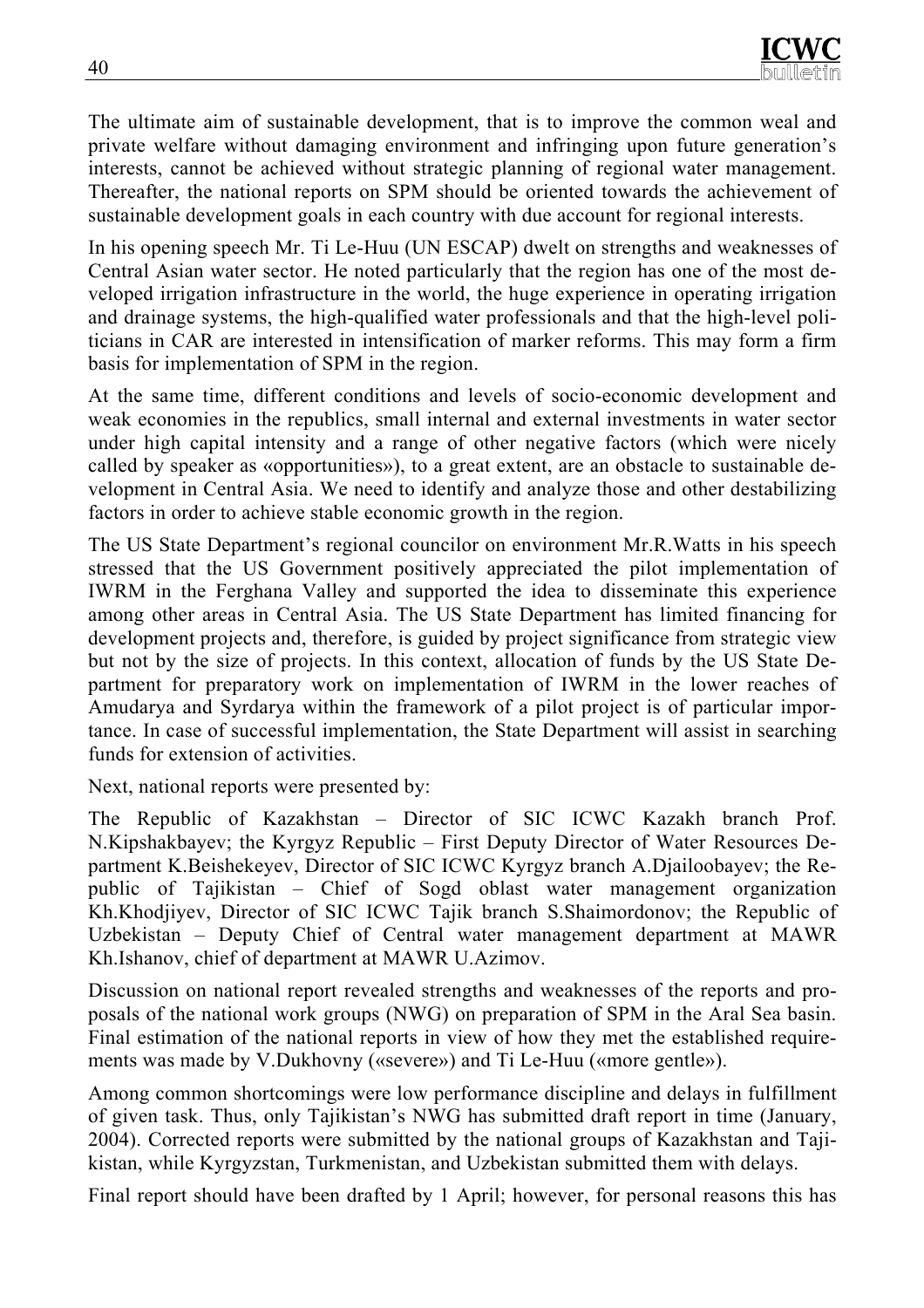not been done. Thus, despite clear task setting in national ToRs and additionally distributed questionnaires and explanations, a number of items in the reports were poorly stated, while Kyrgyz report in essence was not admissible at all. Uzbek report was thoroughly revised by the regional group under Prof. V.Dukhovny leadership and currently is close to quality of Kazakh report by main criteria.

The comparative analysis of the national reports according to their contents (using fourpoint system suggested by Mr. Ti Le-Huu as: «good», «fair», «poor», «not clear») is given below:

## *1. IWRM concept:*

general understanding, technical, legal, and institutional aspects, operational framework and experience: all reports - «good»;

general socio-economic set-up: Uzbekistan – «good», Kazakhstan and Tajikistan – «fair», Kyrgyzstan and Turkmenistan - «poor».

## *2. Vision of SPM implementation at national level:*

• development prospects and scenarios: all reports - «good», except for Kyrgyzstan – «fair»;

• water resources in national vision: Uzbekistan - «good», Kazakhstan and Tajikistan -«fair», Kyrgyzstan and Turkmenistan - «poor»;

- link of the national vision with the Aral Sea basin: all reports «poor».
- *3. Vision of SPM implementation in pilot objects:*

• technical aspects of water use: Kazakhstan, Turkmenistan, Uzbekistan – «good», Tajikistan – «fair», Kyrgyzstan – «not clear»;

• socio-economic objectives and monitoring: all reports – «poor»;

• vision of pilot objects, leading players' mission statement, link with the national vision and scenarios: all reports – «not clear».

More detailed analysis of the national reports made by SIC ICWC has shown the following picture, that is how the report content met established requirements:

*1. A number of important elements of* SPM IWRM (existing water management system, program of its improvement and priorities, current internal and external problems, role of irrigated agriculture in national socio-economic development, a need to apply hydrographic approach to water management, importance of WUA and WUU) were addressed quite in full.

*2. A number of other indicators* (particular problems of IWRM implementation, SWOT analysis, provision of pilot objects and systems with equipment, ways to reduce sectoral and resource fragmentation, specific character and return from implementation of IWRM in particular zone, probable obstacles for implementation of IWRM at national level, principles of shifting to hydroecological natural resource management, technical aspects of wide IWRM implementation, specific actions in pilot zone, strategic objectives for avoiding crisis in the future: ecology, social orientation and public participation, creation of enabling political environment, water sector sustainability) were not addressed or set forth very poor in all national report.

*3. As to other items,* contents of reports varied widely. Thus, coordination of IWRM implementation with local governments was addressed only in Kazakh national report; manpower policy and publicity of IWRM experience were addressed in the national reports of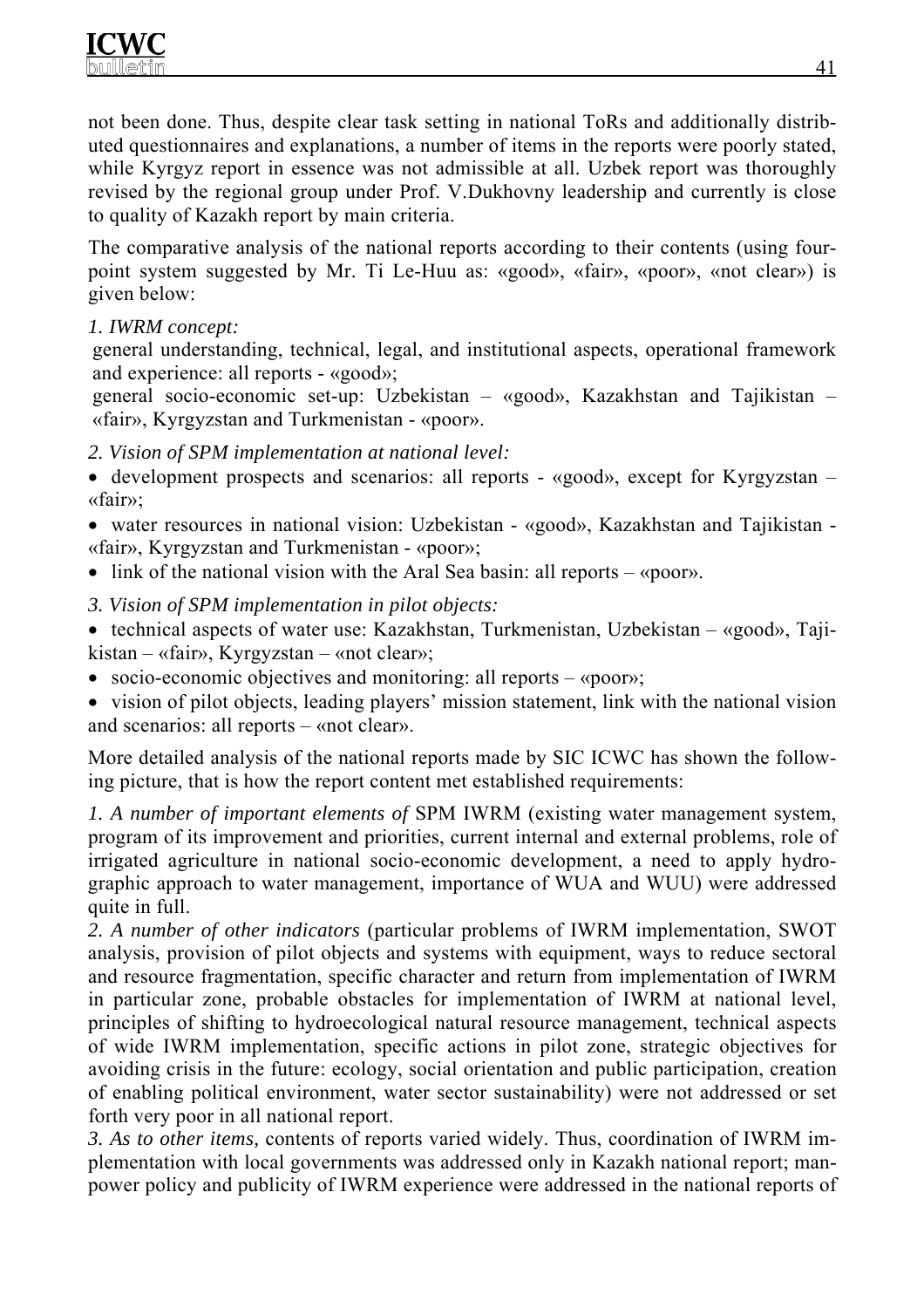Kazakhstan and Turkmenistan; water conservation issue were touched upon in Tajik report, etc.

The participants agreed that practically all national reports poorly illustrated or do not addressed at all the following important aspects of SPM:

- understanding, on the whole, of the key elements and strategic objectives of SPM;
- understanding of destabilizing factors on the way to development and implementation of IWRM (particularly in national reports of Kyrgyzstan and Turkmenistan.);
- measures to develop the interstate integration (national report describe the latter only in light of shortcomings but not of opportunities);
- suggestions on the use of all development potentials production, natural, social, financial, human – from systems approach viewpoint;
- analysis and linkage of various national development scenarios (options) with the regional development interests;
- history analysis of water sector development by stages (1970s, 1980s, 1990s) from viewpoint of water management system efficiency;

• guidance by priorities in order to eliminate the causes rather than the effects of problem and by cost-effective methods of problem resolution;

• analysis of IWRM experience in the Ferghana Valley (national reports of Kyrgyzstan, Tajikistan, and Uzbekistan that are involved the project) in order to disseminate it;

- system analysis of internal and external factors of SPM and their relationships;
- issues of both intersectoral and interresource integration;
- wider public involvement.

The evaluation lists were disseminated among NWGs for revision of the reports. Reports of Kazakhstan, Uzbekistan, and Tajikistan need to be substantially revised, while the reports of Turkmenistan and Kyrgyzstan need major revision. Deadline for submission of the revised reports is **22.05.2004**.

It was stressed that the national reports should give as a result the strategic plan for implementation of IWRM according to ESCAP approved scheme:

*1. Introduction:* development scenarios; sector's problems; approaches to resolution of these problems.

*2. The key national elements of SPM:* the national development goals; opportunities and threats on the way of IWRM implementation; legal and institutional frameworks; ways of IWRM implementation, monitoring and evaluation of implementation; SPM goals: a) potential of sustainable national and regional development under conditions of water shortage and in light of destabilizing factors; b) creation of necessary conditions to preserve and enhance the natural capacity.

- *3. Adapting national development goals to regional limitations.*
- *4. Interstate consultation mechanism.*
- *5. Conclusions and recommendations.*

Discussion on the first point was finished with training on how to identify:

• first-priority national goals and pilot research areas to be supported or established so that to achieve those goals;

• priority issues related to SPM and priority indicators to keep track of IWRMM implementations and progress;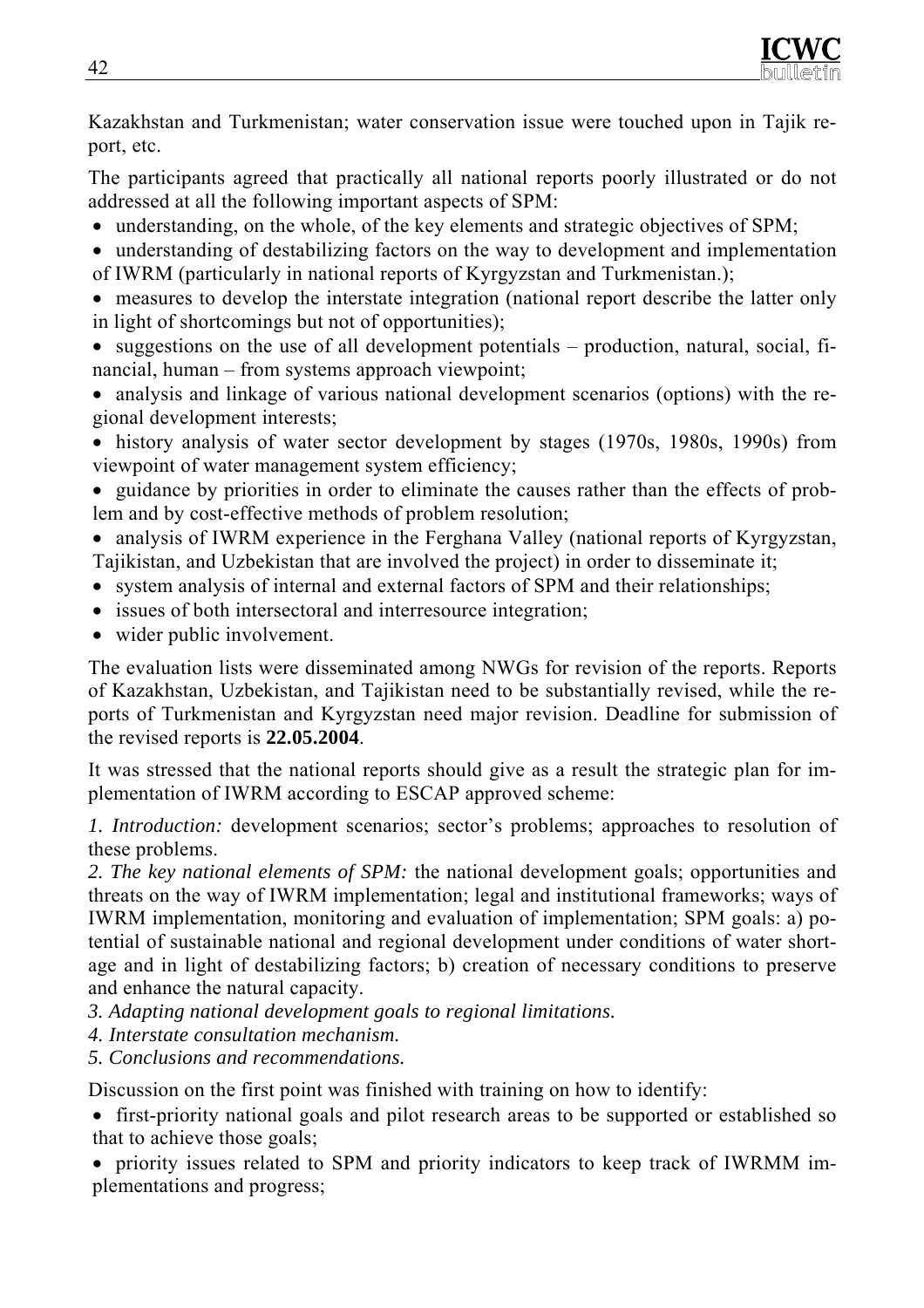• national Vision and expectations from implementation of the pilot project;

• key factors and driving forces that may impact the output from viewpoint of Vision realization and the expectations.

More frequently addressed *priority objectives and challenges* included: environmental and socio-economic problems; better equipment of hydrological and land reclamation services; ensure water rights for all categories of water users, including natural ecosystems; ensure involvement of stakeholders in IWRM; *key factors* – personnel, political and legal framework, financial provision of IWRM.

**2.** Prof. V.Dukhovny, V.Horinkova (The US State Department, project consultant), M.Horst (regional project coordinator), V.Sokolov (regional coordinator, IWRM-Ferghana project), Prof. N.Kipshakbayev (Kazakh NWG), Prof. Kurbanbayev, Kh.Gapparov (Uzbek NWG) and others spoke on the second item (discussion on action plan for starting-up pilot project «IWRM in the lower reaches of Amudarya and Syrdarya»).

The long-term project objective is to enhance cooperation between Central Asian countries in the field of transboundary water use through development of proposals on shift to IWRM in the lower reaches of Amudarya and Syrdarya. Shift to IWRM will be implemented in the pilot objects to be selected in Kazakhstan (Kzyl-Orda oblast), Turkmenistan (Dashgovuz oblast), and Uzbekistan (Katakalpakstan and Khorezm oblast). The project resulted from a need to extend two-year experience of IWRM implementation in the Ferghana Valley (under SDC support). Preliminary investigation of the pilot zones and justification of the selection are medium objectives.

The lower reaches of Amudarya and Syrdarya are the socially tense zones characterized by the following:

- complex natural and climatic conditions;
- abundance of land resources (excluding Khorezm) under acute water shortage;
- worse quality of irrigation water and, consequently, of irrigated lands as compared to upper reaches;
- these areas suffered most of all from un-equal flow distribution between the zones of flow formation and the zones of flow dispersion;
- infringement of water users' interests regarding provision with approved water limits caused by shortcomings of water management in general and by water distribution in particular;
- low GNP per capita as compared to that of other zones in the region;
- complicated interrelated problems: environmental (natural disaster zone), socioeconomic, and transboundary.

As a result of proposals presented by the representatives of national groups (proposals of Turkmen NWG were presented by Prof. V.Dukhovny) and the exchange of opinions on implementation of the project, the following was concluded:

consider specific characteristics of the pilot zones as mentioned above;

use, as much as possible, the positive experience and lessons learnt from IWRM-Ferghana project;

particular attention should be paid to control over the process of water distribution in order to ensure equitable and equal water supply to water users and especially to ecosystems;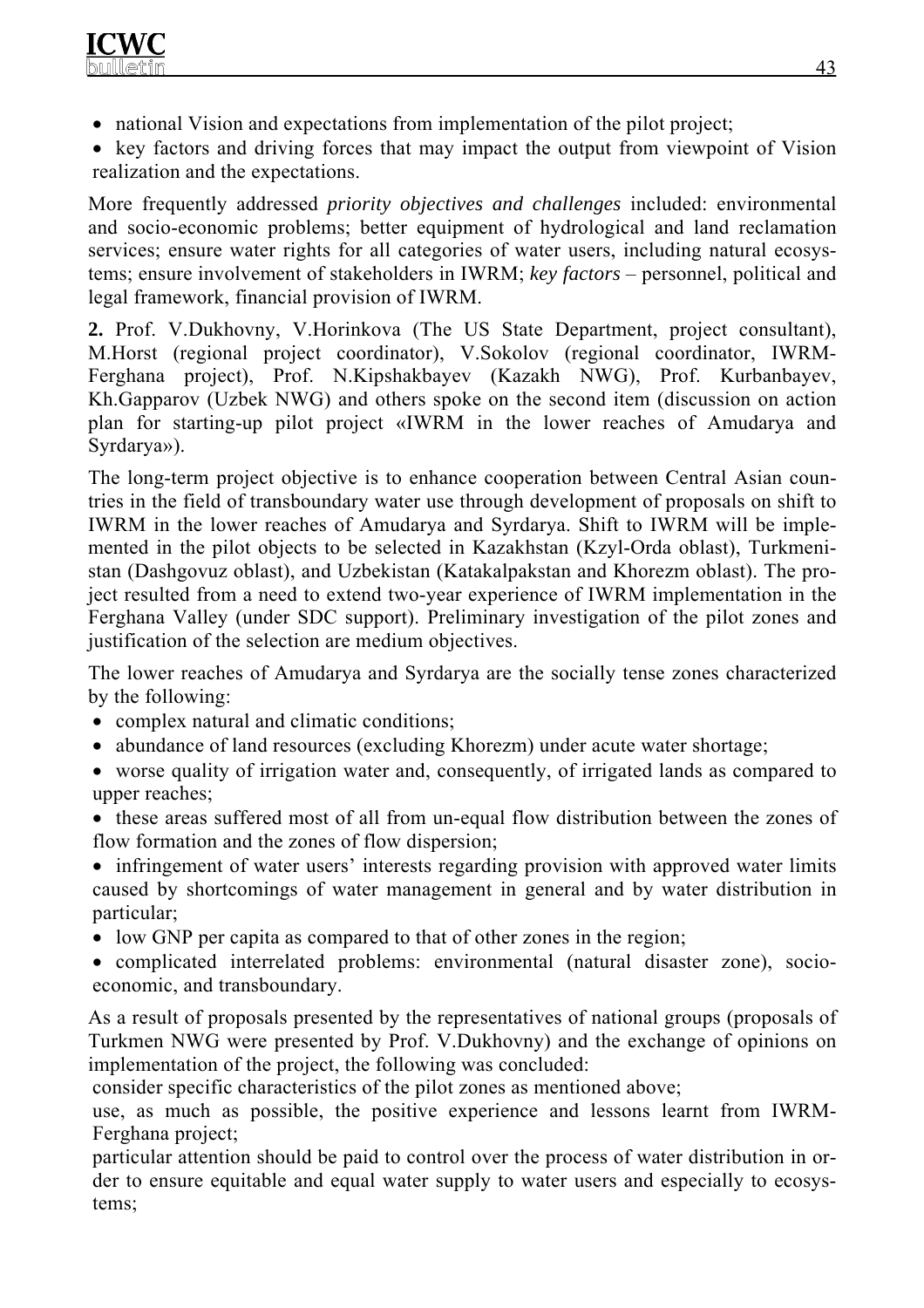at given stage, reach an understanding that IWRM does not consist in water management along the hydrographic boundaries but the latter is only one of institutional aspects of IWRM;

utilization of additional water sources for irrigation – groundwater, return water, collector-drainage water – as natural resources;

approbation of IWRM principles in pilot objects of the lower reaches should be oriented towards follow-up application of IWRM at a level of oblast, country and the region as a whole.

With implementation of this project, the process of involvement of all Central Asian countries in approbation of IWRM 6principles in pilot objects will be completed.

Consideration of those two items (projects «IWRM in the lower reaches of Amudarya and Syrdarya» and SPM IWRM in CAR) on the agenda of one workshop was a positive moment since problems related to implementation of those problems were considered interdependently.

Finally, representatives of UN ESCAP (Mr. Ti Le-Huu) and the US State Department (Mr. R.Watts) assured the participants that they would do their best to attract finances for IWRM projects in Central Asia.

# **22 MARCH – INTERNATIONAL WATER DAY**

The Scientific-Information Center of ICWC held on 22 March in ICWC Training Center a scientific conference, dedicated to the World Water Day. The representatives of BVO "Syrdarya", SPA SANIIRI, and SIC ICWC took part in the conference.

At the conference, ICID Vice President Prof. V.A. Dukhovny presented a report titled "Current water sector problems in Central Asia: tasks of science and practice".

The report points out that "our heritage from the USSR was sufficiently varied. A powerful infrastructure that needs significant finances for the maintenance and continuous renewal, on the one hand. The system had large reserves, which enabled to keep the productivity and working capacity by now after 15 years. On the other hand, constructed basic assets were located very irregularly: highly capital-intensive ones in one zones, sufficiently primitive ones in other zones. As a result, in some zones there is an absolute unfitness of canal systems (e.g. in Karakalpakstan) or inefficiency of sprinkling systems (e.g. in Kazakhstan).

It is necessary to note knowledge, theoretical basis and practice; large scientific and practical foundation among the positive inheritance. Did we use it duly? I think no. We lost them for the most part. What is the reason? Inactivity and inertness of thinking, impossibility of discerning new conditions and blending with them; making new decisions based on the old knowledge; communistic disregard mixed with capitalistic boorishness, insolence and degeneration.

Before there was a single political system that included customary postulates and lines of behavior: they were right in one way and wrong in other one. These positions are as fol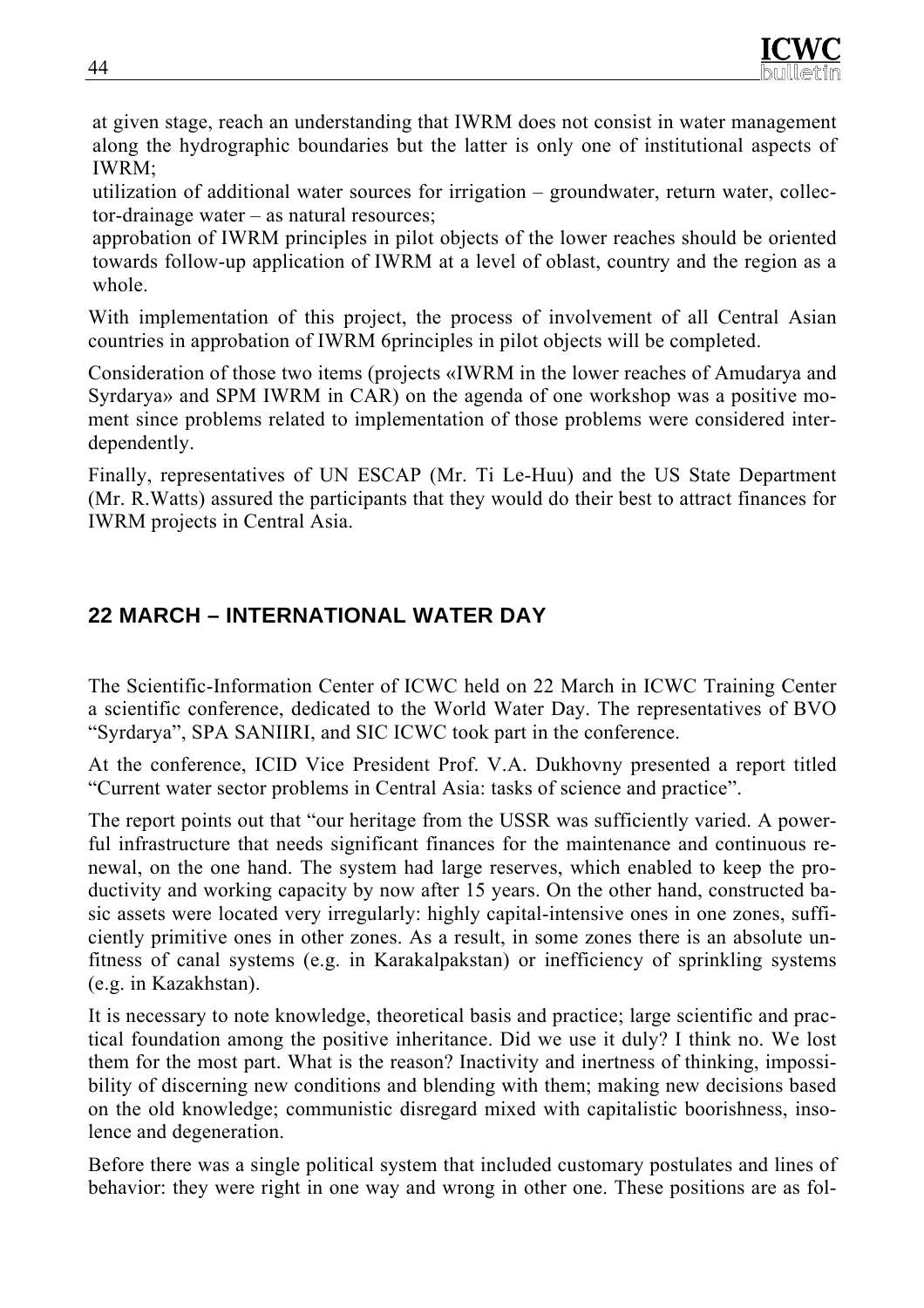low:

- ignoring the requirements of nature;
- ignoring public opinion and participation;

• congestion of systems and lack of trust (on principle "I am a chief but you are a fool!")

• lack of orientation to economic mechanism and self-repayment.

Now, all this heritage of the past has affected the water sector hundredfold, and has been aggravated by the presence of 5 (maybe 6) political lines, in which our water sector moves: diverse approaches, diverse priorities, and even diverse mentality.

All this has been reflected on the current state of the water sector.

Waters have become transboundary. Hydro egoism is developing. What will we oppose to it? Practically nothing. Negotiation process starting as it seemed successfully in 1992 and other measures have stopped – over 8 years no agreements have been signed at all!

We relied on the scheme as a dogma and were so ambitious, and finally by the  $13<sup>th</sup>$  year of independence became more dependent and unsustainable than in 1992. But again the matter is the inertness of thinking and inability to take into account that it is impossible to live, as before, it is necessary to seek new ways to reach consensus and common interests.

In this regard ICWC has changed into a club of water officials that has a weak impact on governments as well as them, and is most likely to put a good face on things. Meanwhile, our neighbors and ICWC members have showed that a lot can be done by this way: Kazakhstan-China, Kazakhstan-Russia, Kazakhstan-Kyrgyzstan on Chui, Turkmenistan-Iran on Tejen. But we cannot begin and develop the negotiation process, playing some games.

But God does not forgive anyone for anything, especially in regard to water. Today someone is the winner, but tomorrow he will be the loser. Both high and low water years teach us but we shut our eyes and feign that nothing is going on. The last ICWC meeting gave some hopes for the progress if only the efforts would not be lost.

But much depends on us:

Clear and sound decisions and proposals are needed;

It is necessary to work not for maintaining own pocket interests but for common affair;

We should turn into responsible people;

It needs to become necessary for affair, not for paper!

We should unite by all available instruments (training, discussions, joint action, exchange of ideas and so on)!!!

One of such ideas is integrated water resources management (IWRM). In whole, I am satisfied with our work in this direction: not so much the results, as our overall penetration into the core of processes and their difference in our countries. They help to understand how far we are from the reality and what we can do for this reality by our scanty strength. Above all, it is necessary to merge with the requirements and concerns of water user, understand them, and prepare our common approaches. In this regard we have moved ahead. We are standing on the way to a quite new understanding and generalization of IWRM. And I am glad that our youth is advancing well in understanding the main IWRM instruments – consultation service, water management, public participation, use of modeling, water use plans, and development of a clear mechanism".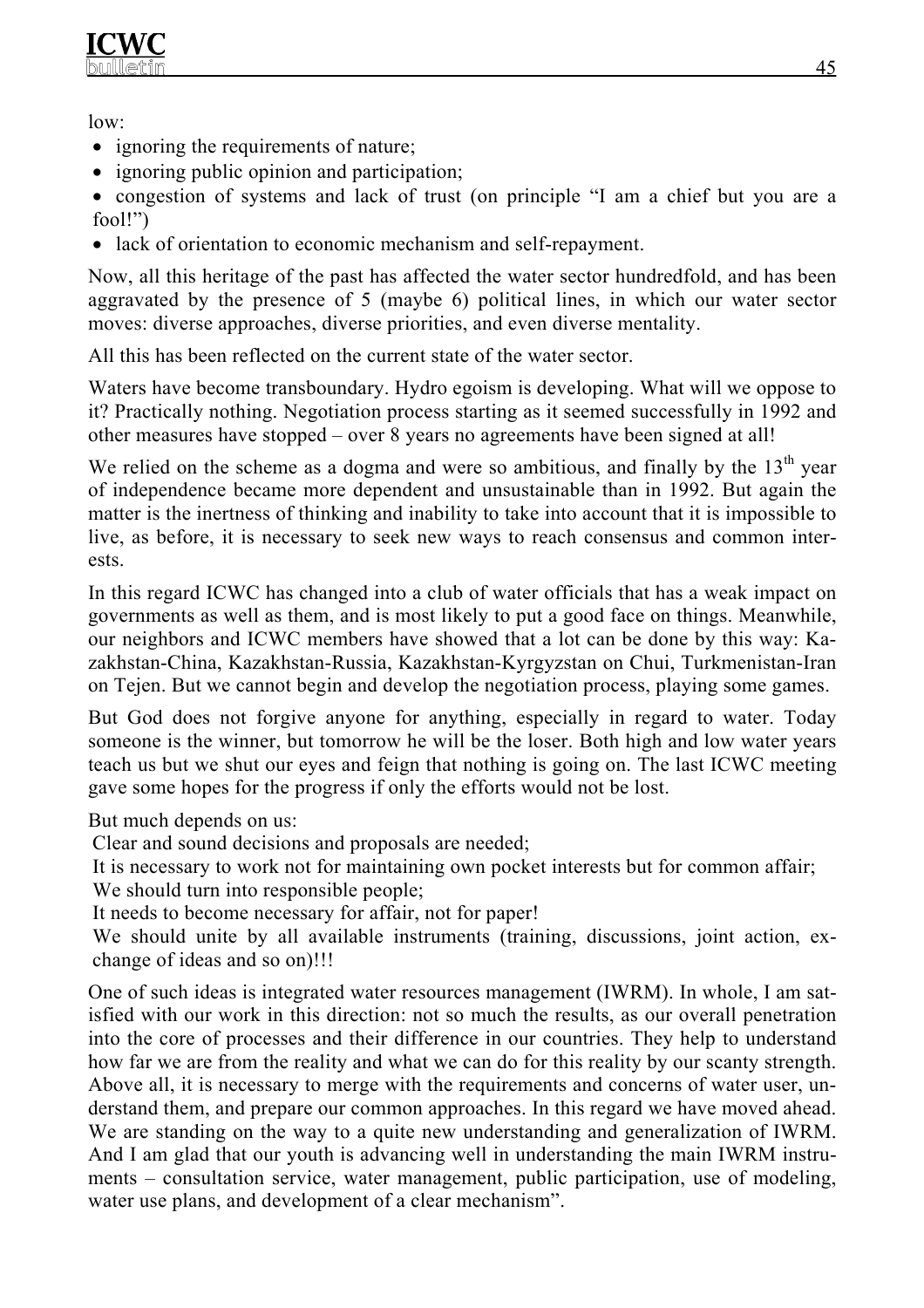

# **5TH REGIONAL FORUM ON NATURE CONSERVATION AND EFFICIENT NATURE MANAGEMENT**

On 5-7 April 2004 in Amman, Jordan the 5<sup>th</sup> Regional Forum on Nature Conservation and Efficient Nature Management was held, in which the delegation from Uzbekistan took part.

Mr. A. Steiner, Director General of the International Union for the Conservation of Nature (IUCN), welcomed the forum participants.

Then the sessions in four sections began:

Support of the productivity and diversity of freshwater ecosystems.

Water for human and world well being.

Prospects of saving fresh water biodiversity.

Role of the trade in saving biodiversity.

SIC ICWC specialist I. Ruziyev presented in Group C a paper on the Aral Sea problems. After a long discussion on the paper, it was decided to extend and publish the paper in IUCN WESCANA Bulletin.

The next day the regional projects of the work program for 2005-2008 and general draft work plan for IUCN WESCANA for 2005-2008 were presented.

The 3rd IUCN World Congress will be held on 17-25 November 2004 in Bangkok.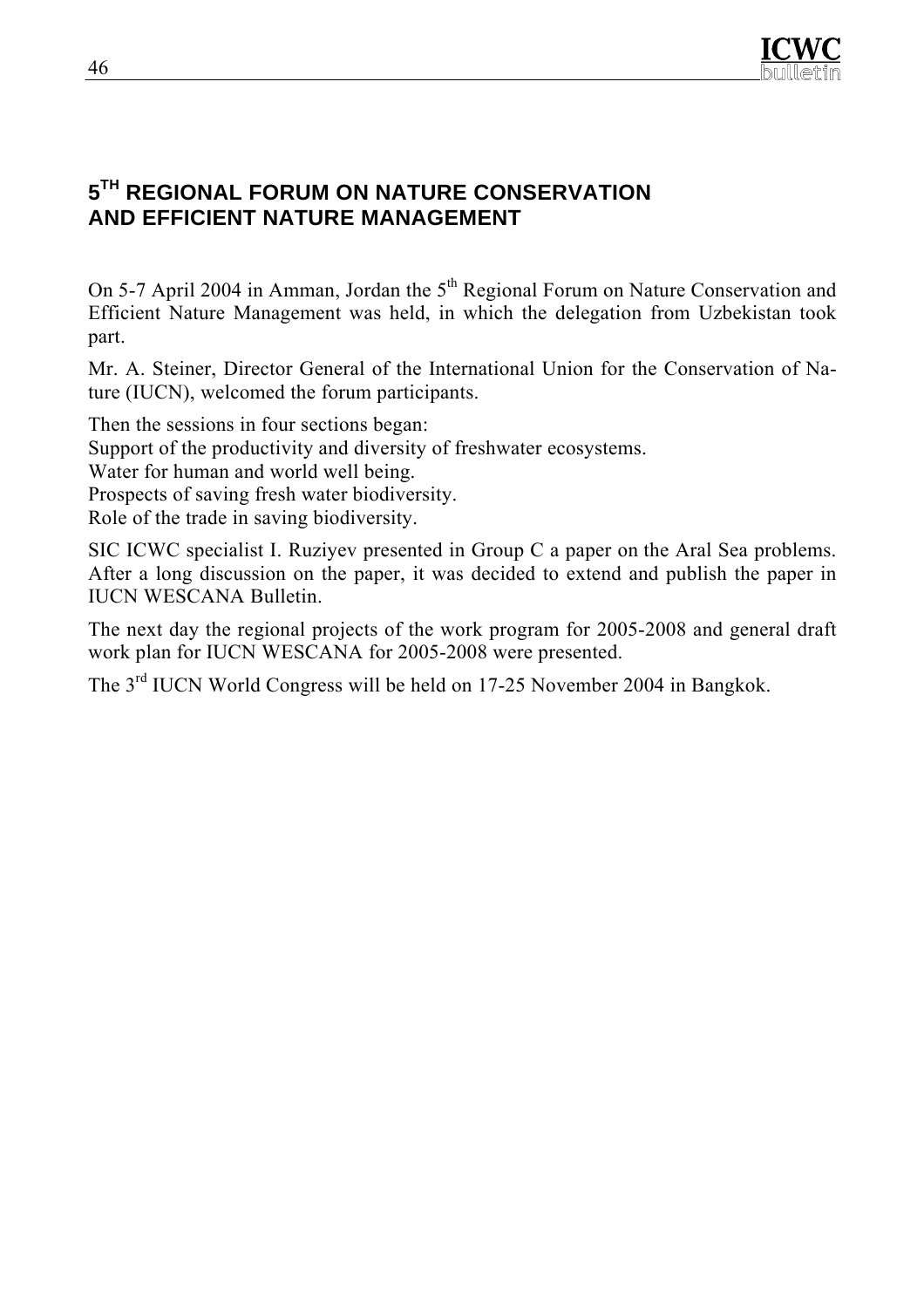# **A NEW ORGANIZATION HAS APPEARED**

The Arab Water Council (AWC) was officially founded on 14 April 2004 in Cairo after many years of planning, discussions and consultations. This public nonprofit, regional organization was created to solve water problems in the Arab countries.

The Mission of the Council is to promote better understanding and management of water resources in the Arab countries by inter-disciplinary, nonpolitical, professional and scientific methods; disseminate knowledge; and exchange experience and information for rational and comprehensive water resources development in the region for the benefit of the whole of its population.

The main purposes of the Council are:

- to impact on decision-making, formulating a policy and a strategic orientation for improving water resources management in the region;
- to present regional views at international and global forums, transmit knowledge, conceptually develop the policy, strategy and action plans regarding water resources and their use;
- to second rational use and management of water resources to provide effective, operative and equitable water use and technologies in the interests of all the inhabitants of the region;
- to consult the public and private sectors in planning, designing, operating and maintaining water systems at regional, national and local levels;
- to provide adequate participation of the concerned groups in the decision-making and equitably allocate benefits from water resources development.

The Constituent Assembly gathered in Cairo and included 400 experts, scientists, and water professionals from 17 Arab countries. The Assembly participants were the governments, public organizations, universities, research centers, NGOs, development funds and international financial institutes, UN organizations and so on.

The Assembly also included the former Prime Minister of Sudan and ministers from Malaysia, Iraq, Jordan, Sudan, Egypt as well as high-ranking officials from Morocco, Algeria, Tunisia, Libya, Lebanon, Palestine, Saudi Arabia, Bahrain, Yemen, the United Arab Emirates, League of the Arab States, Arab Organization for Agricultural Development, CEDARE, Arab Council for Economic Integration, CIHEAM-BARI, UN-ESCWA, UNEP UNESCO, UNU-INWEH, World Bank and Saudi Fund for the Development.

The Constituent Assembly elected Dr. Mahmoud Abu-Zeid as a President of the Council and asked him to head the Constituent Committee, founded to complete organizational structure, formulate statutes, extend the membership and prepare the First General Assembly. The Provisional Secretary is based in Cairo.

"Arab Water Council defines new concept of civil society and its role in water sector of the Arab countries", said Mahmoud Abu-Zeid. "Today the Arab countries are faced with the most important challenges in the world. These challenges are identified by internal and external factors, influencing water and food security, threatening ecological, economic and social stability and hampering the development of stable and secure region," – said in conclusion Dr. Abu-Zeid.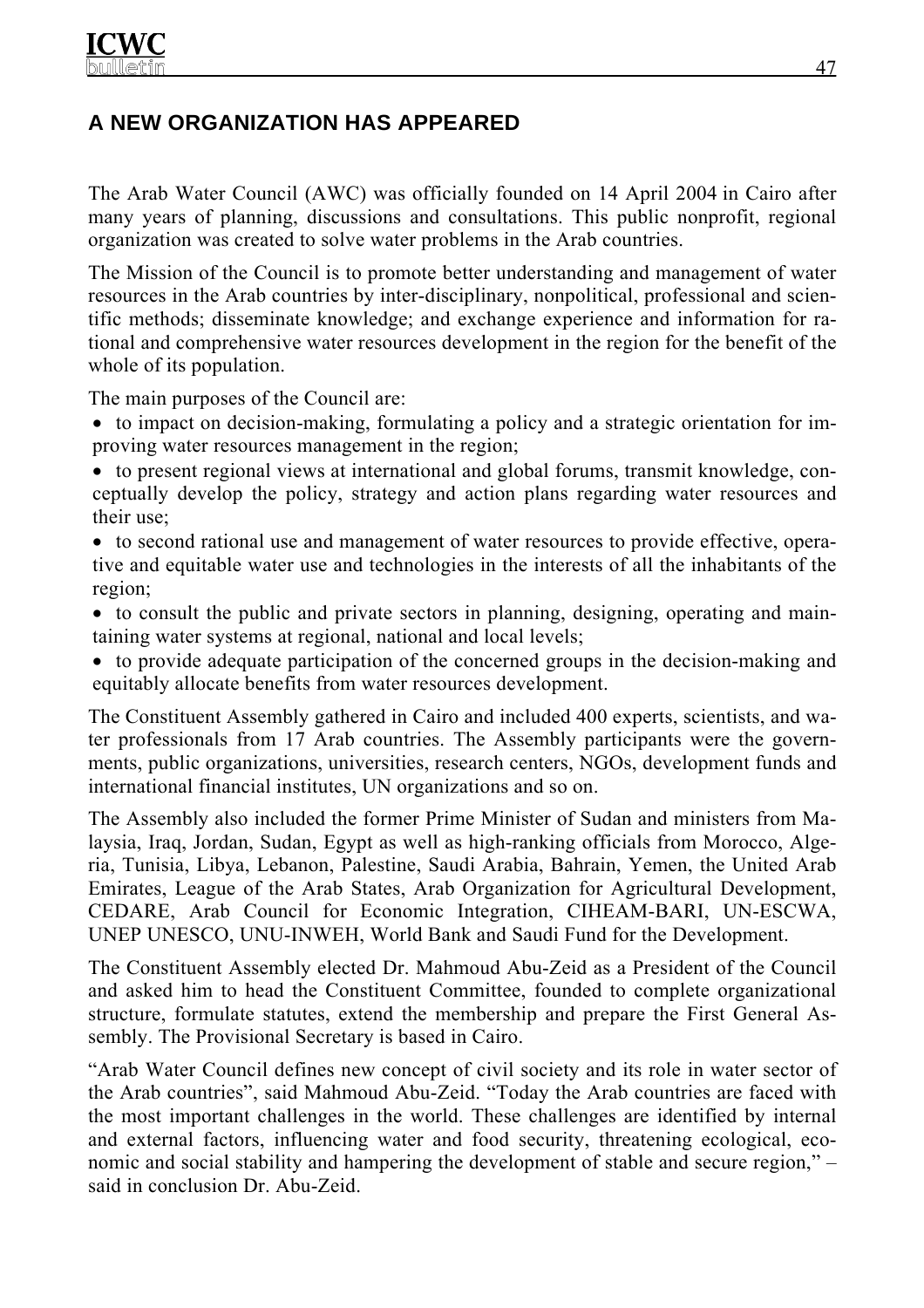The Arab world includes 22 countries of Africa and Western Asia, located mainly in arid and semiarid zones. The population of these countries amount to 300 million, occupying an area of 113 million  $km^2$ . More than 65% of renewable water resources come from outside the region through common rivers and aquifers. These countries have minimum freshwater resources per capita (about  $1000 \text{ m}^3/\text{year}$ ). In most countries this figure is even lower. Many countries depend on artificial water desalination for drinking purposes due to the lack of natural freshwater resources. Water deficit makes the region unable to feed itself and dependent on other countries, breaking food security of the countries in the region. A gap between food security and real food production is increasing, forcing to spend more and more foreign currency on food import. About 20% of the population don't have access to safe water and 35% to adequate sanitation conditions in spite of concentrated state investments in the sector.

Some members of the Arab Water Council participated in the Constituent Assembly headed by the Dr. Abu-Zeid: Mona El-Qadi – Manager, Mohtar Bzoui – Treasurer, Ismail Najar – Deputy Manager and Former Treasurer, Atef Hamdi – Manager, Muhammed Taufik – Deputy Manager, Ali Shady – Manager and Co-founder of WWC.

For further information please contact: secretariat@arabwatercouncil.org.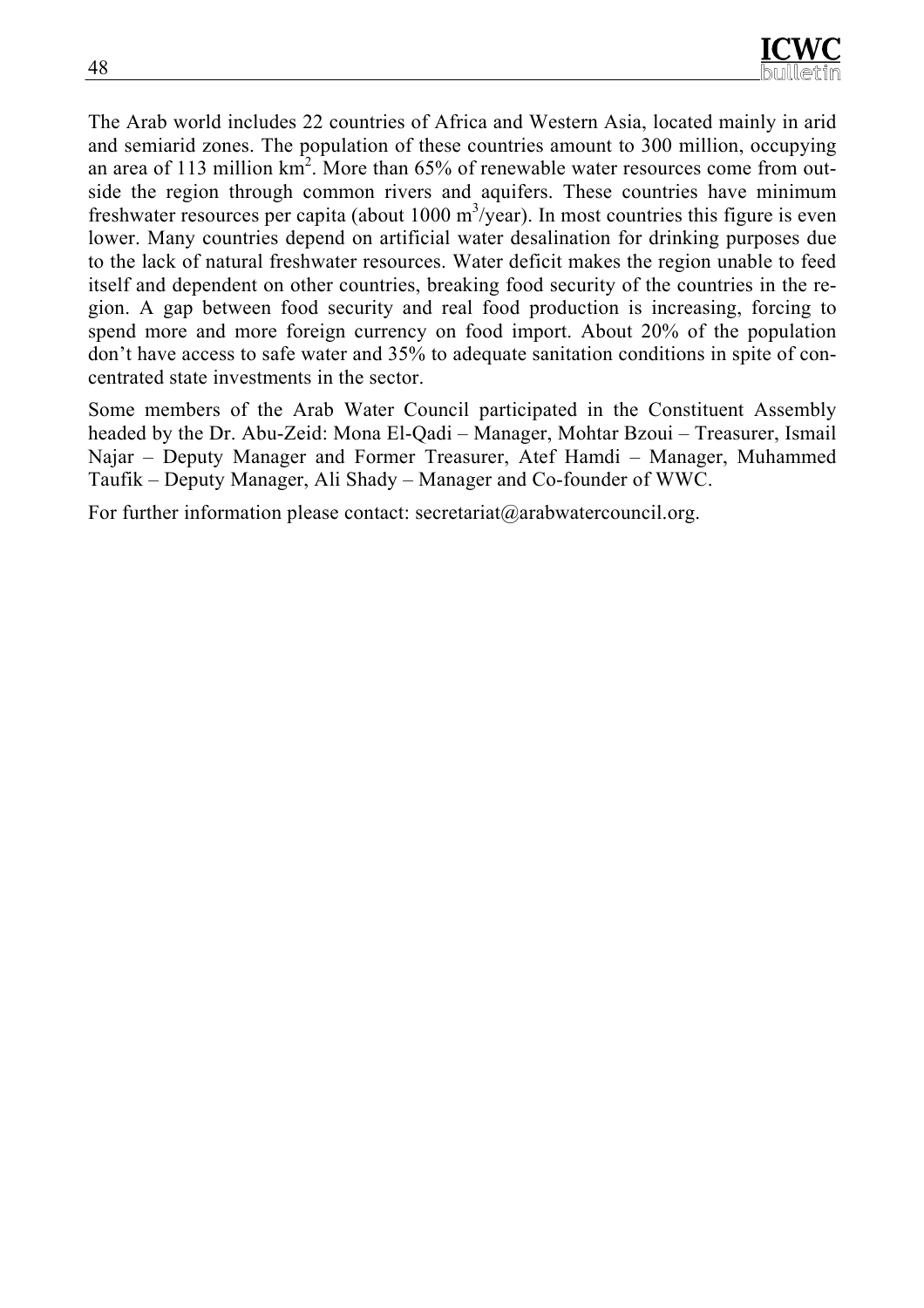## **NEW TECHNOLOGIES FOR PRODUCING FERTILIZERS THROUGH ORGANIC RAW MATERIAL BIOCONVERSION IN AGROINDUSTRIAL ENTERPRISES**

Hundred millions of tons of organic raw materials (dung, straw, sawdust, etc.) annually form in the country in the enterprises of the agro industrial and other sectors, and used as agricultural fertilizers only partially, after appropriate processing. The most part of these raw materials is accumulated for years near cattle-breeding and poultry farms, woodworking enterprises and others that leads to the deterioration of its qualitative composition and sharpening of environmental protection the problem, especially in zones of developed cattle breeding and poultry farming.

Organic raw materials of enterprises of the agro industrial sector, woodworking and pulpand-paper industries are natural polymers renewable in photosynthesis process, containing valuable nutrients with high content of biogenic elements: nitrogen, phosphorus, potassium, carbon and so on, which can be transformed into biologically active fertilizers and forage components for agricultural animals and poultry using the methods of bioconversion (fermentation).

New resource-saving technologies of organic raw material bioconversion that enable to produce biologically active fertilizers and forage components for agricultural animals have been developed in All-Russian Research Institute for Agricultural Use of Reclaimed Lands. The technologies are based on solid-phase fermentation of diverse organic raw materials and management of this process. Technologies for obtaining fermentation product - multipurpose compost (MPC) - have been developed in two versions: accelerated – in special biofermenter chambers and in open sites for composting.

The length of organic raw material fermentation depends mainly on how steadfast the parameters controlled during the fermentation process are – temperature and content of oxygen in biomass, and can be from 6-7 days in biofermenter chambers up to 36 days in open sites.

Biofermenter is a structure of  $5x10 \text{ m} (50 \text{ m}^2)$  in size and up to 4.5 m in height, which can be made of brick, reinforced concrete and other materials. Two-chamber biofermenter of (5х10)х2х4.5 m in size is a standard (single) facility for the production of MPC. Depending on the volumes of biofertilizer production, batteries of any number of biofermenters can be used in practice. Principal scheme of biofermenter is presented in the figure.

Ecologically clean organic fertilizer production in open sites is carried out in the following way: organic mixture is placed in clamps in the site with a solid covering for biothermal treatment at a temperature of 50 - 650°С with periodic aeration in 8-12 days. Principal process flow diagram is presented in the figure.

The main advantages of the new technologies (in comparison with the conventional compost preparation technologies):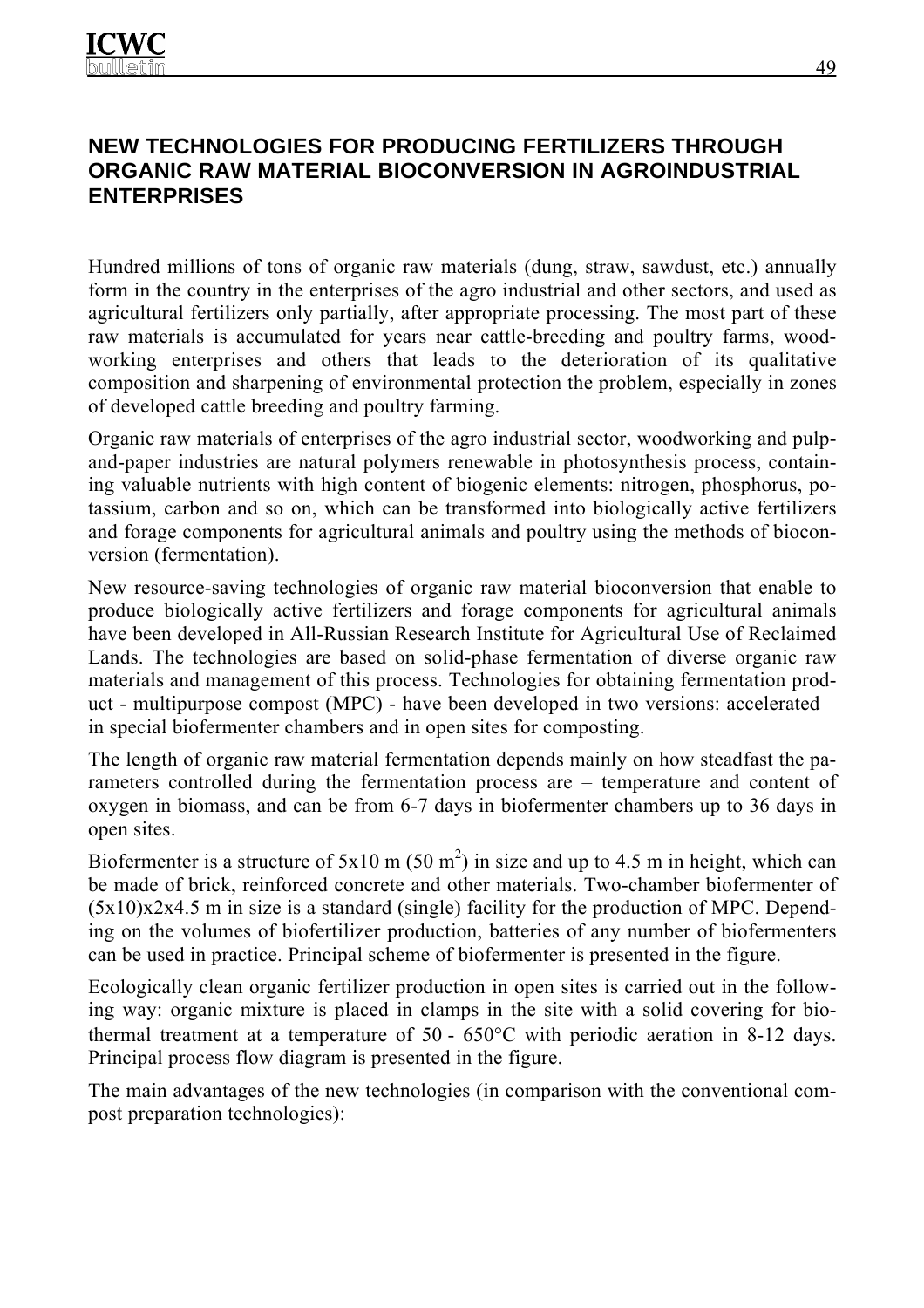

management of biofermentation process to obtain end products with given properties;

significant reduction of energy consumption (2-3 times):

lack of odor nuisance, decontamination of primary raw material from pathogens, eggs and larvae of helminthes, and extermination of weed seed germination.

During the production of such fertilizers as a carbonic component, along with peat, organic raw material that is usually not involved in organic fertilizer production or used in a limited way (sawdust, wastes from flax processing and so on) can be used.

The product of organic raw material bioconversion, a multipurpose compost (MPC), is a dark brown homogenous dry (moisture 55-70%) loose mass with neutral or alkaline reaction ( $pH$  6.3-7.2) and high content of nutrients ready for plants (mass percentage for absolutely dry substance: total nitrogen – 2.5-2.6; phosphorus  $(P_2O_5)$  $-2.0 - 2.2$ ; potassium  $(K_2O) - 1.5 - 1.7$ ).

Selecting appropriate components of initial mixture, putting such natural components as phosphorus flour and potash salt into the mixture being fermented in doses respectively up to 2 and 1% of mixture mass enable to ob-

tain end product with increased gross content of nutritious elements: nitrogen  $(N_{total})$  – 2.8-3.0; phosphorus  $(P_2O_5)$  – 3.0-3.5; potassium  $(K_2O)$  – 2.4-2.8% of absolutely dry mass.

The team of the scientists from the All-Russian Research Institute for Agricultural Use of Reclaimed Lands guided by Director of the Institute, member of the Russian Academy of Agricultural Sciences N.G. Kovalev was awarded the Russian Federation governmental prize in science and technology for work "Scientific principles and new technologies for organic raw material bioconversion in agro industrial enterprises".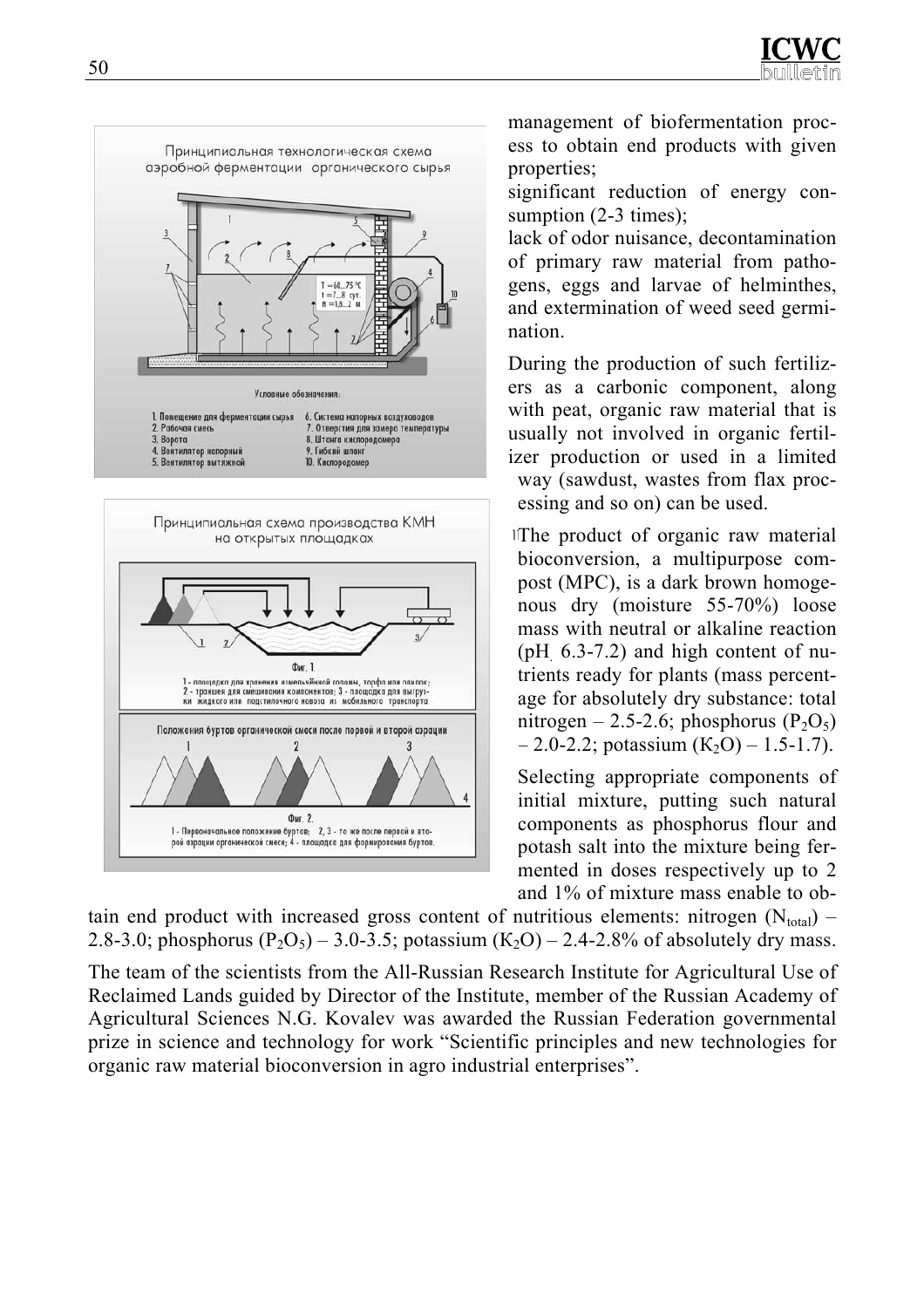# **INFORMATION ON INTERNATIONAL CONFERENCES AND COURSES**

## **3rd International Conference on Water Resources Management**

(11-13 April 2005, Algarva, Portugal)

http://www.wessex.ac.uk/conference/2005/waterresources2005/cfp.html

The Third International Conference on Water Resources Management will present the latest technological and scientific developments, related to surface and groundwater management.

There is not a need to emphasize the importance of this meeting too much, as water is getting more valuable resource, on which the well being of future generations depends. The problems of water resources quality, quantity, management and planning and related subjects are essential for the world population in the future.

The water conferences organized by the Wessex Technological Institute were held throughout the world in the recent 25 years, as a result of the wish of the international community counterparts to participate in knowledge sharing in the course of these meetings. Water resources management is one of the most important conferences in a number of similar conferences.

The meeting is aimed at bringing together engineers, scientists and other professionals from many countries, involved in research and development of a wide range of subjects related to water resources and management.

#### *Conference themes*

- Water resources management and planning
- •Wastewater treatment and management
- •Municipal water management
- Water quality
- •Pollution control
- •Irrigation problems
- •Water bodies and lakes
- •River basin management
- •Hydrologic modeling
- •Flood risk
- •Decision support systems

The papers on the themes given above and other ones falling into the range of the meeting are welcomed. The abstracts of no more than 300 words should be sent by ordinary mail, e-mail, fax or through our web-site.

We are pleased to support abstract submission in an electron form.

Please fill in the Form for Abstract Submission in our web-site at: *http://www.wessex.ac.uk/conference/2005/waterresources2005/cfp.html*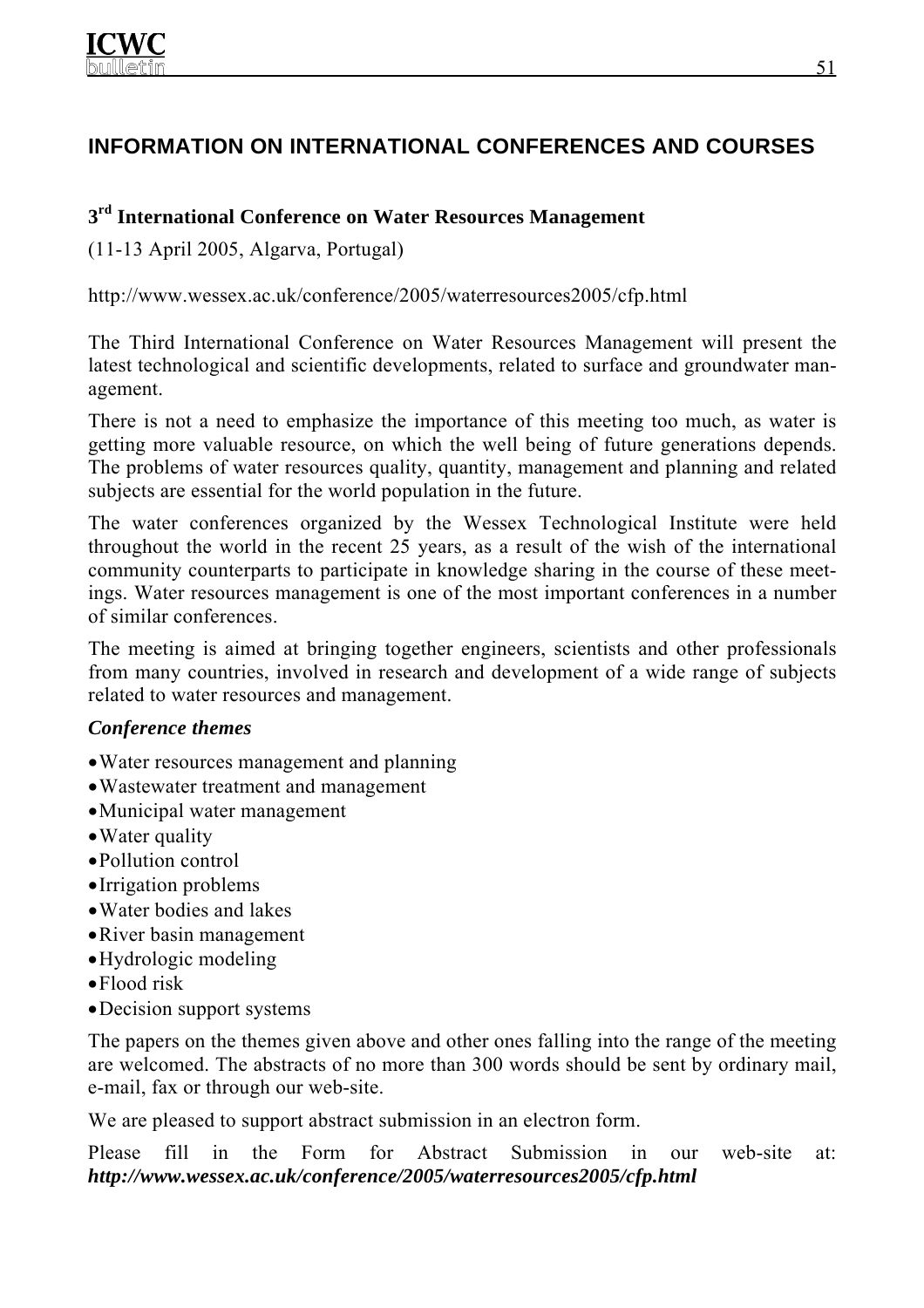

Or send us your abstract by e-mail to the Conference Secretariat at:

*adarcy-burt@wessex.ac.uk*. Insert *WRM 2005* into the line where the theme should be indicated, and include your name, full address and conference theme in the main contents of your message.

For further information on paper submission please contact at:

#### *http://www.witpress.com/author\_instruction.html*

Send your abstracts without delay. The deadline for paper submission will be recommended during the receipt of your abstract.

The conference papers will be published by WIT Press in the form of a book with a hard cover, and be available for delegates during the registration. Moreover, the proceedings will be widely disseminated after the conference through international book trade and direct notification of readers and librarians. All the papers will be constantly archived in the Wessex Institute News in the Internet site of our Library, which is available for the International Scientific Society.

The cover of the WIT papers regularly appears among publications, including Applied Mechanics Reviews (AMR); respective articles from Elsevier Engineering Information Inc.; INSPEC (IEE); Mathematical Reviews; Scitech Book News; ISI's Index to Proceedings and Cambridge Scientific Abstracts. The papers are also listed in the Directory of published papers.

The previous papers and other corresponding literature of water conferences have been accessible thanks to WIT Press. See "Progress in Water Resources Book Series" at: **http://www.witpress.com/series/waterseries.html**

#### **Conference Secretary**

Amy D'Arcy-Burt Conference Secretariat WRM 2005 WESSEX INSTITUTE OF TECHNOLOGY Ashurst Lodge, Ashurst Southampton, SO40 7AA, UK

tel: +44 (0) 238 029 3223 fax: +44 (0) 238 029 2853 e-mail: adarcy-burt@wessex.ac.uk

#### **Visit the Conference Web-site:**

http://www.wessex.ac.uk/conferences/2005/waterresources2005/cfp.html

Please communicate this information to the interested persons. They can join us, sending a message through e-mail at enquiries@wessex.ac.uk and entering SUBSCRIBE-WRM 05 as a theme.

Note: we will try to send you information elated to your field through e-mail. However, if now you specialize in other field and want to receive related news or if you want to be removed from our database, send a message to: REMOVE@WESSEX.AC.UK

Email: adarcy-burt@wessex.ac.uk Tel: +44 (0) 238 029 3223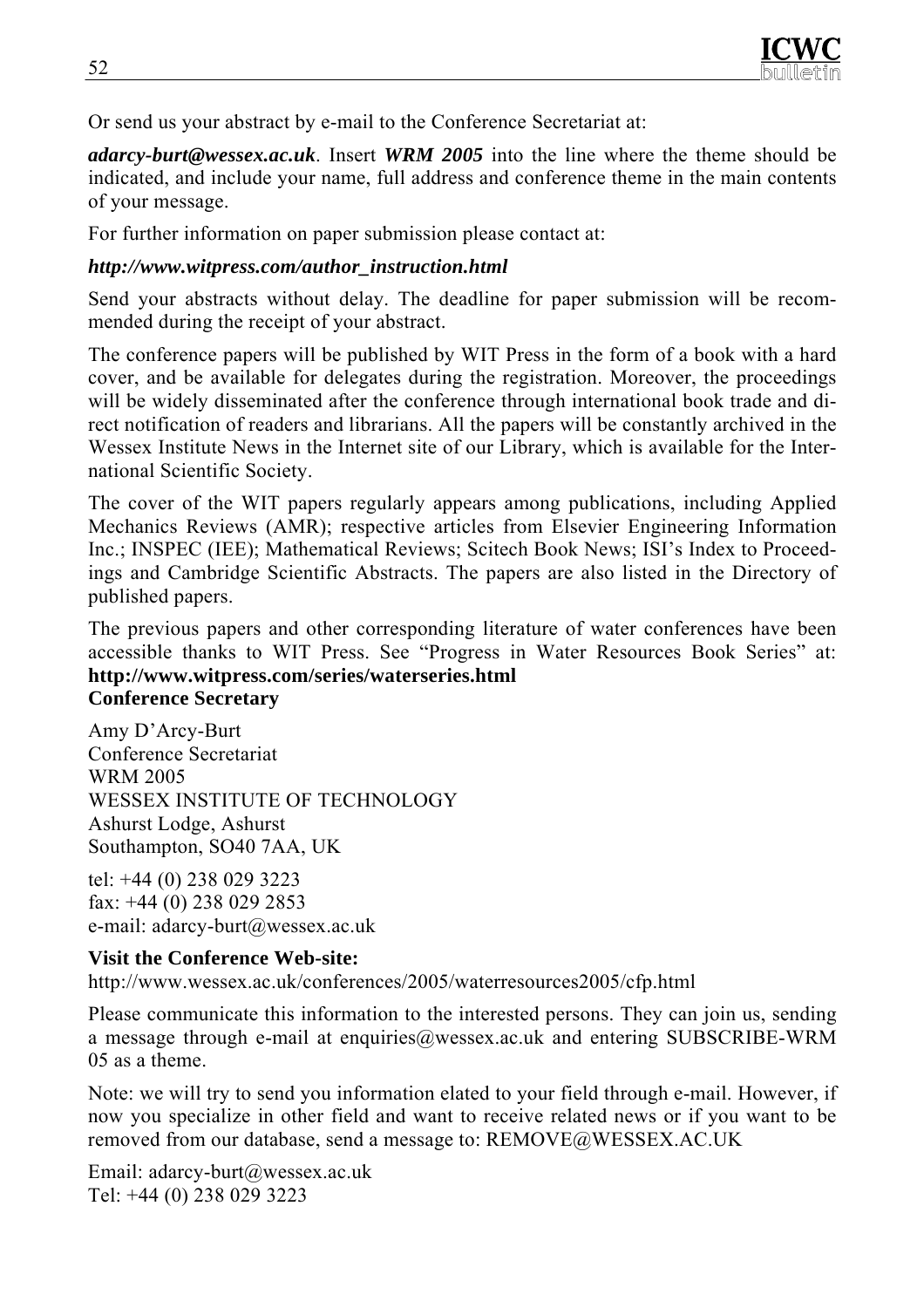

Fax: +44 (0) 238 029 2853

WESSEX INSTITUTE at: http://www.ac.uk See our new conference program: http://www.wessex.ac.uk/conferences/2004/index.html

WIT Press – visit: http://www.witpress.com, to download the papers of the Wessex Institute Conference

#### **International Water Management Courses**

Annual International Water Management Courses (IWMC), organized by the Swiss Federal Institute of Environmental Sciences and Technology (EAWAG) and Swiss Re, will be carried out from 28 September to 1 October 2004 in Ruschlikon, Switzerland. In 2004, special emphasis will be put on "River Water Management". Applications for participation are accepted up to 30 April 2004. Detailed information is available at www.iwmc.ch